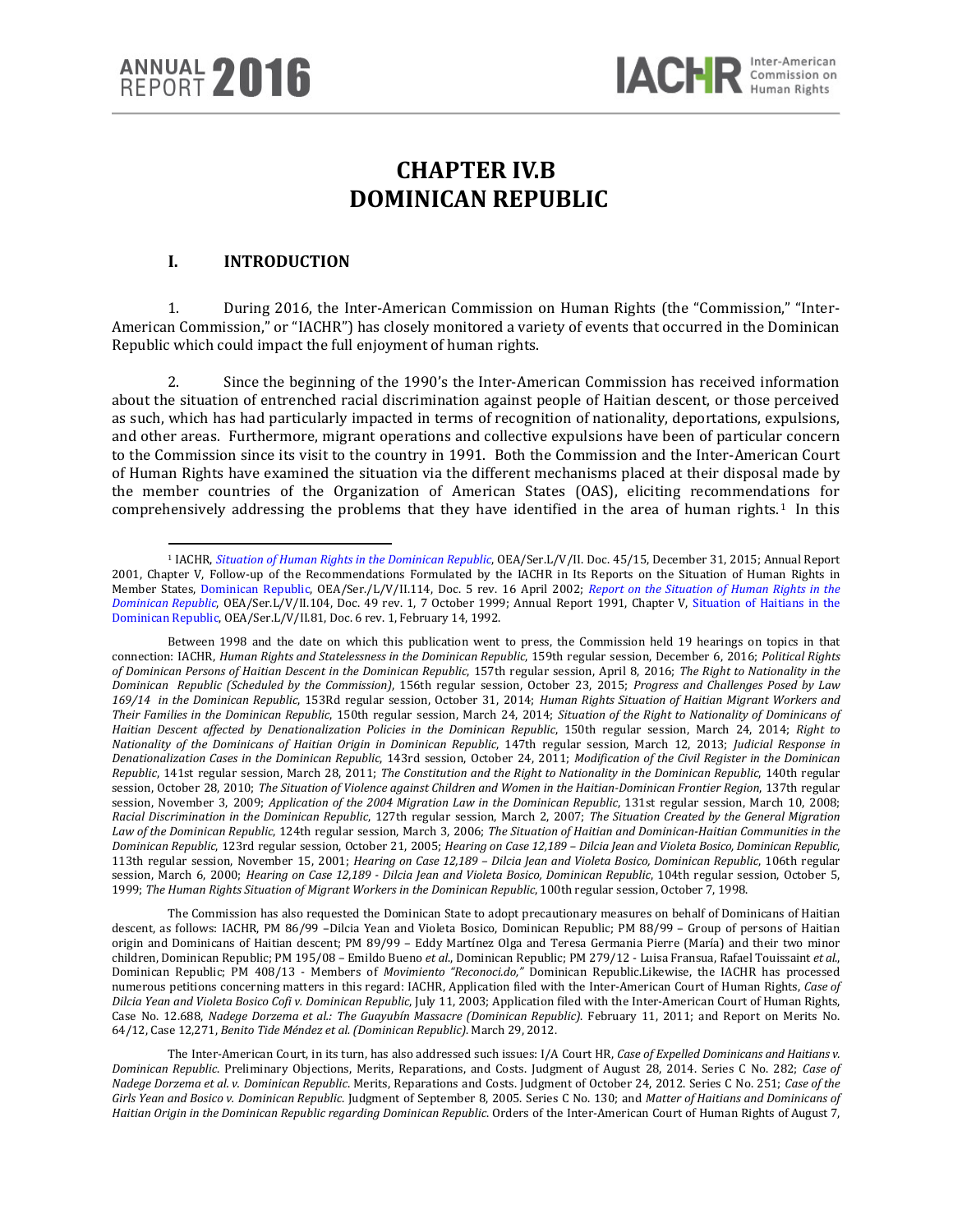context, the impact of the Constitutional Court's judgment TC/0168/13 of September 23, 2013, again served to highlight the major challenges facing the Dominican State in relation to racial discrimination, the impact of which the Commission had the opportunity to observe for itself during its on-site visit to the country from December 2 to 6, 2013, at the invitation of the State.

3. After such visit, the IACHR then prepared a report on the situation of human rights in the Dominican Republic, which contained a series of recommendations for the Dominican State based on its findings and on information obtained from monitoring the situation before, during, and after the on-site visit, from investigations conducted *sua sponte*, from the State itself, from input produced by the various mechanisms through which the IACHR has observed the situation in the country, journalists' reports, and decisions and recommendations of specialized international agencies, among other sources. In 2016, the IACHR requested the Dominican State to provide, within six months, information on steps taken to implement the recommendations contained in the country report; as yet, it has received no response. The Dominican Republic also neglected to respond to other requests made by the Commission in 2016.

4. Consequently, in light of the above-referenced human rights situation in the Dominican Republic and the persisting structural problems in relation to discrimination against people of actual or perceived Haitian descent born on Dominican soil, coupled with the lack of response from the State to the various requests made in 2016, the IACHR has decided to include the country in this chapter of its report, on the basis that it meets the requirement for inclusion under Article 59(6)(d)(iii) of the Rules of Procedure of the IACHR, which provides:

- d. The presence of other structural situations that seriously affect the use and enjoyment of fundamental rights recognized in the American Declaration, the American Convention or other applicable instruments. Factors to be considered shall include the following, among others:
	- iii. serious omissions in the adoption of the necessary measures to make fundamental rights effective, or in complying with the decisions of the Commission and the Inter-American Court […]

5. In accordance with Article 59 (5) of its Rules of Procedure, in preparing this chapter of its report, the Commission has relied on information published by international agencies, civil society organizations, and the Dominican Government via its official media. The Commission has also drawn on information obtained from other mechanisms for monitoring, promotion, and protection of human rights at its disposal.

6. On January 27, 2017, the IACHR forwarded to the State a copy of the preliminary draft of this chapter in accordance with Article 59(10) of its Rules of Procedure, and asked that the State submit its comments within one month. In the same communication the State was given the possibility of extending an invitation for the Commission to make an on-site visit to the country in 2017, should it feel it advisable, its consent for which should be conveyed not later than 10 days counted from that date (that is, January 27, 2017). On February 24, 2017, the IACHR received the observations of the State<sup>2</sup>, which were incorporated, as deemed pertinent, into the final version approved by the Commission on March 14, 2017.

7. In its response, the State regretted the "exceedingly short amount of time that it has been given to present the aforesaid comments, given that it prevents it from responding effectively to the different issues raised by the Commission."[3](#page-1-1) Moreover, the Dominican State thanked the IACHR for its recognition of

<sup>2000;</sup> August 18, 2000; September 14, 2000; November 12, 2000; May 26, 2001; February 2, 2006; July 8, 2009; December 1, 2011; and February 29, 2012.

<span id="page-1-0"></span><sup>&</sup>lt;sup>2</sup> Dominican Republic, [Comments on draft Chapter IV.B, Annual Report of the IACHR,](http://www.oas.org/es/cidh/docs/anual/2016/docs/RD-Observaciones2016.pdf) Dominican Republic, received on February 24, 2017. Available in Spanish only.

<span id="page-1-1"></span><sup>&</sup>lt;sup>3</sup> Dominican Republic, [Comments on draft Chapter IV.B, Annual Report of the IACHR,](http://www.oas.org/es/cidh/docs/anual/2016/docs/RD-Observaciones2016.pdf) Dominican Republic, received on February 24, 2017.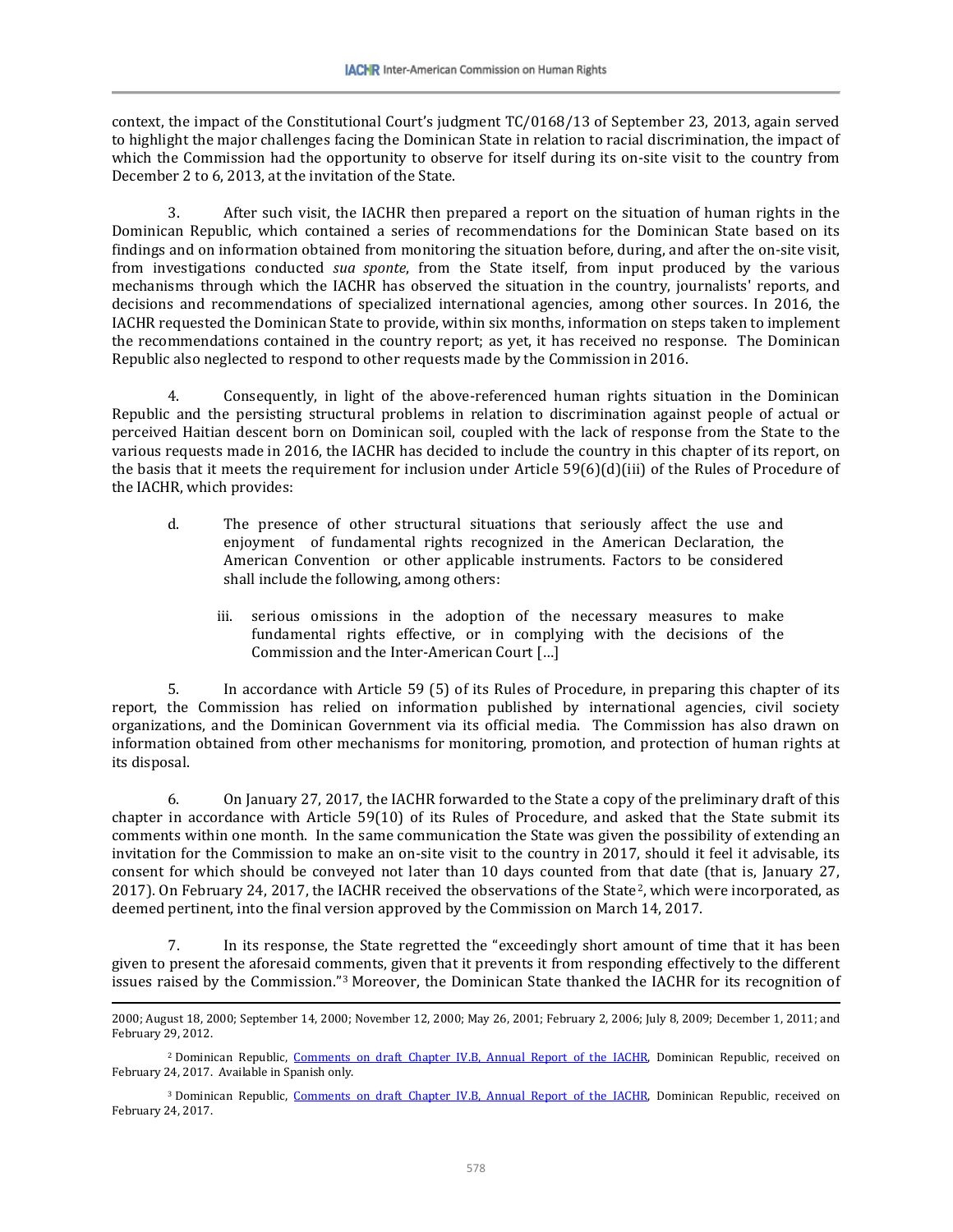the efforts made in recent years to ensure effective exercise of human rights. However, it lamented the country's inclusion in Chapter IV.B of the 2016 Annual Report, since it believes that a country's inclusion "is warranted by genuinely extreme situations, which [was] not the case with the Dominican Republic, which has been making sustained efforts at strengthening its institutions within a context of political stability, ideological pluralism, respect for freedom of expression and political organizations, as well as an acknowledged bolstering of judicial guarantees that protect fundamental rights."[4](#page-2-0) The Dominican Republic also reiterated its commitment to effective observance of the human rights of everyone living within its jurisdiction and reaffirmed its intent to work with the Commission in the search for ways to address the various obstacles that impede their enjoyment.[5](#page-2-1)

8. This chapter is divided into five sections, which are described as follow: i. Introduction; ii. Structural discrimination in the Dominican Republic (which covers the topics examined in the report "Situation of Human Rights in the Dominican Republic" adopted by the IACHR on December 31, 2015); iii. Serious omissions in the adoption of the necessary measures to make fundamental rights effective, or in complying with the decisions of the IACHR; iv. Other human rights situations observed; v. Recommendations. Each section references events that occurred in 2016 and have a direct bearing on the main subject of this chapter.

# **II. STRUCTURAL DISCRIMINATION IN THE DOMINICAN REPUBLIC: THE RIGHTS TO NATIONALITY, JURIDICAL PERSONALITY, EQUALITY, AND NONDISCRIMINATION**

9. As the introduction notes, since the beginning of the 1990's the Inter-American Commission has received information about the situation of entrenched racial discrimination against people of Haitian descent—whether actual or perceived—born on Dominican soil. Migrant operations and collective expulsions have been of particular concern to the Commission since its visit to the country in 1991. Using the diverse mechanisms placed at their disposal by the OAS member states, both organs of the inter-American human rights system (IAHRS) have examined human rights abuses in relation to discrimination and exclusion of individuals of Haitian descent.[6](#page-2-2)

<span id="page-2-0"></span><sup>4</sup> Dominican Republic, [Comments on draft Chapter IV.B, Annual Report of the IACHR,](http://www.oas.org/es/cidh/docs/anual/2016/docs/RD-Observaciones2016.pdf) Dominican Republic, received on February 24, 2017.

<span id="page-2-1"></span><sup>5</sup> Dominican Republic, [Comments on draft Chapter IV.B, Annual Report of the IACHR,](http://www.oas.org/es/cidh/docs/anual/2016/docs/RD-Observaciones2016.pdf) Dominican Republic, received on February 24, 2017.

<span id="page-2-2"></span><sup>6</sup> IACHR, *[Situation of Human Rights in the Dominican Republic](http://www.oas.org/es/cidh/informes/pdfs/RepublicaDominicana-2015.pdf)*, OEA/Ser.L/V/II. Doc. 45/15, December 31, 2015; Annual Report 2001, Chapter V, Follow-up of the Recommendations Formulated by the IACHR in Its Reports on the Situation of Human Rights in Member States, [Dominican Republic,](http://www.cidh.oas.org/annualrep/2001sp/cap.5d.htm) OEA/Ser./L/V/II.114, Doc. 5 rev. 16 April 2002; *[Report on the Situation of Human Rights in the](http://www.cidh.org/countryrep/Rep.Dominicana99sp/indice.htm)  [Dominican Republic](http://www.cidh.org/countryrep/Rep.Dominicana99sp/indice.htm)*, OEA/Ser.L/V/II.104, Doc. 49 rev. 1, 7 October 1999; Annual Report 1991, Chapter V, [Situation of Haitians in the](http://www.cidh.oas.org/annualrep/91span/cap.V.htm)  [Dominican Republic,](http://www.cidh.oas.org/annualrep/91span/cap.V.htm) OEA/Ser.L/V/II.81, Doc. 6 rev. 1, February 14, 1992.

Between 1998 and the date on which this publication went to press, the Commission held 19 hearings on topics in that connection: IACHR, *Human Rights and Statelessness in the Dominican Republic*, 159th regular session, December 6, 2016; *Political Rights of Dominican Persons of Haitian Descent in the Dominican Republic*, 157th regular session, April 8, 2016; *The Right to Nationality in the Dominican Republic (Scheduled by the Commission)*, 156th regular session, October 23, 2015; *Progress and Challenges Posed by Law 169/14 in the Dominican Republic*, 153Rd regular session, October 31, 2014; *Human Rights Situation of Haitian Migrant Workers and Their Families in the Dominican Republic*, 150th regular session, March 24, 2014; *Situation of the Right to Nationality of Dominicans of Haitian Descent affected by Denationalization Policies in the Dominican Republic*, 150th regular session, March 24, 2014; *Right to Nationality of the Dominicans of Haitian Origin in Dominican Republic*, 147th regular session, March 12, 2013; *Judicial Response in Denationalization Cases in the Dominican Republic*, 143rd session, October 24, 2011; *Modification of the Civil Register in the Dominican Republic*, 141st regular session, March 28, 2011; *The Constitution and the Right to Nationality in the Dominican Republic*, 140th regular session, October 28, 2010; *The Situation of Violence against Children and Women in the Haitian-Dominican Frontier Region*, 137th regular session, November 3, 2009; *Application of the 2004 Migration Law in the Dominican Republic*, 131st regular session, March 10, 2008; *Racial Discrimination in the Dominican Republic*, 127th regular session, March 2, 2007; *The Situation Created by the General Migration Law of the Dominican Republic*, 124th regular session, March 3, 2006; *The Situation of Haitian and Dominican-Haitian Communities in the Dominican Republic*, 123rd regular session, October 21, 2005; *Hearing on Case 12,189 – Dilcia Jean and Violeta Bosico, Dominican Republic*, 113th regular session, November 15, 2001; *Hearing on Case 12,189 – Dilcia Jean and Violeta Bosico, Dominican Republic*, 106th regular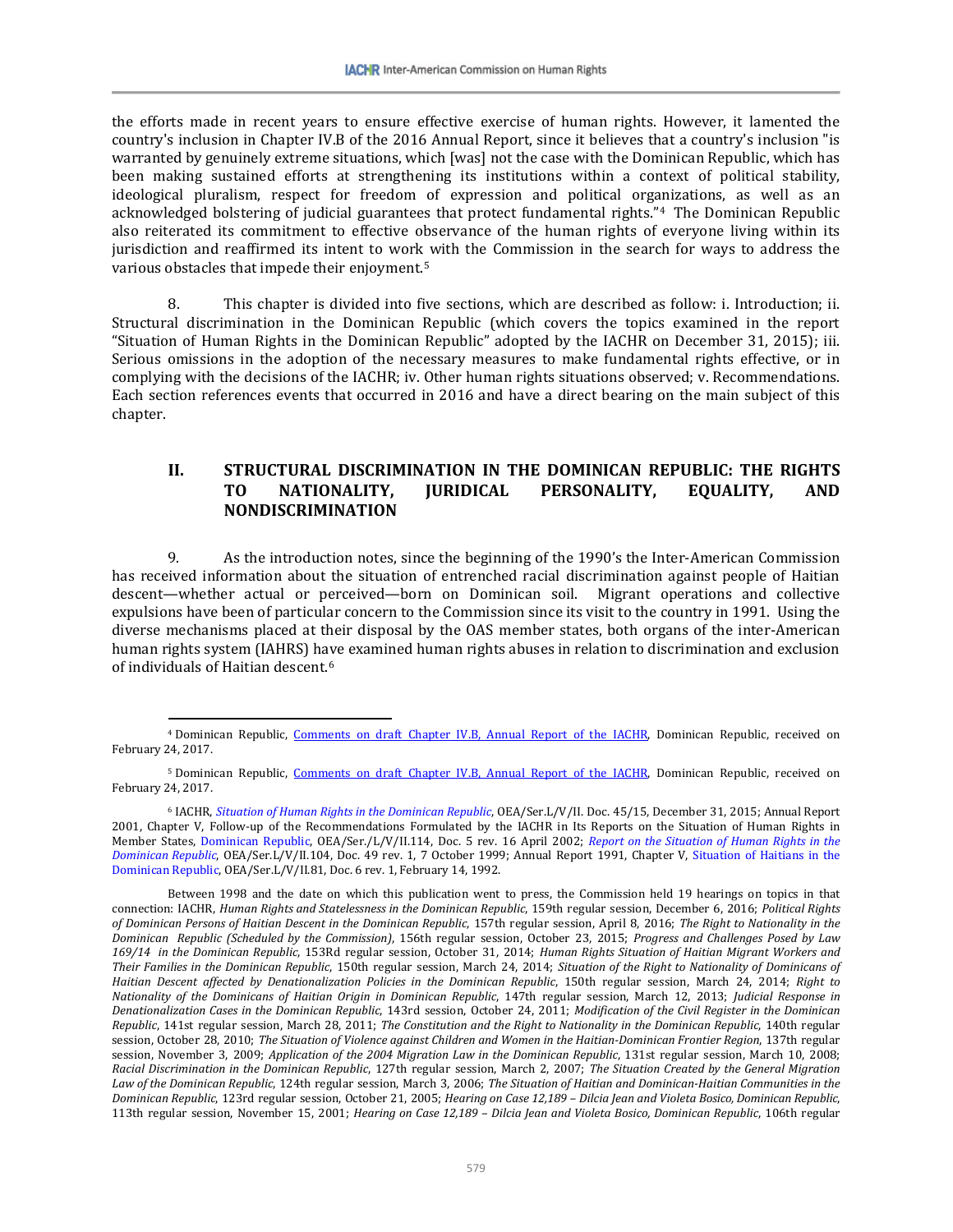10. On September 23, 2013, the Dominican Republic's Constitutional Court handed down judgment TC/0168/13. That ruling redefined, retroactively, the criteria for acquiring citizenship by application of the principle of *jus soli*, by giving a new interpretation to the concept of foreign nationals in transit, equating this concept with that of a foreign national in an irregular migratory situation. In addition, judgment TC/0168/13 ordered the administrative transfer of all birth certificates of people born in the Dominican Republic as children of "foreign nationals in transit" from 1929-2007, to the birth registration book for foreign nationals. Consequently, such decision arbitrarily deprived of their nationality a significant number of people who enjoyed Dominican nationality, and leaving them stateless because they were considered foreign nationals, despite being born on Dominican soil and having identity documents that proved as much.

11. The ruling had a discriminatory effect, as it impacted Dominicans of Haitian descent, particularly by retroactively stripping them of their nationality, thus rendering them stateless since no other State claimed them as its nationals. The new interpretation of the Constitutional Court retroactively deprived of their right to Dominican nationality to tens of thousands of people who had been considered Dominican during all of their lifetime, many of which were registered at birth as Dominican nationals by the competent authorities, and who throughout their lives had been granted other identity documents such as identity cards, electoral ID cards and passports.

12. The arbitrary deprivation of nationality and the lack of recognition of the juridical personality of those affected places them at a disadvantage when it comes to the enjoyment of a number of their human rights, as well as making them extremely vulnerable to becoming victims of a host of other human rights violations. Accordingly, the Commission considered that the Dominican authorities' interpretation of the right to nationality by virtue of the *jus soli* principle is incompatible with its obligations under international human rights law because it discriminates against people of Haitian descent born in the Dominican Republic.

13. The Commission considered that judgment TC/0168/2013 disproportionately affected persons already subjected to multiple forms of discrimination, particularly by reason of their race, the national origin and/or migratory status of their parents, or their poverty. Their lack of papers or the fact that their papers have been withheld, destroyed, or are under investigation, has created obstacles for them in terms of access to education, health care, and decent work, as well as the ability to enter into contracts and get married, among other things.

14. The judgment of the Constitutional Court was a step in the decades-long process of denationalization under way in the Dominican Republic, aimed at "protecting its national identity" by arbitrarily and retroactively restricting the right to nationality of Dominicans of foreign extraction, especially

session, March 6, 2000; *Hearing on Case 12,189 - Dilcia Jean and Violeta Bosico, Dominican Republic*, 104th regular session, October 5, 1999; *The Human Rights Situation of Migrant Workers in the Dominican Republic*, 100th regular session, October 7, 1998.

The Commission has also requested the Dominican State to adopt precautionary measures on behalf of Dominicans of Haitian descent, as follows: IACHR, PM 86/99 –Dilcia Yean and Violeta Bosico, Dominican Republic; PM 88/99 – Group of persons of Haitian origin and Dominicans of Haitian descent; PM 89/99 – Eddy Martínez Olga and Teresa Germania Pierre (María) and their two minor children, Dominican Republic; PM 195/08 – Emildo Bueno *et al*., Dominican Republic; PM 279/12 - Luisa Fransua, Rafael Touissaint *et al*., Dominican Republic; PM 408/13 - Members of *Movimiento "Reconoci.do,"* Dominican Republic. Likewise, the IACHR has processed numerous petitions concerning matters in this regard: IACHR, Application filed with the Inter-American Court of Human Rights, *Case of Dilcia Yean and Violeta Bosico Cofi v. Dominican Republic*, July 11, 2003; Application filed with the Inter-American Court of Human Rights, Case No. 12.688, *Nadege Dorzema et al.: The Guayubín Massacre (Dominican Republic)*. February 11, 2011; and Report on Merits No. 64/12, Case 12,271, *Benito Tide Méndez et al. (Dominican Republic)*. March 29, 2012.

The Inter-American Court, in its turn, has also addressed such issues: I/A Court HR, *Case of Expelled Dominicans and Haitians v. Dominican Republic*. Preliminary Objections, Merits, Reparations, and Costs. Judgment of August 28, 2014. Series C No. 282; *Case of Nadege Dorzema et al. v. Dominican Republic*. Merits, Reparations and Costs. Judgment of October 24, 2012. Series C No. 251; *Case of the Girls Yean and Bosico v. Dominican Republic*. Judgment of September 8, 2005. Series C No. 130; and *Matter of Haitians and Dominicans of Haitian Origin in the Dominican Republic regarding Dominican Republic*. Orders of the Inter-American Court of Human Rights of August 7, 2000; August 18, 2000; September 14, 2000; November 12, 2000; May 26, 2001; February 2, 2006; July 8, 2009; December 1, 2011; and February 29, 2012.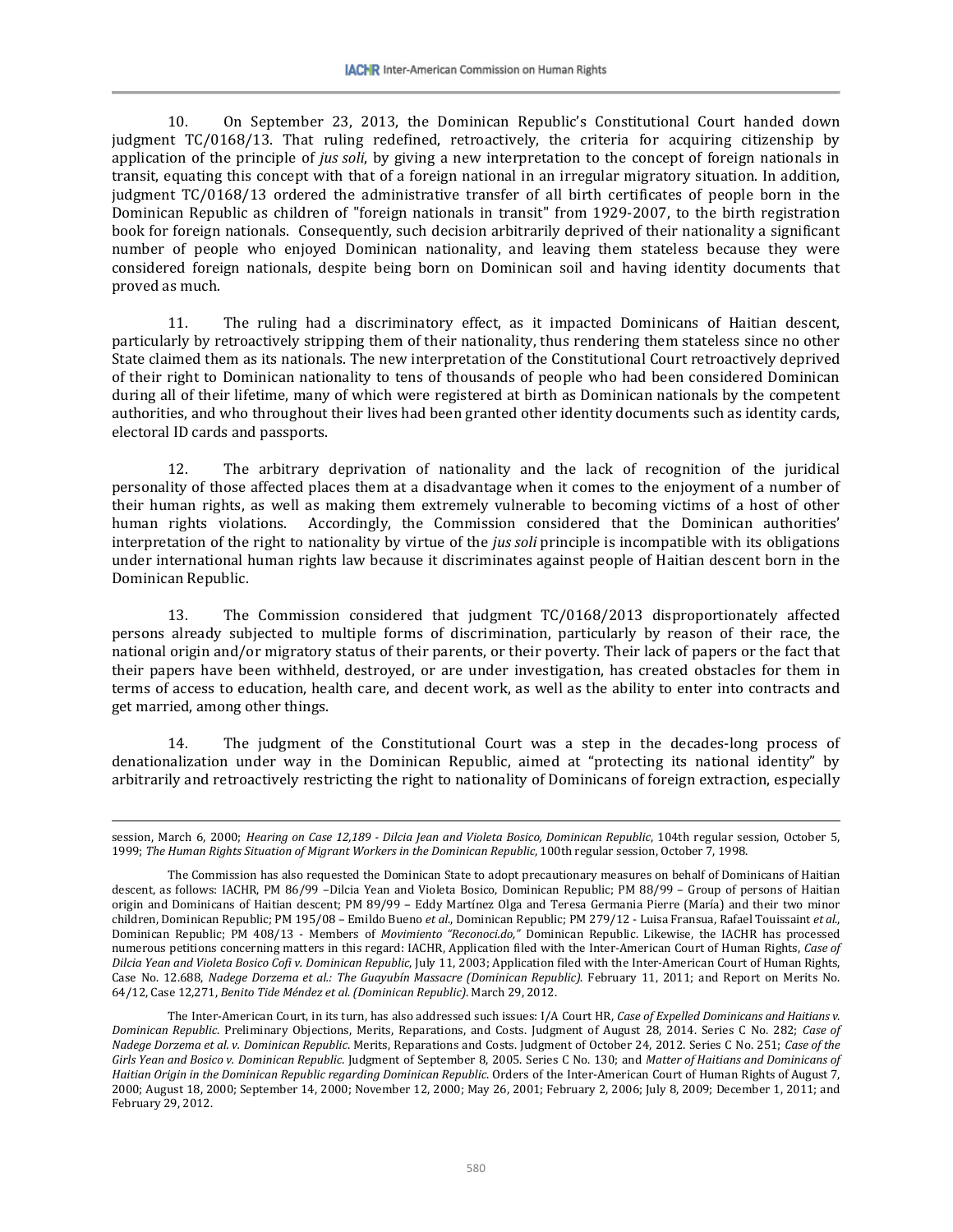those of Haitian descent.[7](#page-4-0) The refusal to register or issue papers to a large number of people born in the Dominican Republic has been extensively practiced by the Central Electoral Board (JCE) in recent decades, during which arbitrary deportations and collective expulsions have also been recorded. Those deportations included persons born in the Dominican Republic, who had been recognized as Dominican nationals in birth certificates and identity cards issued by the Dominican State.

15. Judgment TC/0168/13 and its effects have drawn widespread concern and condemnation at the national, regional and international level. After the judgment TC/0168/13 and in response to an invitation from the Dominican State that the Inter-American Commission made its sixth on-site visit to the Dominican Republic. In its report, the IACHR considered that the discrimination and marginalization of persons of Haitian descent who have been deprived of their Dominican nationality because of the Haitian nationality of their forebears and/or because of the color of their skin (especially women and children), have increased their vulnerability to other forms of discrimination, exploitation, and violation of human rights.

16. During the visit, the Inter-American Commission also received deeply disturbing reports of threats made to journalists, academics, lawyers, politicians, lawmakers, human rights defenders, public figures and even high-level public servants for criticizing Constitutional Court judgment TC/0168/13. Such people were branded "traitors" and even threatened amid public calls for "death to the traitors." The Commission expressed its concern that intolerance and racist discourse could create an environment that would increase the vulnerability of people of Haitian origin to violence in different forms.

17. In response to the effects produced by judgment TC/0168/13, President Danilo Medina's administration promoted, with the support of many political and social actors, the adoption of the Law 169- 14, which was approved unanimously by Congress and went into force on May 23, 2014. Law 169-14 divided those affected by judgment TC/0168/13 into two groups: A and B. With respect to Group A, the Law envisaged the validation of birth certificates and the restoration of nationality for those registered as born on Dominican soil between June 16, 1929 and April 18, 2007.

18. As for those in Group B, the Law introduced a special registration procedure for those who were born on Dominican soil but never registered in the Dominican civil registers to do so in the birth records for foreign nationals. It also allowed them the possibility subsequently to apply to regularize their status as migrants and, after two years, to apply for Dominican citizenship through the regular naturalization procedure. However, those born between April 18, 2007, and January 26, 2010, were not covered by the Law's scope.

19. According to information provided by the Dominican State while the Commission was preparing the country report, as of end-May 2015, more than 53,000 persons in Group A had had their records validated. Consequently, according to what the State has stated, those individuals and their descendants will have their Dominican nationality restored and their Dominican identity documents issued in accordance with the provisions of Law 169-14. The Commission has received complaints from a number of individuals regarding obstacles in the delivery of their documents by Civil Registry officials. In that regard, the Commission considers that the State must ensure that the delivery of identity documents to such individuals proceeds without discrimination, arbitrariness or administrative impediment, so that they can exercise the multiple rights associated with the right to nationality and juridical personality.

20. With respect to Group B, that is, those who were born on Dominican soil to foreign nationals with irregular migratory status but were not registered in the Dominican Civil Register, the State reported that 8,755 people applied for registration in the "foreign nationals book" within the allotted 180-day period for doing so (that period expired on February 1,2015). The Commission notes that according to the National Immigration Survey (ENI) of 2012, more than 53,000 people were born in the Dominican Republic to two

<span id="page-4-0"></span> $\overline{\phantom{a}}$ <sup>7</sup> IACHR, *Preliminary Observations from the IACHR's Visit to the Dominican Republic: December 2 to 6, 2013*. Santo Domingo, December 6, 2013, pp. 6-11.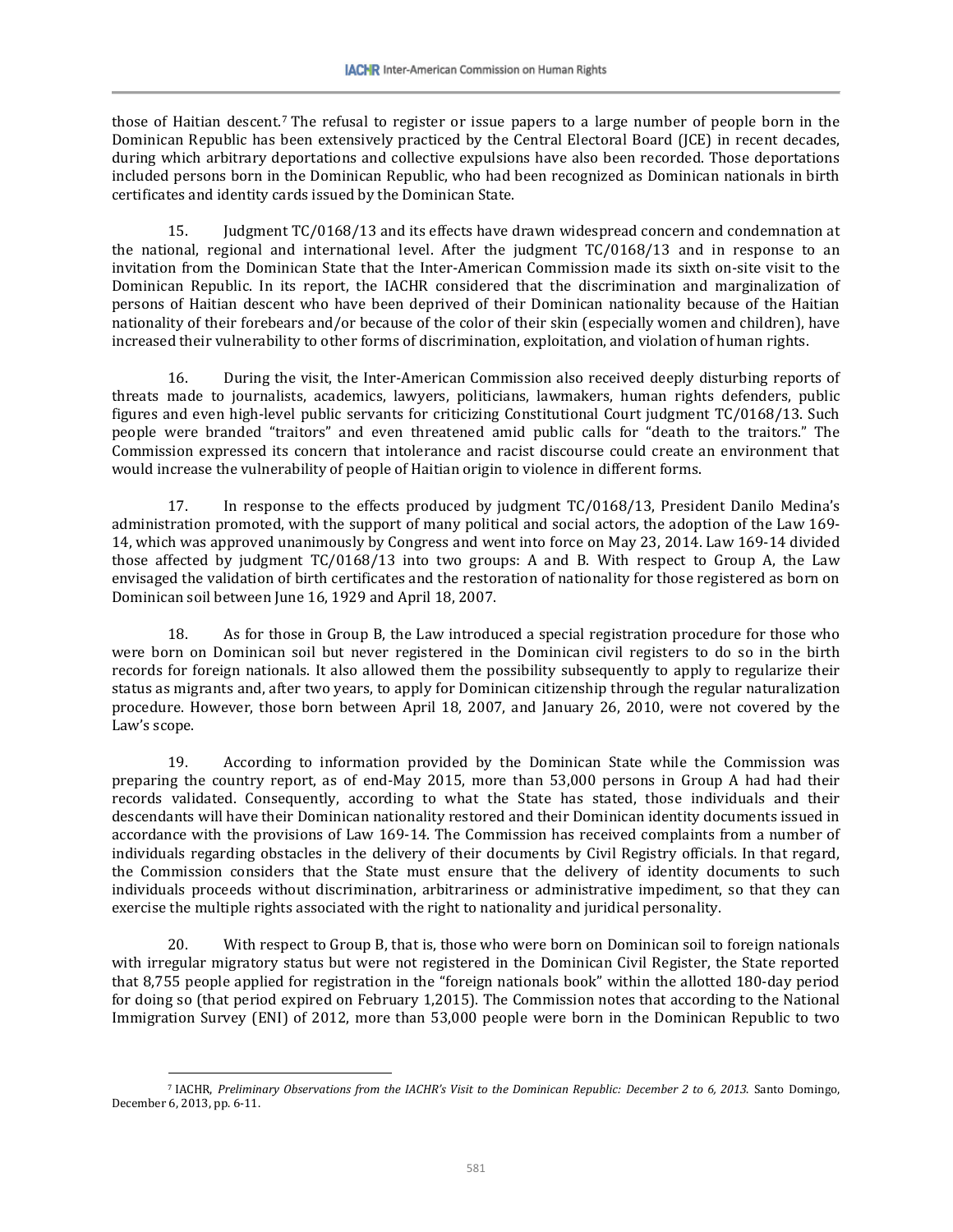foreign parents but were never registered in the Civil Register.[8](#page-5-0) That means that most of those in Group B did not register for the procedure envisaged for them by Law 169-14.

21. In its observations to the draft of this Chapter, the Dominican State reiterated in that regard that it had done:

[...] everything it could to disseminate the information and offer the necessary facilities to enable any interested party who met the requirements to take advantage of that mechanism, and it even extended the time limit in order to give those interested another opportunity. It also invited nongovernmental organizations and faith-based groups to do the same on their part; therefore, no one could reasonably claim that the Dominican State did not provide the appropriate facilities.<sup>[9](#page-5-1)</sup>

22. In relation to the alleged obstacles supposedly faced by many persons seeking to register in Group B because they faced becoming stateless, the State said that it was "prepared to receive such complaints and act on them."[10](#page-5-2) It said that "two years since the adoption of Law 169, and its deadlines having expired, only two cases have been presented to the State of individuals who were unable to benefit from it, one submitted by the person concerned and the other through one of the organizations that work with the Dominican Republic on those matters. Those cases, which were presented at the beginning of this year, are currently being examined in the light of the legal standards in force."<sup>[11](#page-5-3)</sup>

23. The Commission recognized in its country report that the Dominican State took steps to address the situation of those affected by judgment TC/0168/13. While the Commission rejected the underlying bases of Law 169-14, it recognizes the importance of the procedure established for restoring Dominican nationality to the children born in Dominican territory to non-resident foreign parents and whose births were registered in the Civil Register, i.e., the members of Group A. However, the Commission said that it could not but express its rejection of the fact that people born in the Dominican Republic—and entitled to Dominican nationality under Dominican law—should be treated as foreign nationals, and that the option that they were given to regain Dominican nationality was to apply for naturalization two years after regularizing their migratory status in accordance with the National Plan for the Regularization of Foreign Nationals with Irregular Migratory Status (*Plan Nacional de Regularización de Extranjeros en Situación Migratoria Irregular*). Since the solution that Law 169-14 offers for people in Group B is to consider them foreign, tens of thousands of people and their descendants continue without having their nationality restored and, therefore, without an effective reparation for the arbitrary deprivation of their nationality and the statelessness in which they were left in the wake of judgment TC/0168/13.

24. The Commission also expressed its deep concern about the risk of deportation faced by persons born in Dominican territory who lack identity documents certifying their Dominican nationality, in contravention of the American Convention and standards developed by the Commission and the Inter-American Court.

25. Among measures taken by the Dominican State to assist the Haitian state and Haitian migrants on Dominican soil, the Commission highlighted the steps taken under the Migrant Regulariz[atio](#page-5-4)n Plan, in which, according to the State, 249,869 of the 288,467 foreigners seeking to do so had applied,<sup>12</sup> in

l

<sup>8</sup> This figure does not include the descendants of these persons.

<span id="page-5-1"></span><span id="page-5-0"></span><sup>&</sup>lt;sup>9</sup> Dominican Republic, [Comments on draft Chapter IV.B, Annual Report of the IACHR,](http://www.oas.org/es/cidh/docs/anual/2016/docs/RD-Observaciones2016.pdf) Dominican Republic, received on February 24, 2017.

<span id="page-5-2"></span><sup>&</sup>lt;sup>10</sup> Dominican Republic, [Comments on draft Chapter IV.B, Annual Report of the IACHR,](http://www.oas.org/es/cidh/docs/anual/2016/docs/RD-Observaciones2016.pdf) Dominican Republic, received on February 24, 2017.

<span id="page-5-3"></span><sup>&</sup>lt;sup>11</sup> Dominican Republic, [Comments on draft Chapter IV.B, Annual Report of](http://www.oas.org/es/cidh/docs/anual/2016/docs/RD-Observaciones2016.pdf) the IACHR, Dominican Republic, received on February 24, 2017, p. 7.

<span id="page-5-4"></span><sup>&</sup>lt;sup>12</sup> Dominican Republic, [Comments on draft Chapter IV.B, Annual Report of the IACHR,](http://www.oas.org/es/cidh/docs/anual/2016/docs/RD-Observaciones2016.pdf) Dominican Republic, received on February 24, 2017, p. 4.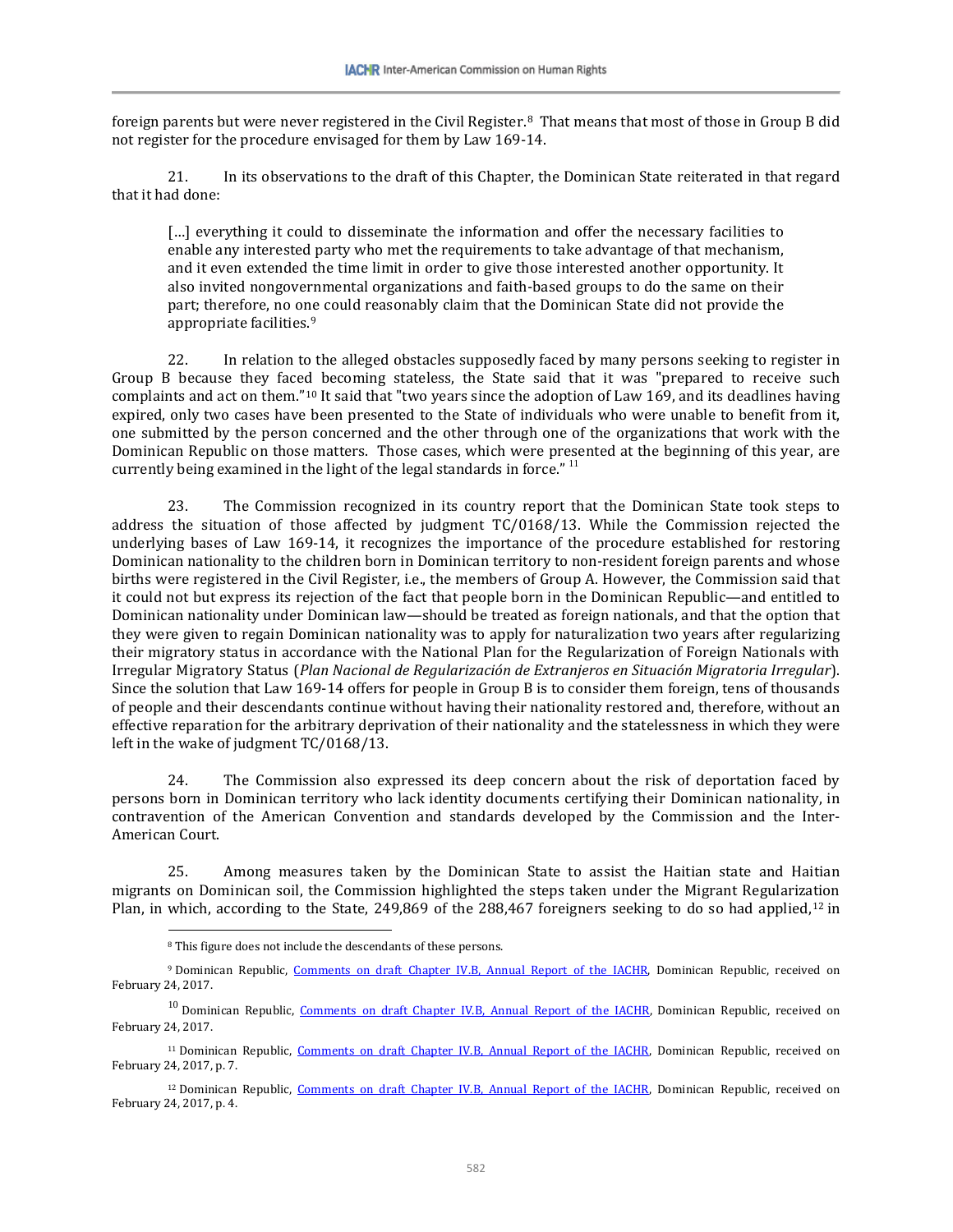order to regularize their migratory status in the Dominican Republic and enable the majority of those individuals promptly to acquire regular migratory status and the documents accrediting as much. The State said that in developing the plan it consulted bodies such as the Office of the United Nations High Commissioner for Refugees (UNHCR), the International Organization for Migration (IOM), the United Nations Children's Fund (UNICEF), the European Union (EU), and the United Nations Development Programme (UNDP)[13.](#page-6-0) It also mentioned that while the Plan was being implemented, "a moratorium was placed on deportations of undocumented immigrants, i[n o](#page-6-1)rder to provide them with the assurance that registration in the Plan would not signify a risk of expulsion." <sup>14</sup>

26. What follows is information received during the year under review in connection with the situation of discrimination, juridical personality, and other related rights.

# **A. The right to nationality and Constitutional Court judgment TC/0168/13**

27. In its 2015 report "Situation of Human Rights in the Dominican Republic," the Commission urged the State to adopt the necessary measures to prevent judgment TC/0168/13 from continuing to have legal effects; to fully restore the right to nationality of those affected by judgment TC/0168/13; to repeal the provisions of Law 169-14 that are based on the consideration that people who are born in the Dominican Republic to irregular migrants are foreign nationals, since that implies a retroactive deprivation of nationality; and to take the necessary steps to halt practices tending to deny Dominican nationality to persons born on Dominican soil on account of the origin of their parents or forebears or on the migratory status of their parents; among other recommendations.

28. At the public hearing on *Political Rights of Dominican Persons of Haitian Descent in the Dominican Republic* held by the Commission in April 2016, the representative of the Dominican State said that institutional solutions have been sought to the problems and challenges in the area of nationality and immigration. For the State, Law 169-14 is a prime example of that, as the:

[...] broad and lengthy consultations and discussions that are clearly demonstrated the political will and cooperation of large sectors of society, under the leadership of president Danilo Medina, aimed at coming up with just, politically viable, and juridically sustainable answe[rs](#page-6-2) to the problems affecting those born on national soil to parents with irregular status.15

29. At that hearing, the State held that according to the way in which the Inter-American Commission and Court interpret the right to nationality, "the Dominican Republic would never be able to have a system of rules governing nationality that contains any restrictive provisions based on the regularity or otherwise of the parents' migratory status, as dozens of countries around the world do."[16](#page-6-3) According to the State, the only option available to the country would be for it to adopt a completely open nationality regime, which is not the case in the majority of countries in the world's different regions. The State said that in introducing the above restriction, "the Dominican State is not acting arbitrarily or for discriminatory reasons, as the IACHR alleges when referring to the issue of the limitations on States when it comes to establishing

<span id="page-6-0"></span><sup>&</sup>lt;sup>13</sup> Dominican Republic, [Comments on draft Chapter IV.B, Annual Report of the IACHR,](http://www.oas.org/es/cidh/docs/anual/2016/docs/RD-Observaciones2016.pdf) Dominican Republic, received on February 24, 2017, pp. 3 and 4.

<span id="page-6-1"></span><sup>&</sup>lt;sup>14</sup> Dominican Republic, [Comments on draft Chapter IV.B, Annual Report of the IACHR,](http://www.oas.org/es/cidh/docs/anual/2016/docs/RD-Observaciones2016.pdf) Dominican Republic, received on February 24, 2017, pp. 3 and 4.

<span id="page-6-2"></span><sup>&</sup>lt;sup>15</sup> IACHR, Hearing on [Political Rights of Dominican Persons of Haitian Descent in the Dominican Republic,](https://www.youtube.com/watch?v=gudI8JwplvI) 157th regular session, April 8, 2016. The hearing was attended by *Movimiento de Mujeres Dominico Haitianas* (MUDHA), *Centro Pedro Francisco Bonó* (Centro Bonó), *Centro de Formación y Acción Social y Agraria* (CEFASA), *Comisión Nacional de Derechos Humanos* (CNDH), *Derechos Vigentes* (DV), *Centro Cultural Dominico-Haitiano* (CCDH), Genaro Rincón, *Movimiento Reconocido*, *Centro de Desarrollo Sostenible* (CEDESO), and Noemí Méndez.

<span id="page-6-3"></span><sup>&</sup>lt;sup>16</sup> IACHR, Hearing on [Political Rights of Dominican Persons of Haitian Descent in the Dominican Republic,](https://www.youtube.com/watch?v=gudI8JwplvI) 157th regular session, April 8, 2016.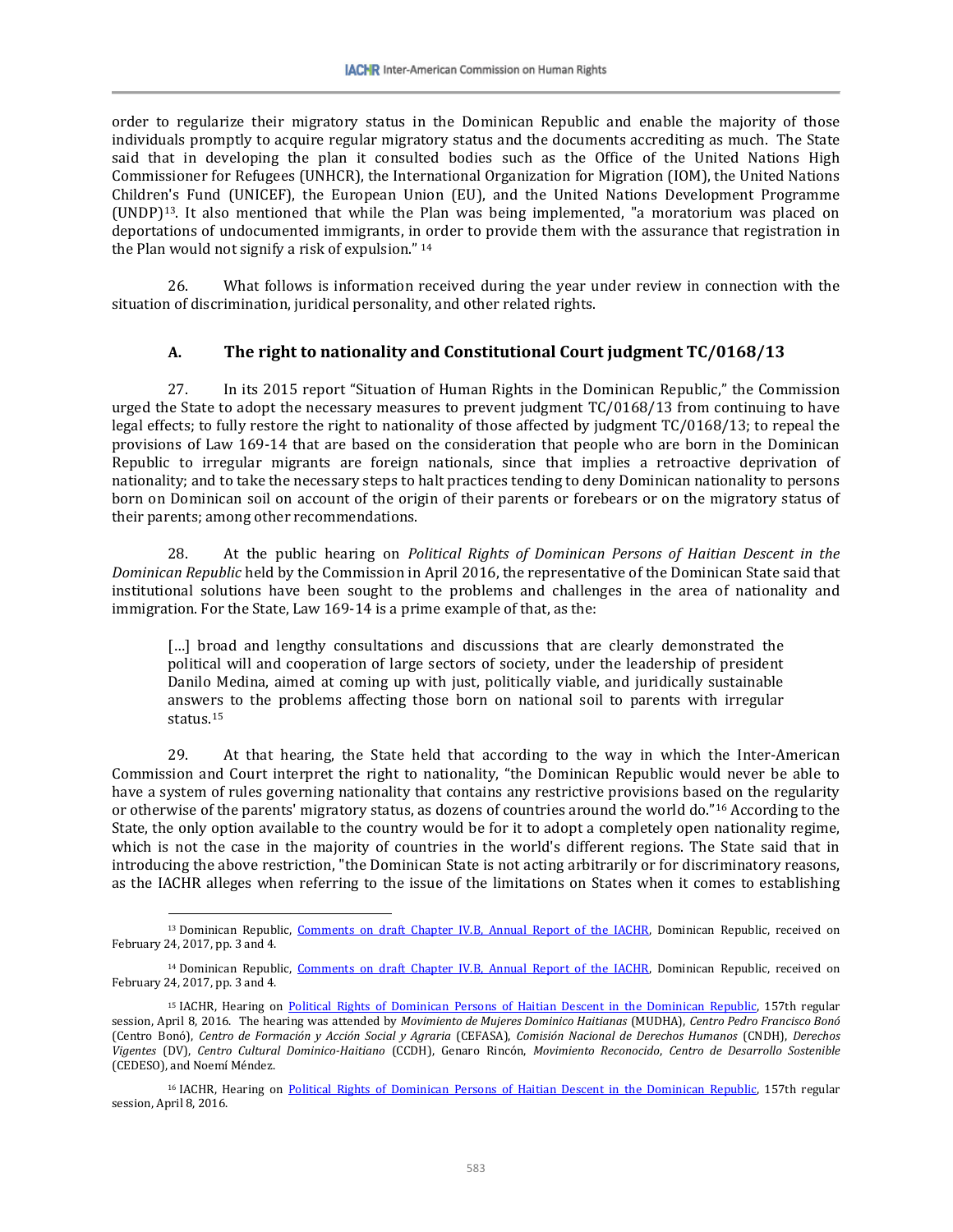their nationality regimes under international law."[17](#page-7-0) In its response to the draft of this chapter, the State said that "the law passed both chambers of the legislature unanimously," demonstrating "a steadfast commitment on the part of the organs of democratic representation to protecting the rights of those affected by the decision, without allowing ideological differences to be an obstacle to the enjoyment of human rights by those affected by the decision."

30. The State mentioned the rules on nationality that it has adopted and said that they were proportionate and suitable for their intended purpose. It said that in order for children born to foreign parents on Dominican soil to acquire Dominican nationality, the migratory status of their parents must be in order. The rules do not specifically exclude a particular group of people because of their national origin. The Dominican State reiterated that its norms are not intended to discriminate against any group of persons for reasons of race, color, religion, or origin. In the opinion of the State, "the fact that they mainly or disproportionately impact a specific group of persons, as the Commission affirms, is something that happens to stem from the social reality in a given historical context, as is the case in many countries that do not have nationality rules that impose certain restrictions, which is not to imply that such countries are engaging in discrimination."[19](#page-7-2)

31. According to information received from civil society organizations, the measures adopted by the Dominican State in relation to the rights to nationality and juridical personality of persons of Haitian descent born on Dominican soil have given rise to the following categories of demographic profile among those affected.

- Group A Population: persons born on Dominican soil to parents with irregular migratory status who registered their birth in the civil registers.
- Group B Population: persons born on Dominican soil to parents with irregular migratory status who did not register their birth in the civil registers.
- Foreign Nationals Book Population: persons born on Dominican soil after April 18, 2007, to parents with either regular or irregular migratory status, who have been registered in a foreign nationals book with no indication as to their nationality and who remain in legal limbo. The foregoing is in accordance with Central Electoral Board Resolution 2-2007 issued pursuant to the 2004 Immigration Law. Those declared after the deadline (but born before April 18, 2007) are also registered in that book retroactively and illegally, since they are entitled to Dominican nationality.
- Population of Children of Mixed-Nationality Parents: the children of mixed-nationality parents face a variety of obstacles in registering their birth and, therefore, being able to certify their nationality, owing to the migratory status of one of their parents A mixed-nationality couple is understood to be a conjugal or parental union between a Dominican national and a foreign alien. Based on the different obstacles that they face in order to register the birth of their children and certify their nationality, civil society organizations have identified the following four types of mixed-nationality couples. 1. Foreign mother and Dominican father; 2. Dominican mother perceived as a foreign national (usually of Haitian descent) and foreign father; 3. Foreign mother and Dominican father perceived as a foreign national (usually of Haitian descent); and 4. Dominican mother and foreign father (allowed to be registered in the civil registers but may have difficulties with paternal recognition).<sup>[20](#page-7-3)</sup>

<span id="page-7-0"></span><sup>&</sup>lt;sup>17</sup> IACHR, Hearing on [Political Rights of Dominican Persons of Haitian Descent in the Dominican Republic,](https://www.youtube.com/watch?v=gudI8JwplvI) 157th regular session, April 8, 2016.

<span id="page-7-1"></span><sup>&</sup>lt;sup>18</sup> Dominican Republic, [Comments on draft Chapter IV.B, Annual Report of the IACHR, Dominican Republic,](http://www.oas.org/es/cidh/docs/anual/2016/docs/RD-Observaciones2016.pdf) received on February 24, 2017, p. 3.

<span id="page-7-2"></span><sup>&</sup>lt;sup>19</sup> IACHR, Hearing on [Political Rights of Dominican Persons of Haitian Descent in the Dominican Republic,](https://www.youtube.com/watch?v=gudI8JwplvI) 157th regular session, April 8, 2016.

<span id="page-7-3"></span><sup>20</sup> Movimiento Reconoci.do, *Seguimiento a las recomendaciones hechas por la Comisión Interamericana de Derechos Humanos al Estado dominicano en su Informe sobre la Situación de derechos humanos en República Dominicana* (Follow-up on the recommendations made by the Inter-American Commission on Human Rights to the Dominican State in its Report on the Situation of Human Rights in the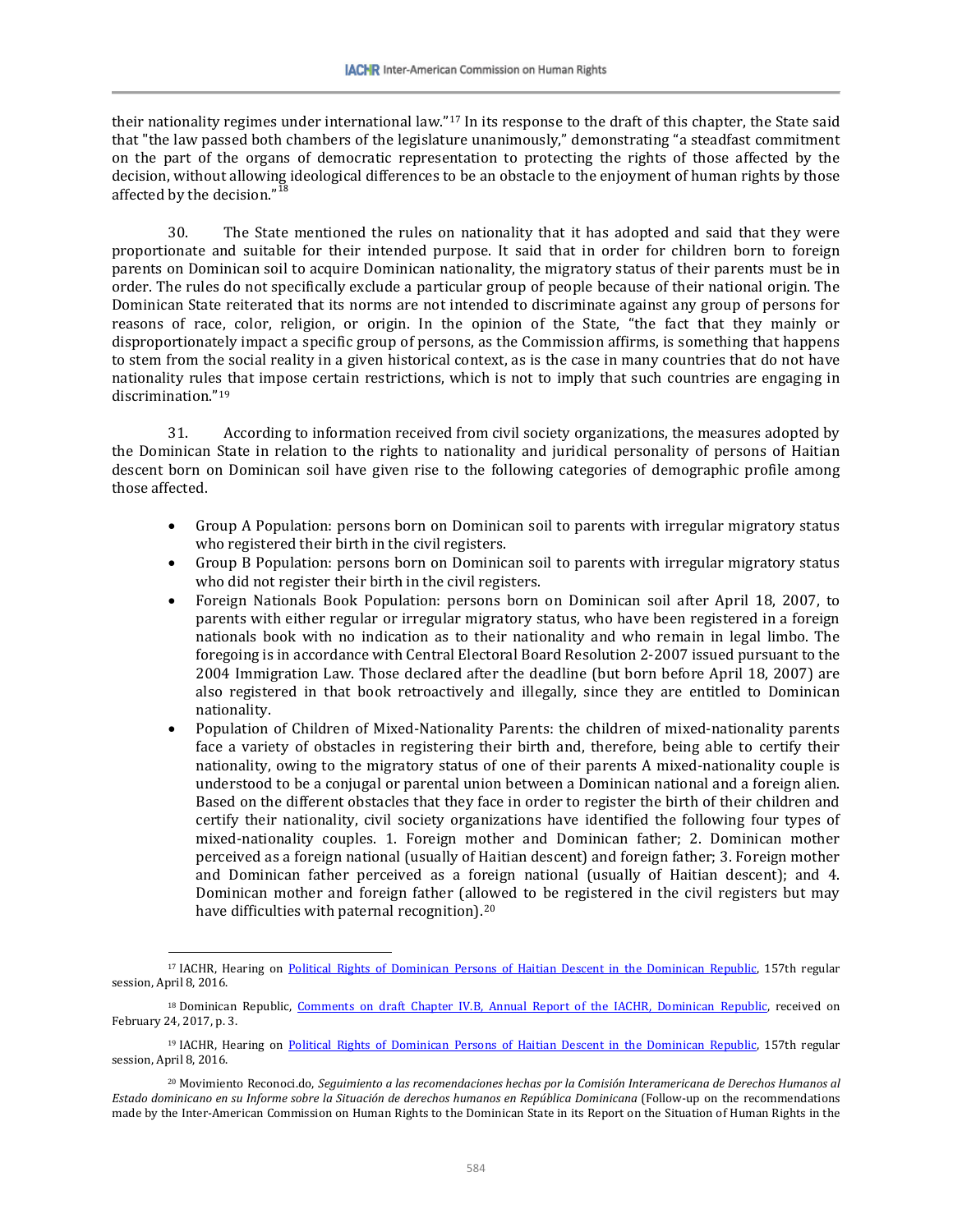32. In the public hearing on *Human Rights and Statelessness in the Dominican Republic* held in Panama in December 2016, the organizations taking part said that Law 169-14, adopted to address this situation, perpetuates discrimination and its implementation has been plagued with shortcomings.[21](#page-8-0) They said that the treatment accorded to persons in Group B is incompatible with the American Convention, given that they are entitled to Dominican nationality by virtue of having been born in the Dominican Republic. However, they are required to register in foreign nationals books in order to obtain residence and then, after two years, have the possibility of applying for citizenship. They say that out of an estimated total of 100,000 people to whom the law applies, according to the national statistics office, only 8,765 were registered and only 4,500 of those have had their applications accepted; the rest have been left without a response.<sup>[22](#page-8-1)</sup> They concluded that, therefore, the measures to mitigate the effects of the judgment run counter to the recommendations of the IACHR and the jurisprudence of the Inter-American Court.[23](#page-8-2) They also referred to the need to establish a working group with the State in order to hold a dialogue on the situation and examine possible responses. The organizations said that the people affected by the judgment "are being treated like objects, as opposed to persons with rights."[24](#page-8-3)

33. Based on its monitoring and available information, the Commission observes with concern that the Dominican State has not adopted measures to nullify any norm, whether constitutional, legal, regulatory, or administrative, as well as any practice, decision, or interpretation, that denies or has the effect of denying Dominican nationality to persons born in the territory of the Dominican Republic due to the irregular status of their foreign parents. In addition, the information available indicates that the Dominican State has not taken steps to void the legal effects of judgment TC/0168/13 and repeal the provisions contained in Articles 6, 8, and 11 of Law 169-14.

34. The Dominican State has repeatedly said that Law 169-14 was the chief measure adopted by the State to deal with the consequences of Constitutional Court judgment TC/0168/13. The Law introduced procedures for validating birth certificates and restoring the nationality of individuals born in the country between 1929 and 2007 whose births were already registered (Group A). The Law also ushered in a special registration procedure, open for 180 days, by which people born on Dominican soil whose births were never registered in the civil registers (Group B) will be able to apply to register as foreign nationals and regularize their status as such. Once the time limits set by the Government passed, anyone who had not applied to regularize their status was subject to the procedures envisaged by the law, including deportation. The IACHR has made the following analysis of the two groups.

#### **i. GROUP A**

 $\overline{\phantom{a}}$ 

35. In its sixth periodic report submitted to the United Nations Human Rights Committee, the Dominican State said that, in accordance with Law 169-14, the Central Electoral Board (JCE) had fully regularized the status of all persons listed as irregular in the civil registers. In that connection, the State reported that, having concluded its review, the JCE had used various media channels to publicize the list of persons in the registry who were presumed to be in an irregular situation, so that they could present themselves at a civil registry office or service center to collect their certificates. The list of registered persons

Dominican Republic). October 2016, p. 1. [Document in the Commission archive] For more information about mixed-nationality couples and the obstacles that they face in registering their children and certifying their Dominican nationality, see, OBMICA, *[Hijos de parejas](http://www.obmica.org/index.php/actualidad/23-derecho-a-nacionalidad/123-hijos-de-parejas-mixtas-explorando-un-nuevo-perfil-de-exclusion-del-registro-civil%209-14)  mixtas: [Explorando un nuevo perfil de exclusión del registro civil](http://www.obmica.org/index.php/actualidad/23-derecho-a-nacionalidad/123-hijos-de-parejas-mixtas-explorando-un-nuevo-perfil-de-exclusion-del-registro-civil%209-14)* (Children of mixed nationality couples: Exploring a new profile of exclusion from the civil registers), June 10, 2015.

<span id="page-8-2"></span><span id="page-8-1"></span><span id="page-8-0"></span><sup>&</sup>lt;sup>21</sup>IACHR, Hearing o[n Human Rights and Statelessness in the Dominican Republic,](https://www.youtube.com/watch?v=Mdj7bjHuDwo) 159th regular session, December 6, 2016. The hearing was attended by *Movimiento de Mujeres Dominico Haitianas* (MUDHA), *Centro Pedro Francisco Bonó* (Centro Bonó), *Movimiento Socio Cultural de Trabajadores Haitianos, Inc.* (MOSCTHA), *Comisión Nacional de Derechos Humanos* (CNDH), *Comité Dominicano de Derechos Humanos* (CDH), *Centro para la Educación y el Desarrollo* (CEDUCA), *Movimiento Reconocido*, *Centro de Desarrollo Sostenible* (CEDESO), *Fundación Derechos Vigente* (FDV), *Red Nacional de Organizaciones Populares* (RENOPO), and *Asociación para la Promoción de la Vida* (COOVIDA).

<sup>22</sup> IACHR, Hearing o[n Human Rights and Statelessness in the Dominican Republic,](https://www.youtube.com/watch?v=Mdj7bjHuDwo) 159th regular session, December 6, 2016.

<sup>&</sup>lt;sup>23</sup> IACHR, Hearing o[n Human Rights and Statelessness in the Dominican Republic,](https://www.youtube.com/watch?v=Mdj7bjHuDwo) 159th regular session, December 6, 2016.

<span id="page-8-3"></span><sup>&</sup>lt;sup>24</sup> IACHR, Hearing o[n Human Rights and Statelessness in the Dominican Republic,](https://www.youtube.com/watch?v=Mdj7bjHuDwo) 159th regular session, December 6, 2016.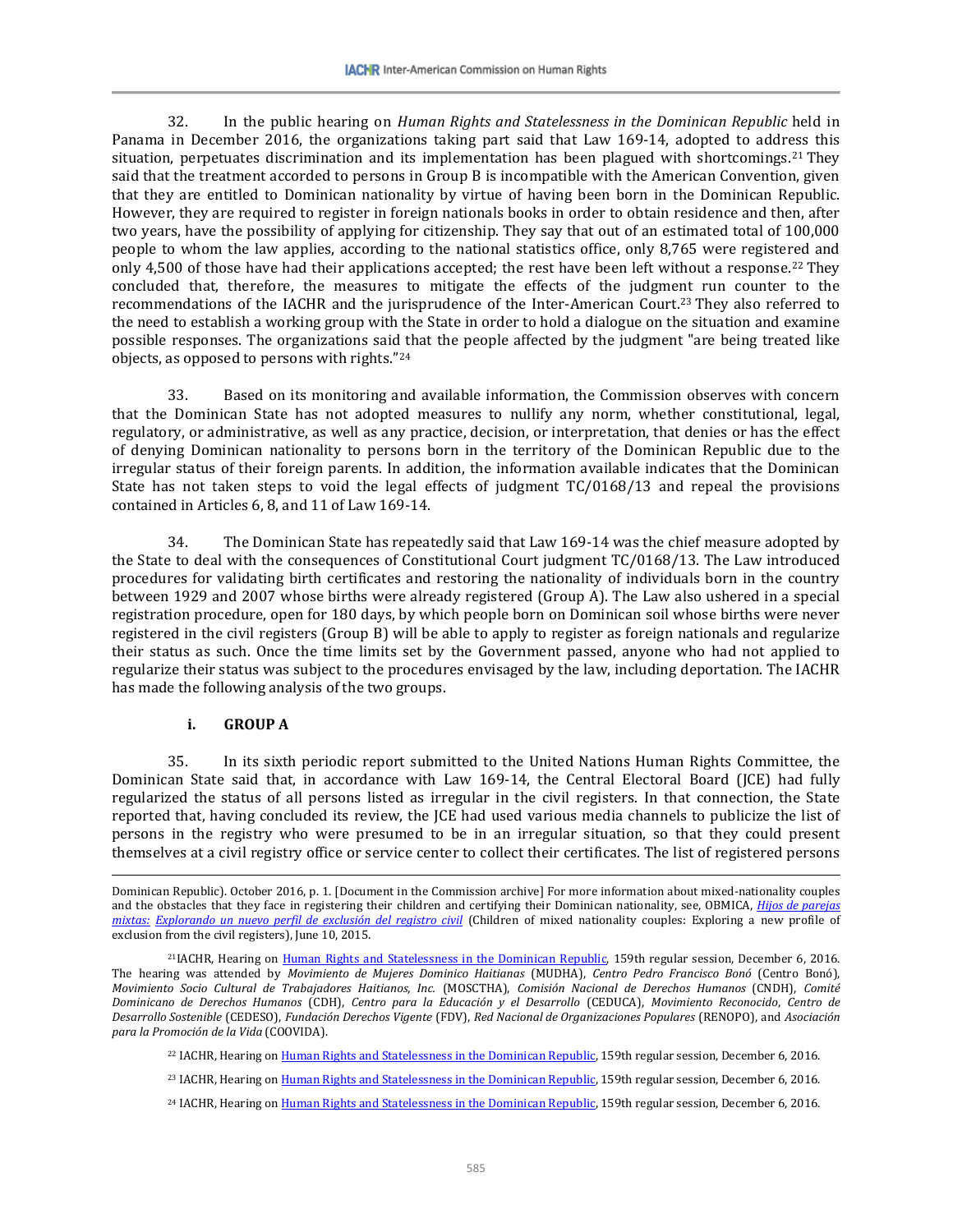was also provided to all civil registry offices throughout the country. The process was submitted for the approval of international agencies, the Ministry of Foreign Affairs and the relevant civil society organizations.[25](#page-9-0)

36. Civil society organizations, for their part, said that even if the legal situation created by the entry into force of Law 169-14 were valid, the JCE has continued to engage in innumerable administrative practices that violate the rights of Dominicans of Haitian descent and even infringe the Law's own provisions. For example, in relation to Group A, Law 169-14 introduced the obligation for the JCE to "regularize or transcribe" the birth certificates in the civil registers, for which the beneficiaries would not be required to complete any administrative formalities. The Commission was informed that the JCE conditioned the transcription of birth certificates to a prior review of the civil registers, as ordered by the Constitutional Court in judgment TC/0168/13.[26](#page-9-1) It took more than a year following the entry into force of Law 169-14 before the above review was published. Therefore, many of the law's beneficiaries had to wait over a year to obtain identity documents accrediting them as Dominican nationals.

37. Civil society organizations also reported multiple cases of people affected whose situation placed them in Group A but were not included in the review, which made it problematic for them to obtain identity documents. They also said that in cases where the JCE has not recognized the nationality of the person affected, in accordance with the provisions of Law 169-14, the violation of rights is transferred to the children of the affected person, given that without papers they cannot declare them.<sup>27</sup>

38. *Movimiento Reconoci.do* said that the JCE interpreted "transcription" as eliminating the beneficiary's original registration and creating a new one that postdates the entry into force of Law 169-14. For example, when the Law ordered the regularization or transcription in the registers of those in Group A, the JCE created a new civil register as of 2014 in which to register or "segregate" the beneficiaries of Law 169-14. As a result, the JCE has filed applications to annul the original birth certificates of the persons affected, while keeping the new records that it created following the adoption of Law 169-14. The above would give rise to legal impediments for acquiring, for example, an identity and voter registration card (*Cédula de Identidad y Electoral*), given that there has to be a single register for that purpose. In referring to this new practice by the JCE, *Movimiento Reconoci.do* said that its effect is to "continue and perpetuate segregation."[28](#page-9-3)

39. The Commission notes that on November 27, 2015, the President of the JCE, who at the time was Roberto Rosario, adopted Circular No. 24/2015 concerning the issuance of identity documents. That circular ordered civil registry officials to proceed to issue identity documents to everyone on the list of 55,000 people. The circular said that failure to comply with its instructions would result in removal from office.

40. The circular mentioned that the JCE had broadly concluded, saving reservations made in a number of specific cases, the review of the registry books from 1929 to 2007, in accordance with Constitutional Court judgment TC/0168/13 and Law 169-14.[29](#page-9-4) On June 26, 2015, edition No. 35256 of the

<span id="page-9-0"></span><sup>25</sup> United Nations, Human Rights Committee, Consideration of reports submitted by States parties under article 40 of the Covenant. Sixth periodic reports of States parties due in 2016. Dominican Republic. July 27, 2016, para. 85.

<span id="page-9-1"></span><sup>26</sup> Movimiento Reconoci.do, *Seguimiento a las recomendaciones hechas por la Comisión Interamericana de Derechos Humanos al Estado dominicano en su Informe sobre la Situación de derechos humanos en República Dominicana*. October 2016, p. 3 [document in the Commission archive].

<span id="page-9-2"></span><sup>27</sup> Movimiento Reconoci.do, *Seguimiento a las recomendaciones hechas por la Comisión Interamericana de Derechos Humanos al Estado dominicano en su Informe sobre la Situación de derechos humanos en República Dominicana*. October 2016, p. 3 [document in the Commission archive].

<span id="page-9-3"></span><sup>28</sup> Movimiento Reconoci.do, *Seguimiento a las recomendaciones hechas por la Comisión Interamericana de Derechos Humanos al Estado dominicano en su Informe sobre la Situación de derechos humanos en República Dominicana*. October 2016, p. 3 [document in the Commission archive].

<span id="page-9-4"></span><sup>29</sup> Central Electoral Boartd, *[Auditoría al Registro Civil por TC0168-13 y Ley 169-14:](http://jce.gob.do/Registro-Civil/Auditoria-Consulta-Registros-Ley-169-14-TC0168-13) Autorizados y Transcritos* (Review of the Civil Register Pursuant to TC0168-13: Authorized and Transcribed).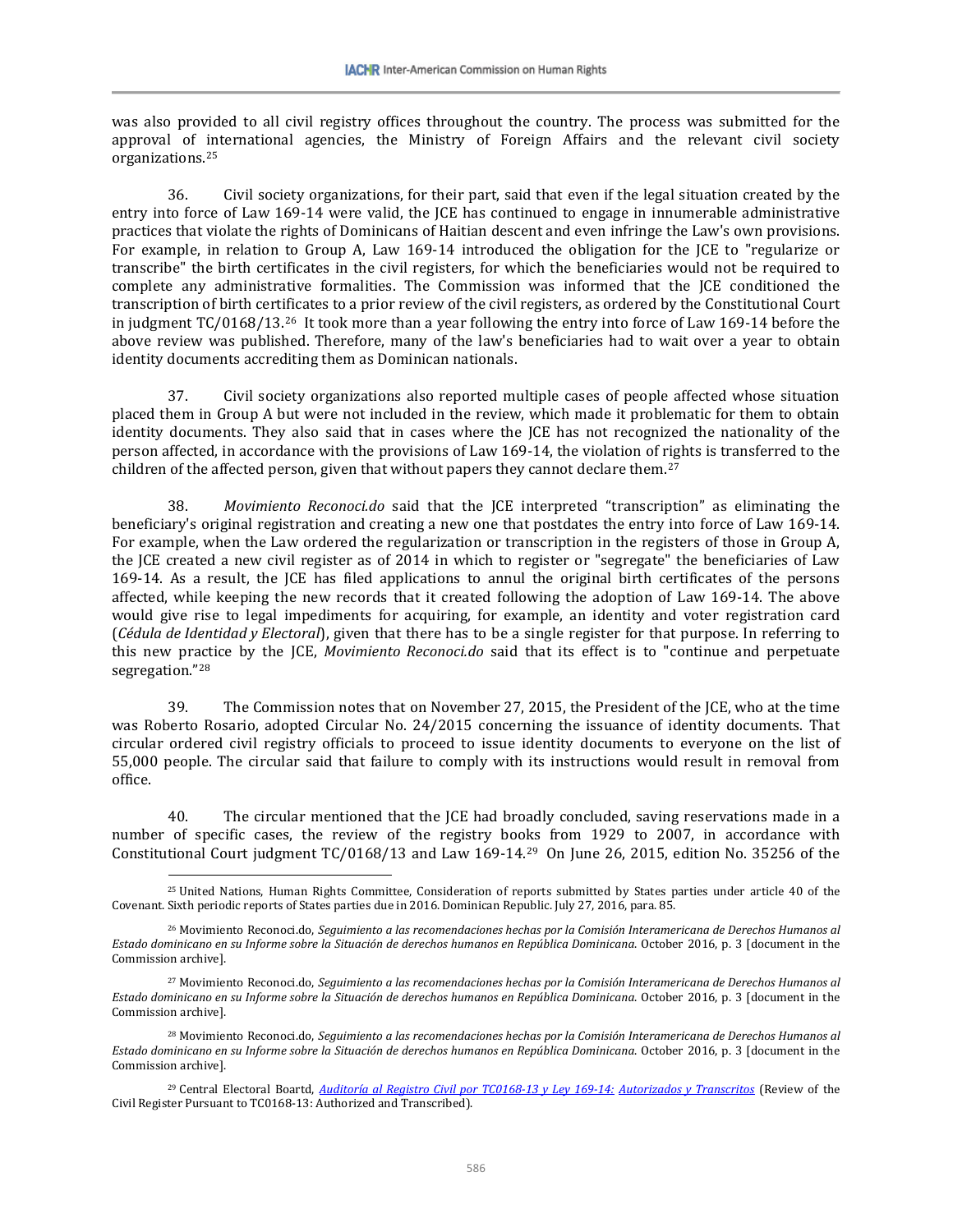morning daily *Listín Diario* published a list of approximately 55,000 people whose records had been reviewed, and it invited everyone on the list to collect their registration certificate that accredited them as Dominicans, in accordance with that law.

41. Circular No. 24/2015 instructed all civil servants, administrative assistants, heads of identity documents centers (*Centros de Cedulación*), heads of service centers (*Centros de Servicios*), the Civil Registry Bureau (*Dirección Nacional de Registro Civil*), the Office of the Legal Counsel (*Consultoría Jurídica*), the Central Civil Registry Office (*Oficina Central del Registro Civil*), and the Information Technology Directorate to ensure that everyone whose names appeared on the list from the above review were provided with their identity documents when they presented themselves at any of the offices of the aforementioned authorities. The circular also cautioned officials that if it was found that, due to negligence or for any other reason, the above certificates were not made available for collection and the respective identity documents were not issued, the persons directly in charge of that working unit would be immediately suspended and their personnel files sent for cancellation, without prejudice to the appropriate legal actions.

42. At the public hearing held at the Commission's headquarters in April 2016, the group of civil society organizations that belong to the umbrella organization *Dominican@s por Derecho* informed the Commission that, according to the results of the JCE's review of the civil registry books published in June 2015, there were 55,000 people in Group A of Law No. 169-14, of whom only 10,000 had received their identity documents. They also said that a significant number of victims of arbitrary withholding or disqualification of documents, whom they were assisting with their document applications, did not appear in the registers reviewed by the JCE. Most of those on the list were still waiting to receive their certificates and identity documents in April 2016.[30](#page-10-0)

43. In the circular, the then-president of the JCE said that there was pressure on the entity over the implementation of Law No. 169-14, particularly with regard to the issuance of identity documents. Specifically, the circular said:

In spite of all the efforts, certain persons, civil society organizations, and even diplomatic missions insist on charging that bureaucratic hurdles are being created at civil registry offices and that 55,000 people are being denied documents.

[...] Any error or non-compliance could vindicate the enemies of the Republic and of the Board, and provide an excuse for representatives of organizations and outsiders who falsely utilize the struggle for human rights because of interests contrary to ours, to meddle in our domestic affairs, violating our sovereignty, and make us have to tolerate such an affront.

[...] Let us hope that no error, oversight, negligence, or non-compliance will provide an excuse for such despicable behavior. We trust that the rights of those individuals have not been harmed. We need to make sure that we are right.<sup>[31](#page-10-1)</sup>

44. As regards the recommendation that the State adopt the necessary measures to void any administrative investigations or civil and criminal proceedings that are ongoing in relation to registration and documentation, the JCE has said that "one of the purposes of annulling the certificates of origin to be transcribed is to avoid having to registrations for the same person; or to avoid the original, a regular registration subsequently being used as a substitute, among other possibilities. It only has an administrative,

<span id="page-10-0"></span><sup>30</sup> IACHR, Hearing on [Political Rights of Dominican Persons of Haitian Descent in the Dominican Republic,](https://www.youtube.com/watch?v=gudI8JwplvI) 157th regular session, April 8, 2016.

<span id="page-10-1"></span><sup>31</sup> See, El Caribe newspaper, *[Rosario admite en una circular que hay presiones](http://www.elcaribe.com.do/2015/12/01/rosario-admite-una-circular-que-hay-presiones)* (Rosario admits to pressure in circular). December 1, 2015; Diario del Cibao newspaper, *[Presidente JCE admite en una circular que hay presiones](http://www.eldiariodelcibao.com/2015/12/presidente-jce-admite-en-una-circular.html)* (JCE president admits to pressure in circular). December 1, 2015.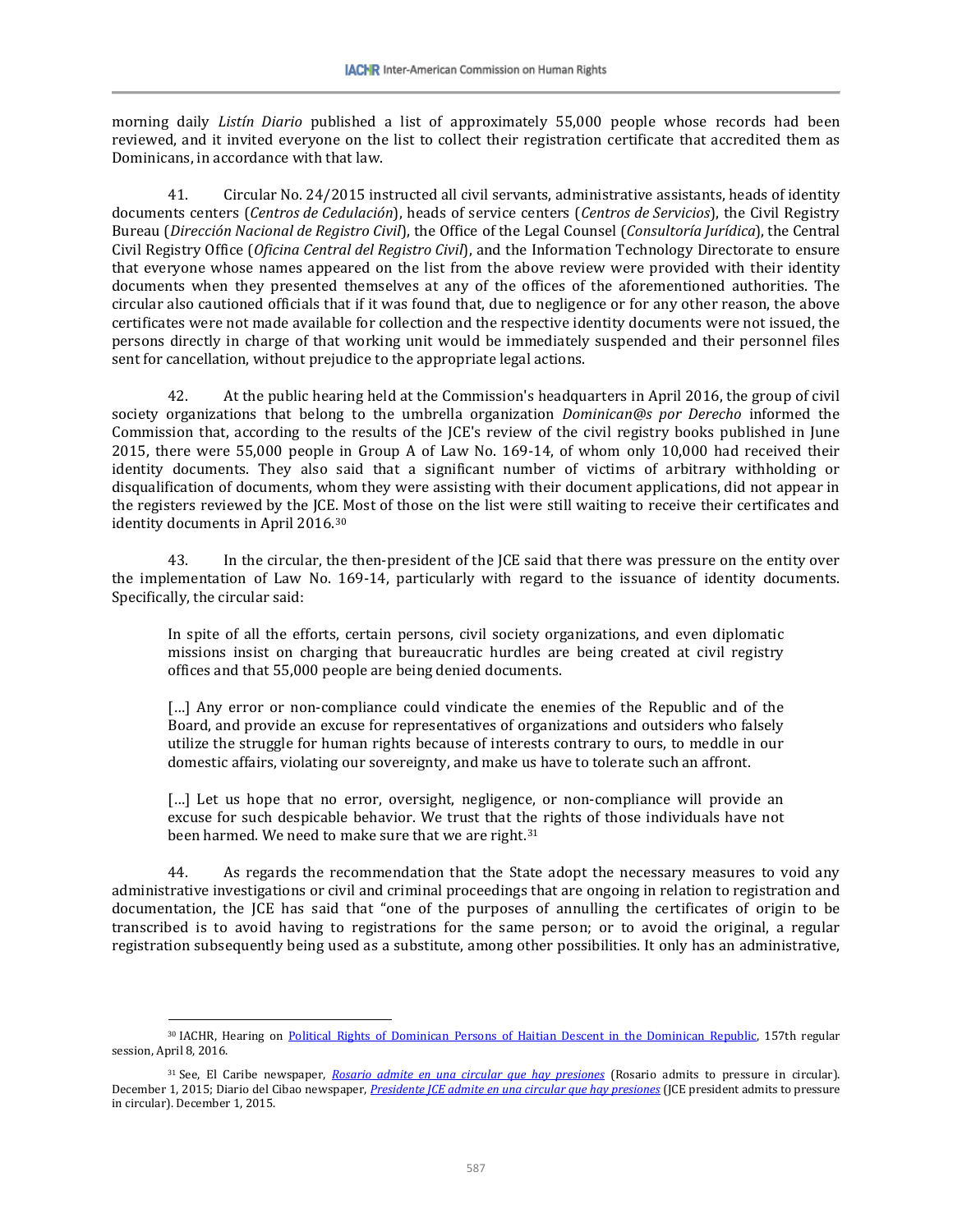registry-related aim, which does [no](#page-11-0)t injure the rights of third parties but, rather, protects them and ensures that they can exercise their rights.32

45. Civil society organizations told the Commission that cancellations continue of civil registry certificates as a result of applications for annulment, as do administrative cancellations and supposed disappearances of books and pages from registries. They said that such situations are compounded by the refusal of civil registry offices to register new demographic profiles that have emerged, such as children of mixed-nationality couples.[33](#page-11-1) Civil society organizations have also reported that the JCE announced that it will continue to move forward with judicial proceedings to request the nullification of birth certificates that have been transcribed in order to avoid dual registration (the original whose annulment is sought, and the transcription resulting of Law No. 169-14 and the review).[34](#page-11-2) The Commission notes with concern that the State has not supplied up-to-date information on the number of applications filed by the JCE or about the outcome of those applications.

46. The State, for its part, said that the JCE is receptive to complaints from anyone who shows that they are a beneficiary of Law No. 169-14 and is not receiving their benefits for any reason. The State said that the Ministry of Foreign Affairs, in coordination with the JCE, the Office of the United Nations High Commissioner for Refugees (UNHCR), the International Organization for Migration (OIM), the United Nations Development Programme (UNDP), and the United States Embassy, set up a mechanism for lodging such complaints, which have been satisfactorily disposed of with the full collaboration of the JCE. It said that as of April 2016, no case reported by civil society organizations or individuals remained unresolved. Indeed, it said that as of April 2016, all 11 cases reported were immediately dealt with in a satisfactory way.[35](#page-11-3)

47. The Commission underscores the measures adopted by the Dominican State to ensure that Dominicans of Haitian descent who were registered (Group A) have the necessary documentation to prove their identity and Dominican nationality, such as Circular No. 24/2015 and the mechanism for lodging complaints described in the preceding paragraph.

48. In spite of the importance of those measures, the Commission notes that no information has yet been provided as to whether or not all the people in Group A and their descendants have received their identity documents. The Commission urges the Dominican State to indicate how many of those individuals have already received their identity documents and what steps have been taken to enable those who have not yet received their identity documents to do so.

49. The Commission also continues to receive reports about the institution of annulment proceedings and practices designed to delay or deny access to documents accrediting Dominican nationality that are necessary for a wide range of basic civil acts. The IACHR considers that the State must ensure that the delivery of identity documents to such individuals proceeds without any kind of discrimination, arbitrariness or administrative impediment, so that they can exercise the multiple rights associated with the right to nationality and juridical personality.

<span id="page-11-0"></span> $\overline{\phantom{a}}$ <sup>32</sup> Central Electoral Board, *Consideraciones sobre el informe remitido por el Ministerio de la Presidencia* (Considerations on the report submitted by the Ministry of the Presidency)*. PRES-JCE No. 6955-15/*. November 26, 2015, p. 9 [document in the Commission archive].

<span id="page-11-1"></span><sup>33</sup> OBMICA, *Hijos de parejas mixtas: [Explorando un nuevo perfil de exclusión del registro civil](http://www.obmica.org/index.php/actualidad/23-derecho-a-nacionalidad/123-hijos-de-parejas-mixtas-explorando-un-nuevo-perfil-de-exclusion-del-registro-civil%209-14)* (Children of mixed nationality couples: Exploring a new profile of exclusion from the civil registers), June 10, 2015.

<span id="page-11-2"></span><sup>34</sup> Movimiento Reconoci.do, *Seguimiento a las recomendaciones hechas por la Comisión Interamericana de Derechos Humanos al Estado dominicano en su Informe sobre la Situación de derechos humanos en República Dominicana*. October 2016 [document in the Commission archive].

<span id="page-11-3"></span><sup>&</sup>lt;sup>35</sup> IACHR, Hearing on [Political Rights of Dominican Persons of Haitian Descent in the Dominican Republic,](https://www.youtube.com/watch?v=gudI8JwplvI) 157th regular session, April 8, 2016.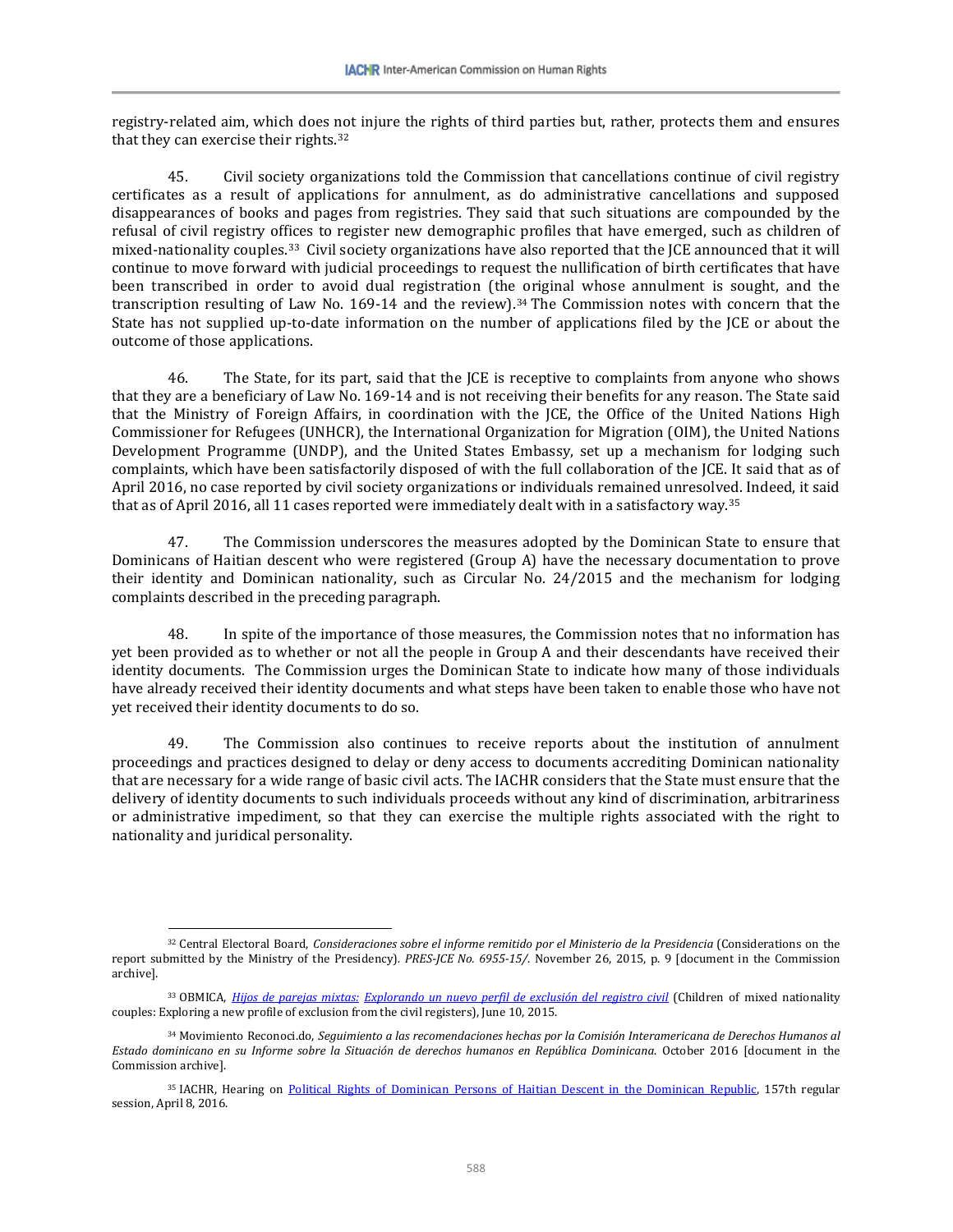#### **ii. GROUP B**

l

50. With respect to Group B, the commission has urged the Dominican state to adopt measures to guarantee that persons who had the right to Dominican nationality but were not included in the Dominican Civil Registry are not required to register as foreigners, as stipulated in Article 6 of Law No. 169-14.

51. Furthermore, in its report "Situation of Human Rights in the Dominican Republic," the Commission recommended that the State adopt, as soon as possible, any necessary measures to ensure that Dominicans of Haitian descent who were not registered are, as appropriate, duly registered and have the necessary documentation to prove their identity and Dominican nationality.

52. At a public hearing convened by the Commission in April 2016, upon referring to individuals born on Dominican soil to foreign parents with irregular migratory status who did not register them in the civil register—so-called Group B under Law No. 169-14—the representative of the Dominican State said:

With regard to people in Group B, the Law established a specific mechanism to offer them a clear and certain legal path to nationality; however, not automatically, as was the case with those who were registered in the civil register. Various human rights organizations have charged that hundreds of thousands of people who were eligible to benefit from the law's provisions for this second group were unable to do so and that, as a result, they were left stateless. Those accusations are baseless. The Dominican Government knows of no one claiming to be a beneficiary of so-called Group B of Law No. 169-14 who was unable to pursue the established procedure.[36](#page-12-0)

53. With regard to those in group B who did not apply under law No. 169-14, the former Minister of Foreign Affairs, Andrés Navarro, said:

Anyone who says that they were born in the country will be investigated and will not be deported; if it is confirmed that they were born there, then they will go through the regularization process in order later to have the option to apply for nationality as the migration law already provides, in accordance with the regulations. The undertaking that the Dominican Government has given is that we will not expel from our soil anyone who was born in our country.[37](#page-12-1)

54. According to information provided by civil society organizations, only 8,755 potentially affected people in this group registered under the Naturalization Plan envisaged by Law No. 169-14, which represents very few of the total number of people in that situation, according to the First National Immigrant Survey conducted in 2012.[38](#page-12-2) The naturalization plan accorded those affected the migratory category of "permanent resident" (in the country of their birth) and issued them an identity card that names Haiti as their country of nationality. In addition, those individuals were issued a foreign national's birth certificate, in which the Dominican State assigns them "Haitian" nationality. Under the Law, those people have the option of applying for naturalization two years after receiving their residence permit; however, civil society organizations say that it is not known what the procedure is for naturalizing them. They also said that as a result of confusion, racial phenotypic profiling, and lack of information, others were included in the regularization plan as if they were foreign nationals.[39](#page-12-3)

<span id="page-12-0"></span><sup>&</sup>lt;sup>36</sup> IACHR, Hearing on [Political Rights of Dominican Persons of Haitian Descent in the Dominican Republic,](https://www.youtube.com/watch?v=gudI8JwplvI) 157th regular session, April 8, 2016.

<span id="page-12-1"></span><sup>37</sup> El Nacional newspaper, *[RD no repatriará a extranjeros que digan que nacieron aquí](http://elnacional.com.do/rd-no-repatriara-extranjeros-digan-que-nacieron-aqui/)* (DR won't repatriate foreigners who say they were born here), August 31, 2015; Listín Diario, *[El canciller debe renunciar](http://www.listindiario.com/puntos-de-vista/2015/09/07/387156/el-canciller-debe-renunciar)* (Foreign minister should resign), September 7, 2015.

<sup>38</sup> IACHR, Hearing o[n Human Rights and Statelessness in the Dominican Republic,](https://www.youtube.com/watch?v=Mdj7bjHuDwo) 159th regular session, December 6, 2016.

<span id="page-12-3"></span><span id="page-12-2"></span><sup>39</sup> Movimiento Reconoci.do, *Seguimiento a las recomendaciones hechas por la Comisión Interamericana de Derechos Humanos al Estado dominicano en su Informe sobre la Situación de derechos humanos en República Dominicana*. October 2016 [document in the Commission archive].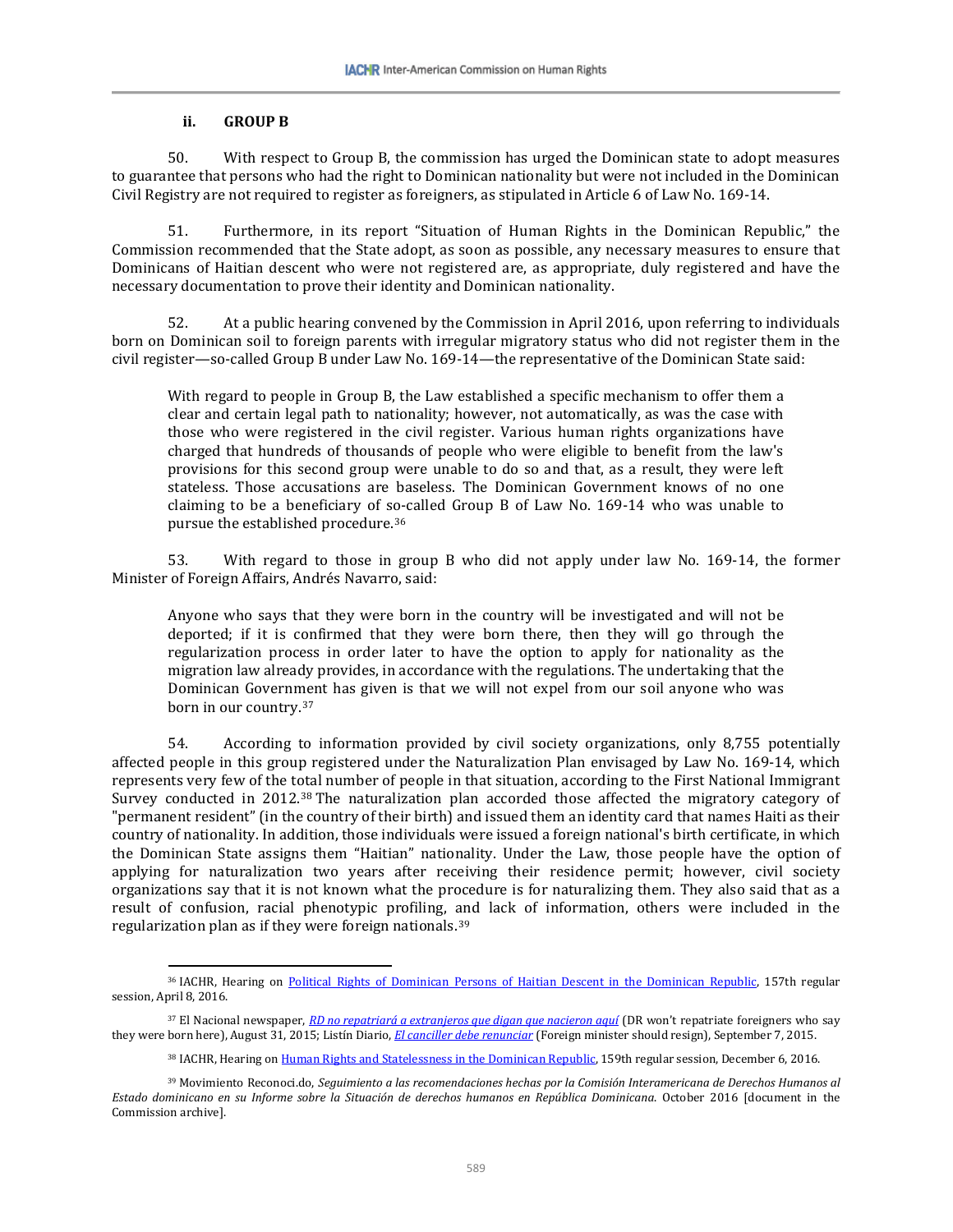55. In addition, civil society organizations said that the documents that were issued to those in Group B as a result of this process, such as the foreign national's birth certificate and a permanent resident's migratory permit, affords them no possibility of undertaking any civil act whatever, such as registering their children's birth, gaining access to education,<sup>[40](#page-13-0)</sup> entering into contracts, signing an employment contract, registering for social security, taking out medical insurance, or opening a bank account, among other things. Civil society organizations reported that there is constant denial of access to a range of services because the providers of those services do not recognize the validity of the documents that the State has issued them. For example, they highlighted that with respect to social security, the National Social Security Council adopted a resolution recognizing those documents as valid in order to enable their registration in the Dominican social security system. Nevertheless, despite the fact that more than a year has passed since the resolution was adopted, those individuals have still not been able to register in the Dominican Social Security system, with the result that those affected remain without access to it.<sup>[41](#page-13-1)</sup> In addition, the fact that those individuals are recognized Dominican nationality via a naturalization process restricts their exercise of political and civil rights, which means that they will not be permitted to participate fully in civil and political affairs in the Dominican Republic.[42](#page-13-2)

56. Civil society organizations also reported on the extreme vulnerability of those who were unable or did not wish to make use of the mechanism envisaged for Group B in Law No. 169-14 because of the risk of being expelled from the Dominican Republic to Haiti.<sup>[43](#page-13-3)</sup> The lack of any identity document puts such individuals at serious risk of being deported. According to civil society organizations, based on the findings of the 2012 National Immigrant Survey (ENI-2012), that population is much larger than the one that enrolled in the mechanism provided for Group B. NGOs reported cases of people born in the Dominican Republic who were expelled to Haiti because they did not have any identity documents proving their nationality.<sup>[44](#page-13-4)</sup> On the subject of deportations, see Section F of this chapter.

57. In its report "Situation of Human Rights in the Dominican Republic," the Commission also recommended that the Dominican State carry out, within a reasonable period, ongoing, permanent training programs on topics related to said population with a view to ensuring that: (a) racial profiles do not in any way constitute the grounds for detention or expulsion; (b) strict observance of due process guarantees during any proceedings related to the expulsion or deportation of foreigners; (c) expulsions of persons of Dominican nationality are not carried out, under any circumstances; and (d) no collective expulsions of foreigners are carried out.

58. Based on publicly available information, the Commission notes that training activities was provided to immigration officials and military personnel stationed on frontiers, which included topics relating to human rights. In the words of the State, these important modernizing efforts, which included training for personnel in charge of migratory management at all levels, with an emphasis on the basic level, … [were designed] to ensure that migration is managed in a way that respects human rights."<sup>[45](#page-13-5)</sup> In the eyes of

 $\overline{\phantom{a}}$ 

43 IACHR, Hearing o[n Human Rights and Statelessness in the Dominican Republic,](https://www.youtube.com/watch?v=Mdj7bjHuDwo) 159th regular session, December 6, 2016.

<span id="page-13-0"></span><sup>&</sup>lt;sup>40</sup> Georgetown University Law Center, Human Rights Institute, Left Behind: How Statelessness in the Dominican Republic [Limits Children's Access to Education.](http://www.law.georgetown.edu/academics/centers-institutes/human-rights-institute/fact-finding/upload/Legal-Update-Left-Behind-Report-09-23-2016.pdf) Legal Update. September 23, 2016.

<span id="page-13-1"></span><sup>41</sup> Movimiento Reconoci.do, *Seguimiento a las recomendaciones hechas por la Comisión Interamericana de Derechos Humanos al Estado dominicano en su Informe sobre la Situación de derechos humanos en República Dominicana*. October 2016 [document in the Commission archive].

<span id="page-13-2"></span><sup>42</sup> Movimiento Reconoci.do, *Seguimiento a las recomendaciones hechas por la Comisión Interamericana de Derechos Humanos al Estado dominicano en su Informe sobre la Situación de derechos humanos en República Dominicana*. October 2016 [document in the Commission archive].

<span id="page-13-4"></span><span id="page-13-3"></span><sup>44</sup> Movimiento Reconoci.do, *Seguimiento a las recomendaciones hechas por la Comisión Interamericana de Derechos Humanos al Estado dominicano en su Informe sobre la Situación de derechos humanos en República Dominicana*. October 2016 [document in the Commission archive]. See also, John Hopkins University – The Paul H. Nitze School of Advanced International Studies (SAIS) – International Human Rights Clinic, Torn at the Seam: Migration, Deportations and Humanitarian Concerns on the Island of Hispaniola. 2016.

<span id="page-13-5"></span><sup>45</sup> Dominican Republic, [Comments on draft Chapter IV.B, Annual Report of the IACHR,](http://www.oas.org/es/cidh/docs/anual/2016/docs/RD-Observaciones2016.pdf) Dominican Republic, received on February 24, 2017.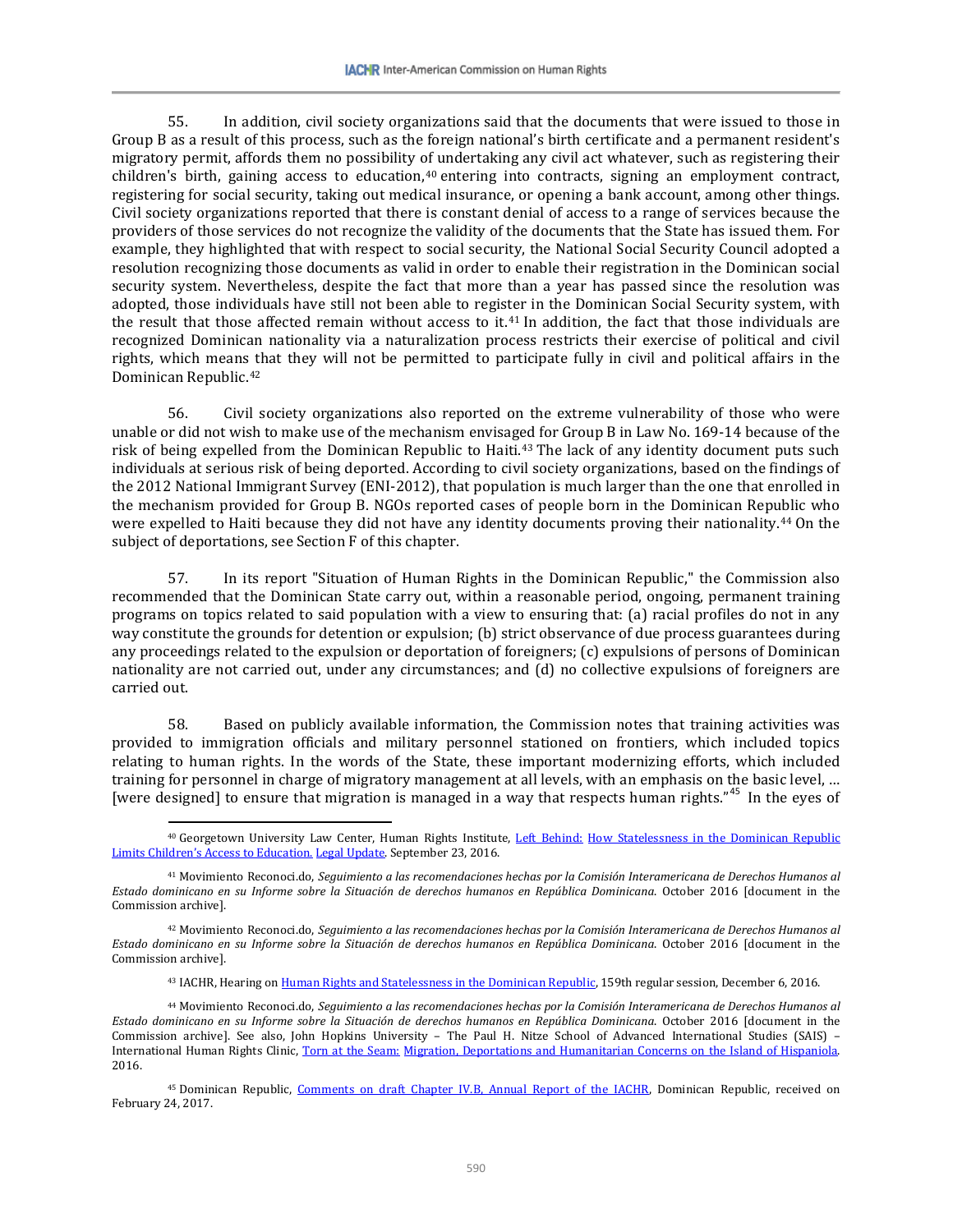the State, such actions demonstrate the efforts made by the Dominican government to make effective structural changes, not merely short-term ones. [46](#page-14-0)

59. After visiting more than 14 provinces in the country, trainers from the International Organization for Migration (OIM) and the National Migration Institute (INM), completed the training phase for officials from the Office of the Director General of Immigration as well as military and police personnel involved in migration control. The training covered approximately 1,000 immigration officials, army personnel, and intelligence officials at four points on the land border, three international airports, and various places in Dominican territory.[47](#page-14-1)

60. In that connection, the Commission notes that the National School on Migration (*Escuela Nacional de Migración*), an institution that reports to the INM, has the mission of training immigration officials of the Office of the Director General of Immigration with a view to modernizing migration management. The Institute performs a series of functions that could, therefore, be critical for ensuring migration management that respects human rights in the Dominican Republic. The Commission highlights the remarks of the Director of the INM, Florinda Rojas, when she called for reflection on the need to provide training in human rights from the ground up and to create special programs to help forge a different society.<sup>[48](#page-14-2)</sup>

61. Based on the foregoing, the IACHR urges the State to adopt, within a reasonable time, the necessary measures to abrogate any provision, regardless of its nature, that denies or has the effect of denying Dominican nationality to those born in the territory of the Dominican Republic because of the irregular migratory situation of their foreign-national parents; and to take the necessary steps to introduce rules governing an accessible, non-discriminatory and simple birth registration process, in order to ensure that all persons born on its soil may be registered immediately after their births, irrespective of their descent or origin or of the migratory situation of their parents. The State should also ensure the right to nationality of persons who already had that right under the domestic regime in force between 1929 and 2010, and it should not require persons who were entitled to Dominican nationality but not registered in the Dominican Civil Registry to register as foreign nationals, as stipulated in Article 6 of Law No. 169-14. The State should adopt the necessary measures to ensure that Dominicans of Haitian descent who were registered have the necessary documentation to prove their identity and Dominican nationality. Moreover, the State should adopt the necessary measures to void any administrative investigations or civil and criminal proceedings that are ongoing in relation to registration and documentation. Finally, the State should adopt, as soon as possible, the necessary measures to ensure that Dominicans of Haitian descent who were not registered are registered, as appropriate, and have the necessary documentation to prove their identity and Dominican nationality.

#### **B. Statelessness in the Dominican Republic**

 $\overline{\phantom{a}}$ 

62. Article 20(2) of the American Convention provides that every person has the right to the nationality of the State in whose territory he was born if he does not have the right to any other nationality; in other words, if they do not acquire that nationality, they would be left stateless. In international law, Article 1(1) of the Convention relating to the Status of Stateless Persons (1954) defines "stateless person" as "a person who is not considered as a national by any State under the operation of its law." The definition of statelessness, contained in Article 1(1) of the Convention relating to the Status of Stateless Persons is part of customary international law.[49](#page-14-3)

<span id="page-14-0"></span><sup>&</sup>lt;sup>46</sup> Dominican Republic, [Comments on draft Chapter IV.B, Annual Report of the IACHR,](http://www.oas.org/es/cidh/docs/anual/2016/docs/RD-Observaciones2016.pdf) Dominican Republic, received on February 24, 2017.

<span id="page-14-1"></span><sup>47</sup> Diario Dominicano newspaper, *[Capacitan a personal migratorio y militar de la R.D.](http://diariodominicano.com/dominicana-hoy/2015/09/17/207263/capacitan-a-personal-migratorio-y-militar-de-la-rd)* (Immigration and military personnel trained in D.R.), September 17, 2015.

<sup>48</sup> National Migration Institute, *Diálogo: [Eduquemos en materia migratoria](http://inm.gob.do/index.php/noticias-internas/item/47-dialogo-eduquemos-en-materia-migratoria)*, October 15, 2015.

<span id="page-14-3"></span><span id="page-14-2"></span><sup>49</sup> International Law Commission, *Articles on Diplomatic Protection with comments*. 2006, p. 49. See also, UNHCR, *Handbook on the Protection of Stateless Person*s. Geneva, 2014, p. 9.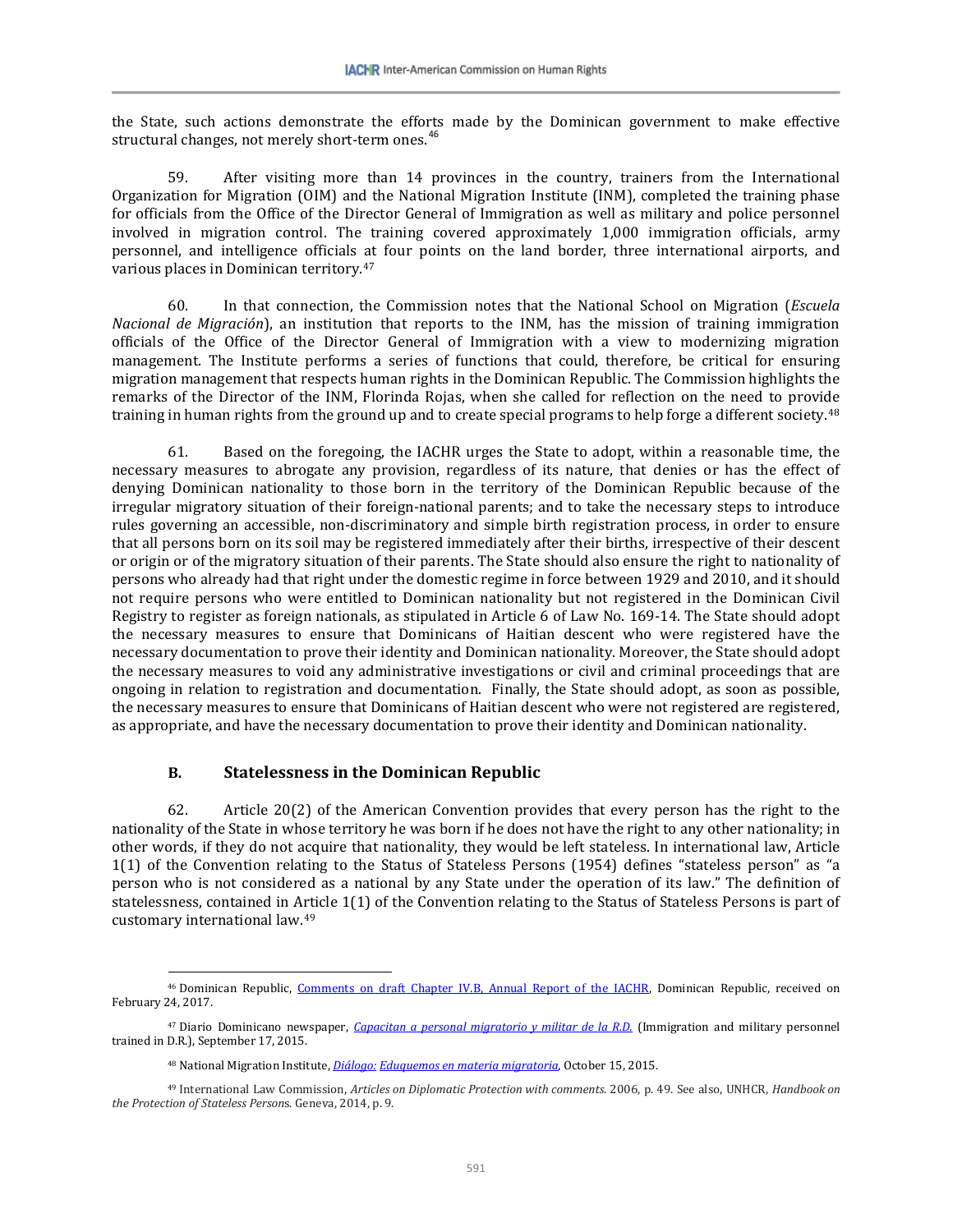63. The profound vulnerability faced by stateless people is recognized at the international level, given that it restricts individuals' exercise of their human rights and fundamental freedoms, such as access to education, health care, and freedom of movement, among others. The precarious situation in which stateless people with in its turn becomes the obstacle that States, the UNHCR, and other stakeholders face in their efforts to gather complete data on that population, which is a key task for adequately addressing the problem.

64. According to figures published by the UNHCR in its report "Global Trends: Forced Displacement in 2015," Dominican Republic is the country with the seventh highest number of stateless persons in the world, with 133,770, surpassed only by Myanmar (938,000 stateless persons), Ivory Coast (700,000), Thailand (443,862), Zimbabwe (300,000), Latvia (252,195), and Syria (160,000).<sup>50</sup> In this report, the UNHCR explained that this revised number of stateless persons in the Dominican Republic includes only persons born in that country, both of whose progenitors were born outside it. It does not include those who were born in the country with one parent was also born there and the other being a Dominican national, as had been included in the previous estimate of 210,000. That amount was based on the results of the First National Immigrant Survey in the Dominican Republic, which found that there were residing in the country 209,912 first-generation descendants who were born on Dominican soil to Haitian migrant parents.[51](#page-15-1) The current estimate of the number of stateless persons in the Dominican Republic does not include subsequent generations of foreign descent since there are no reliable demographic data on groups other than firstgeneration individuals,[52](#page-15-2) which signifies that the actual number of stateless persons is much higher.

65. The UN High Commissioner for Refugees, Antonio Guterres, said "In the short time that children get to be children, statelessness can set in stone grave problems that will haunt them throughout their childhoods and sentence them to a life of discrimination, frustration and despair."<sup>[53](#page-15-3)</sup> As a result of being treated like foreigners in the country where they have lived all their lives, children live on the margins of society, denied the rights that most citizens enjoy, and often denied the opportunity to receive school qualifications, go to university, and find a decent job Their particular vulnerability exposes them to harassment by authorities, discrimination, and exploitation. Their lack of nationality often sentences them and their families and communities to remain impoverished and marginalized for generations.[54](#page-15-4)

# **C. Right to Equality and Non-discrimination of Dominicans of Haitian Descent**

66. In a number of individual petitions and cases the IACHR and the Inter-American Court have documented different manifestations of discrimination in Dominican Republic. In its report "Situation of Human Rights in Dominican Republic," the Commission expressed its concern at the State's denial of the existence of racial discrimination. In that regard, it noted that the persistent denial or refusal to accept the historical racism and racial and ethnic discrimination, particularly by the political and economic elites, rendered it invisible and, therefore, the topic's exclusion from public debate.

67. In the opinion of the IACHR, public official acknowledgment of the existence and the historical, social, and cultural impact of racism and racial discrimination in the Dominican Republic, accompanied by an expression of political will to combat them, is the first in a series of steps that the State should take to ensure enjoyment of the rights to equality and nondiscrimination for people of African descent,

<sup>50</sup> UNHCR, Global Trends: [Forced Displacement in 2015,](http://www.acnur.org/t3/fileadmin/Documentos/Publicaciones/2016/10627.pdf) June 20, 2016.

<span id="page-15-3"></span><span id="page-15-2"></span><span id="page-15-1"></span><span id="page-15-0"></span><sup>51</sup> According to the First National Immigrant Survey in the Dominican Republic, in 2012 the population of descendents of immigrants amounted to 244,151, accounting for 2.5 percent of the country's population overall. Of the total number of descendants of immigrants, 209,912 were descendants of Haitian immigrants and the other 34,239 were descended from immigrants from other countries. For more information, see, National Statistics Office, Primera Encuesta Nacional de Inmigrantes en la República Dominicana. Santo Domingo, April 2013, p. 30. The First National Immigrant Survey in the Dominicanblica Republic (ENI-2012) is also available at: [http://www.one.gob.do/Categoria/Publicaciones/194.](http://www.one.gob.do/Categoria/Publicaciones/194) 

<sup>52</sup> UNHCR, Global Trends: [Forced Displacement in 2015,](http://www.acnur.org/t3/fileadmin/Documentos/Publicaciones/2016/10627.pdf) June 20, 2016, p. 59.

<sup>53</sup> UNHCR report reveals debilitating impact of statelessness on children, November 3, 2015.

<span id="page-15-4"></span><sup>54</sup> UNHCR report reveals debilitating impact of statelessness on children, November 3, 2015.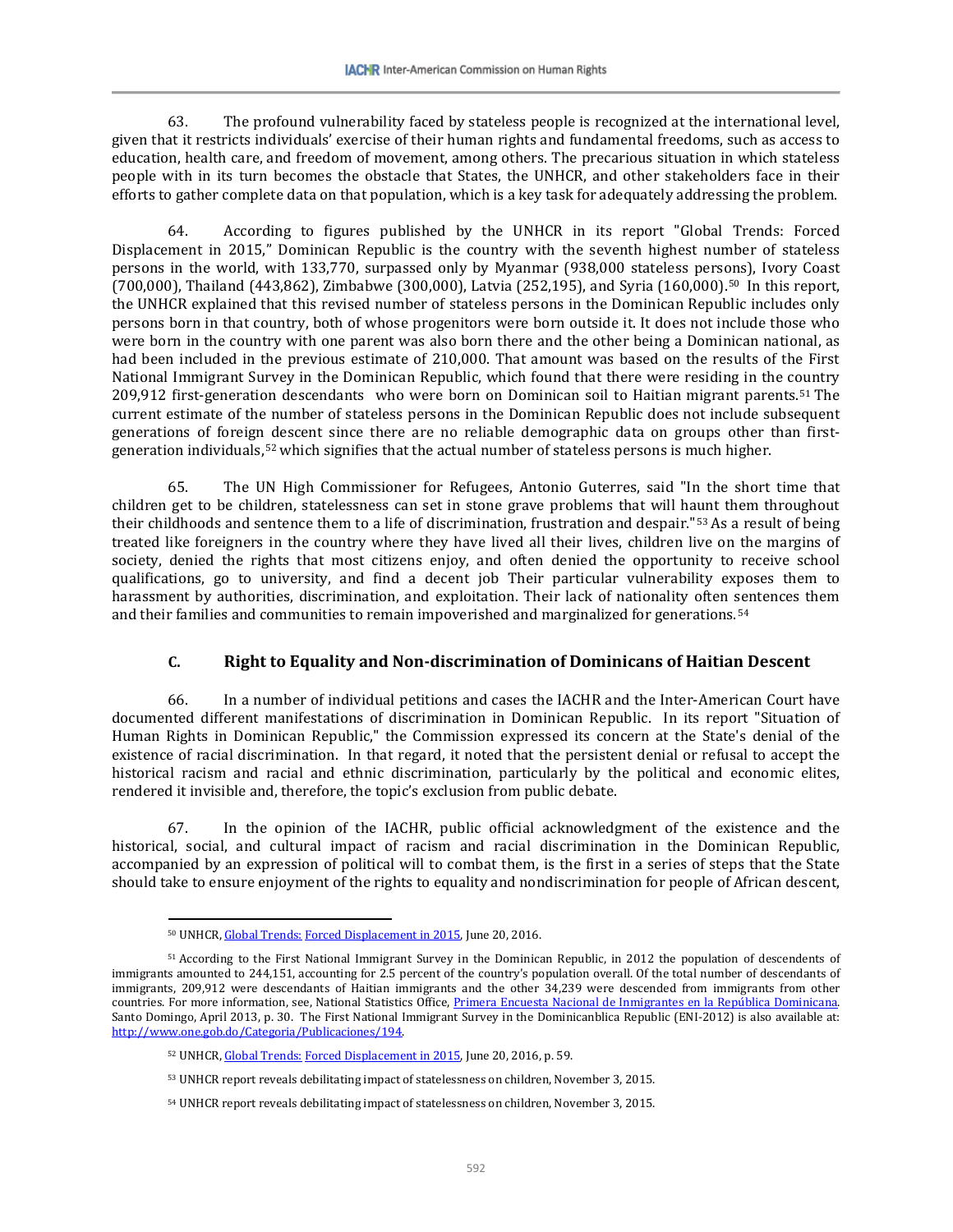particularly Dominicans of Haitian descent and Haitian migrants. In spite of the Commission's recommendations in its report, during 2016, the Dominican Republic, in its dealings with the IACHR and other human rights bodies,[55](#page-16-0) clung to its position of denying structural discrimination as a factor in the country's reality. In that connection, in its comments on this chapter, the Dominican State merely acknowledged that "combating discrimination in all its forms is a process that requires constant effort and that the results of that process must be constantly nurtured." The State also said that it was mindful of "the challenges facing it and how difficult it is to uproot [those] social practices."<sup>[56](#page-16-1)</sup>

68. In its country report, the Commission also expressed concern at the absence of general laws that prohibit racial discrimination and, therefore, it recommended that the State adopt comprehensive legislation to prohibit discrimination on the grounds of race, color, descent, or national or ethnic origin, and ensure that legislative and political measures on immigration do not discriminate on grounds of race, color, national origin, or language.[57](#page-16-2) Likewise, the United Nations Committee on Economic, Social and Cultural Rights (CESCR), in its concluding observations on the fourth periodic report of the Dominican Republic in 2016, expressed its concern about the continued discrimination faced by Haitians and persons Haitian descent in the country.[58](#page-16-3) It also found it regrettable that, pursuant to Constitutional Court ruling TC/0168/13, persons of Haitian descent who were born in the Dominican Republic and have lived there for decades have retroactively been deprived of their nationality. In spite of the adoption of law No. 169-14, the Committee was concerned that a significant number of persons of Haitian descent are stateless, which limits their effective exercise of their economic, social and cultural rights.[59](#page-16-4) Accordingly, the Committee on Economic, Social and Cultural Rights recommended that the State:

(a) Adopt all necessary legislative and administrative measures to combat all forms of discrimination that cause or perpetuate formal or de facto discrimination against Haitians and Dominicans of Haitian descent;

(b) Adopt such measures as may be necessary to ensure that ruling TC/0168/13 ceases to have any legal effect and ceases to result in the deprivation of persons of Haitian descent of their economic, social and cultural rights and, to that end, consider amending the constitutional provisions that provided the basis for that ruling;

(c) Ensure the restoration of nationality to all individuals to whom the ruling applies and eliminate excessive procedures and requirements for the recovery of nationality;

(d) Adopt the necessary measures to prevent and reduce statelessness and consider ratifying the 1954 Convention relating to the Status of Stateless Persons and the 1961 Convention on the Reduction of Statelessness.

69. The Committee also found it regrettable that the State did not have a comprehensive legal framework for combating discrimination, although it welcomed the commitment made by the delegation to expedite the discussion of the bill on equality and non-discrimination drafted by the National HIV/AIDS

<span id="page-16-0"></span><sup>&</sup>lt;sup>55</sup> IACHR, Hearing on [Political Rights of Dominican Persons of Haitian Descent in the Dominican Republic,](https://www.youtube.com/watch?v=gudI8JwplvI) 157th regular session, April 8, 2016. See also: Committee on Economic, Social and Cultural Rights, List of issues in relation to the fourth periodic report of the Dominican Republic, Addendum, Replies of the Dominican Republic to the list of issues, E/C.12/DOM/Q/4/Add.1, 9 August 2016.

<span id="page-16-1"></span><sup>&</sup>lt;sup>56</sup> Dominican Republic, [Comments on draft Chapter IV.B, Annual Report of the IACHR,](http://www.oas.org/es/cidh/docs/anual/2016/docs/RD-Observaciones2016.pdf) Dominican Republic, received on February 24, 2017.

<sup>57</sup> IACHR[, Situation of Human Rights in the Dominican Republic,](http://www.oas.org/es/cidh/informes/pdfs/RepublicaDominicana-2015.pdf) OEA/Ser.L/V/II. Doc. 45/15, December 31, 2015, para. 387.

<span id="page-16-3"></span><span id="page-16-2"></span><sup>58</sup> United Nations, Committee on Economic, Social and Cultural Rights, Concluding observations on the fourth periodic report of the Dominican Republic, 21 October 2016, para. 21.

<span id="page-16-4"></span><sup>59</sup> United Nations, Committee on Economic, Social and Cultural Rights, Concluding observations on the fourth periodic report of the Dominican Republic, 21 October 2016, para. 21.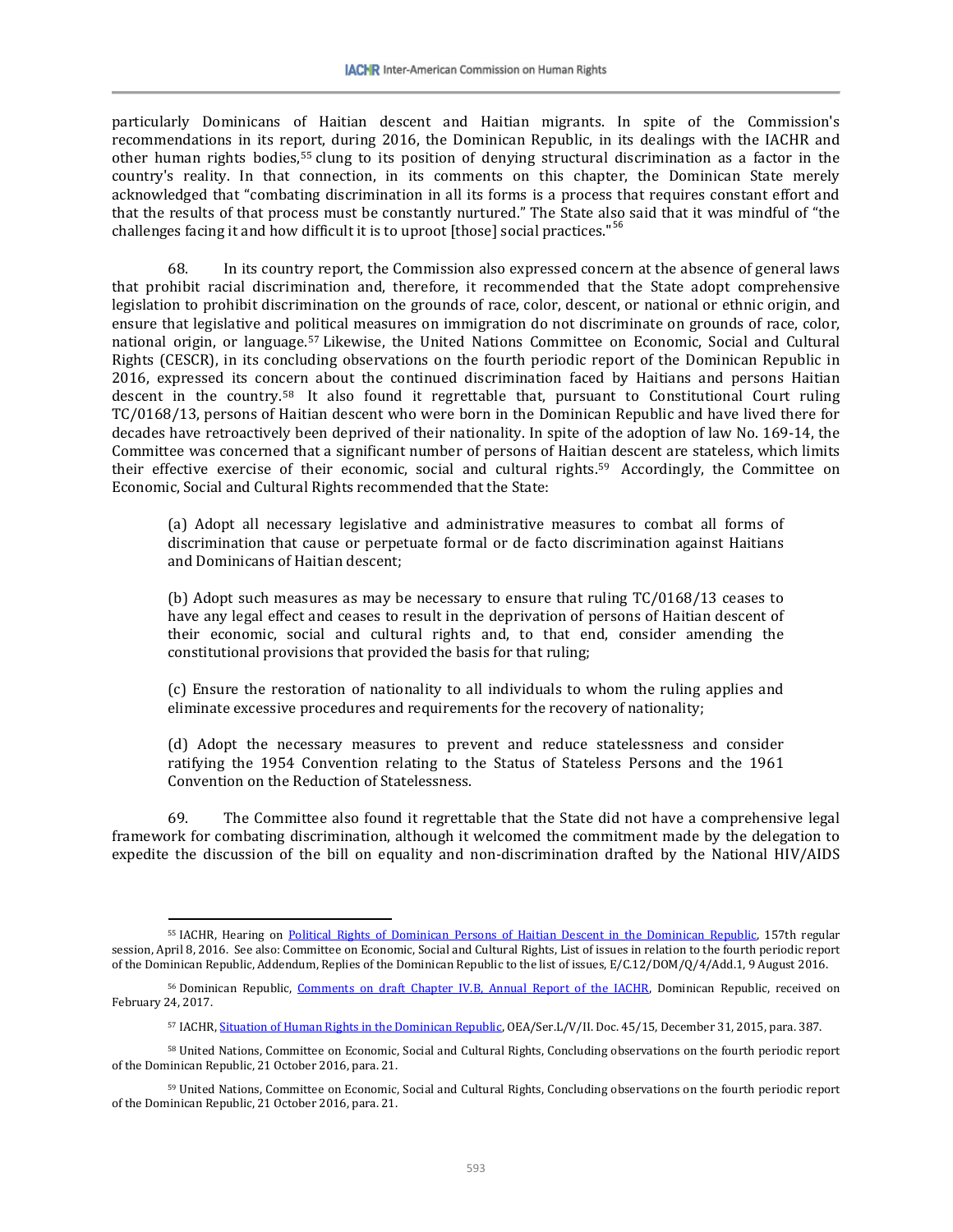Council.[60](#page-17-0) Committee on Economic, Social and Cultural Rights recommended that the State explicitly include in the bill all the prohibited grounds of discrimination.<sup>[61](#page-17-1)</sup>

70. According to publicly available information, the bill in question, whose drafting was coordinated by the National HIV/AIDS Council (CONAVIHSIDA) and the National Group for the Elimination of All Forms of Stigma and Discrimination (CRUNEED), will seek to protect against discrimination on the basis of:

Skin color; national or ethnic origin; age; sex; sexual orientation; gender identity or expression; language; religion and/or spiritual beliefs; cultural identity; political or other opinions; social origin; socioeconomic status; educational level; migratory status; refugee, deported, stateless or internally displaced status; disability; past criminal conviction; genetic traits; state of mental or physical health, including infectious-contagious, incapacitating psychological, or other condition; incarceration, and others.[62](#page-17-2)

71. In that connection, in its observations the State said that the success of legislative initiatives such as the one described depends on the depth of the consensus reached among the various actors and, therefore, "in order that the law's promulgation serve as a starting point for real [ch](#page-17-3)ange, the Dominican Government is immersed in a process of consultations with various sectors of society."63

72. Despite the limited information about its contents, the IACHR takes a positive view of the efforts made to engage civil society and other stakeholders in consultations on the bill. In that connection, the Commission calls on the State to give priority to the discussion of the bill and, as a consultative organ of the OAS on human rights, is at the disposal of the State and its branches of government to provide such specialized technical assistance as may be required in the debate.

73. The IACHR also takes note of the observations of the Committee on Economic, Social and Cultural Rights regarding the lack of disaggregated statistics that could serve as a basis for an objective assessment of the effective enjoyment of economic, social and cultural rights by persons of African descent, and it echoes its recommendation to "develop a data-collection methodology that takes into account the multi-ethnic composition of the population and incorporates an ethnic variable based on the criterion of selfidentification for use in defining effective policies that include affirmative action measures for achieving the full realization of the Covenant rights of persons of African descent."[64](#page-17-4)

74. With respect to poverty and discrimination, the Committee on Economic, Social and Cultural Rights was concerned at the high levels of poverty, extreme poverty and inequality, especially in the cases of Haitians, Dominicans of Haitian descent, Afrodescendants and persons living in rural areas. Among its recommendation, the Committee suggested that the State adopt effective measures to fight inequality, taking

<span id="page-17-0"></span><sup>60</sup> United Nations, Committee on Economic, Social and Cultural Rights, Concluding observations on the fourth periodic report of the Dominican Republic, 21 October 2016, para. 19.

<span id="page-17-1"></span><sup>61</sup> United Nations, Committee on Economic, Social and Cultural Rights, Concluding observations on the fourth periodic report of the Dominican Republic, 21 October 2016, paras. 19-20.

<span id="page-17-2"></span><sup>&</sup>lt;sup>62</sup> House of Deputies of the Dominican Republic, Newsletter: Misión de campo para el seguimiento de Proyecto de la Ley [General para la Igualdad y No Discriminación, Santo Domingo, República Dominicana,](http://www.eldiputado.org/single-post/2016/11/28/Misi%C3%B3n-de-campo-para-el-seguimiento-de-Proyecto-de-la-Ley-General-para-la-Igualdad-y-No-Discriminaci%C3%B3n-Santo-Domingo-Rep%C3%BAblica-Dominicana) November 28, 2016. See also: CONAVIHSIDA, [CONAVIHSIDA someterá anteproyecto de Ley antidiscriminatoria,](http://www.conavihsida.gob.do/index.php/noticias/193-conavihsida-sometera-anteproyecto-de-ley-antidiscriminatoria) S/F; Listín Diario, [Entidad internacional apoya anteproyecto de Ley](http://www.listindiario.com/la-republica/2016/11/11/442665/entidad-internacional-apoya-anteproyecto-de-ley-contra-la-discriminacion)  [contra la discriminación,](http://www.listindiario.com/la-republica/2016/11/11/442665/entidad-internacional-apoya-anteproyecto-de-ley-contra-la-discriminacion) 11 November 2016; Acento[, Introducirán a Congreso proyecto de ley General de igualdad](http://acento.com.do/2016/actualidad/8400219-introduciran-congreso-proyecto-ley-general-igualdad-no-discriminacion/) y No Discriminación, 10 November 2016.

<span id="page-17-3"></span><sup>&</sup>lt;sup>63</sup> Dominican Republic, [Comments on draft Chapter IV.B, Annual Report of the IACHR,](http://www.oas.org/es/cidh/docs/anual/2016/docs/RD-Observaciones2016.pdf) Dominican Republic, received on February 24, 2017.

<span id="page-17-4"></span><sup>64</sup> United Nations, Committee on Economic, Social and Cultural Rights, Concluding observations on the fourth periodic report of the Dominican Republic, 21 October 2016, paras. 23-24.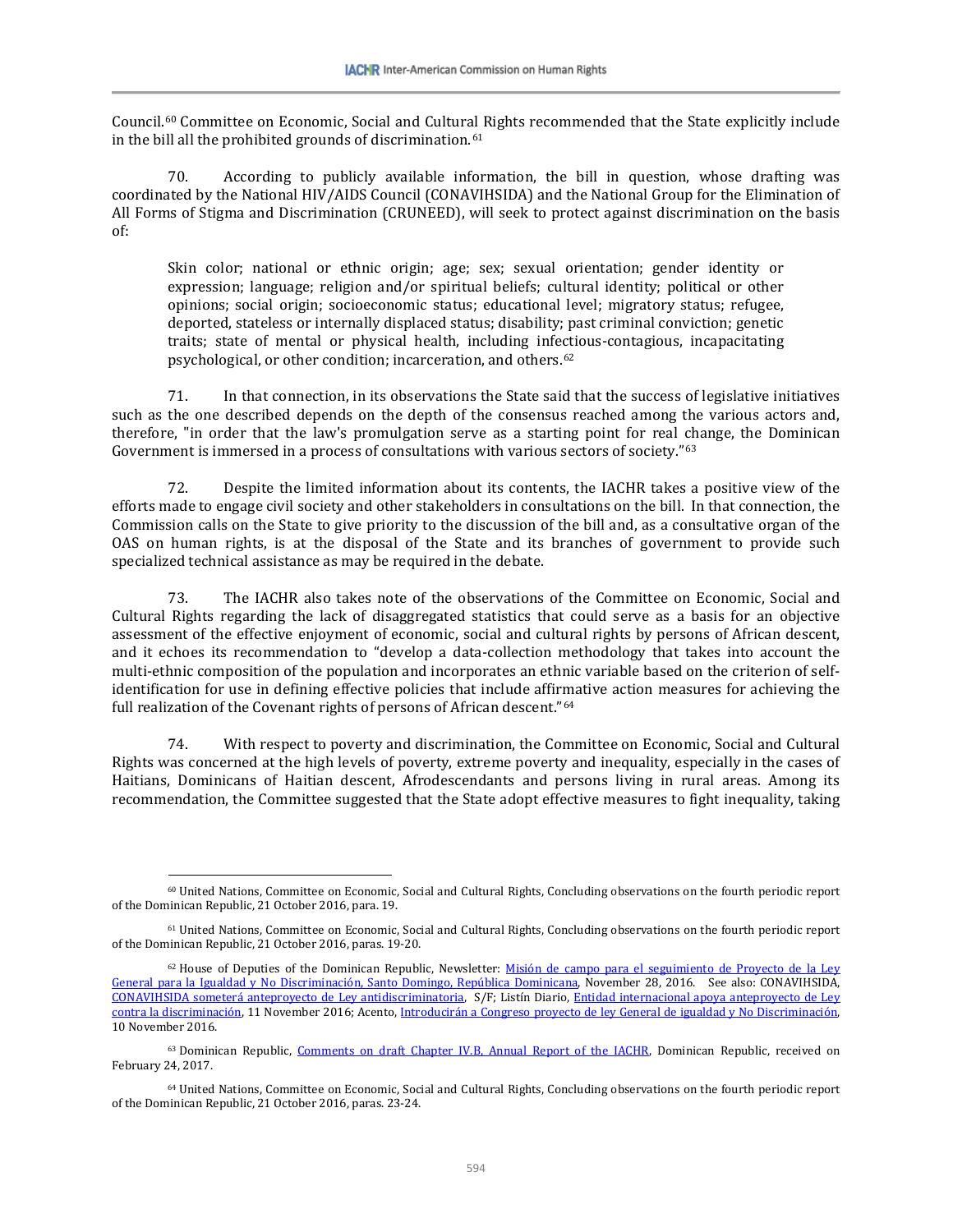into account the needs of the most disadvantaged and marginalized sectors of society, in particular persons of African descent and persons living in rural areas.<sup>[65](#page-18-0)</sup>

75. In the past, the IACHR has stated in general that structural discrimination is reflected in indicators on poverty, political participation, criminality, and access to housing, health care, and education, among others. In its comments on this chapter, the Dominican Government recognizes "the difficulty that many Dominicans have gaining access to public services. However, ... that difficulty has to do not with the national or racial origins of those who seek them [but with] significant material constraints."<sup>[66](#page-18-1)</sup> In this instance, the Commission has seen the impact caused by the deprivation of the right to nationality and its associated rights on Dominicans of Haitian descent, given the obstacles that they face in exercising their right to education, closing off already limited avenues for escaping poverty, along with multiple attendant privations.

76. The IACHR observes that the Committee on Economic, Social and Cultural Rights welcomed the State's efforts to increase spending on education. However, according to the information provided by the State to the committee, regarding the circular instructing directors of all the country's education institutions to enroll all children and adolescents, "whether or not they are duly registered,"[67](#page-18-2) the Committee noted that children of Haitian descent and children who do not possess a birth certificate continue to face difficulties in gaining access to education, especially at the secondary and tertiary levels.<sup>68</sup>

77. In its observations in 2016, the CESCR also expressed concern about the alleged existence of "excessive requirements for the registration of children of Haitian descent, even when one of the parents is of Dominican origin, which places them at risk of statelessness and limits their ability to exercise their rights, particularly their rights to education and to access to health-care services."[69](#page-18-4) The CESCR recommended that the Dominican State "ensure that everyone has access to an efficient and free birth registration process through which all children who do not have a birth certificate may obtain one." It also urged the State to "eliminate all legal provisions and administrative practices that prevent children of Haitian descent from obtaining a birth certificate."[70](#page-18-5)

78. Accordingly, the IACHR stresses the importance that the State take all necessary steps to ensure access to education for all persons without any discrimination based on the national origin or migratory status of their parents or by reason of their race, color, linguistic ability, statelessness, or any other social condition. In particular, the IACHR reiterates its appeal to the State to remove any rule or practice that requires children and adolescents to present a birth certificate in order to be officially enrolled in schools.

79. With respect to access to basic services, in its observations in 2016 the CESCR regretted that the level of investment in housing is insufficient to reduce the significant housing shortage. It also expressed concern that housing conditions in the *bateyes* remain substandard, and the fact that there is an insufficient supply of drinking water and limited access to adequate sanitation systems, particularly in rural areas. The CESCR was further concerned at the inequality that exists in terms of the various socioeconomic groups'

<span id="page-18-0"></span><sup>65</sup> United Nations, Committee on Economic, Social and Cultural Rights, Concluding observations on the fourth periodic report of the Dominican Republic, 21 October 2016, para. 49.

<span id="page-18-1"></span><sup>66</sup> Dominican Republic, [Comments on draft Chapter IV.B, Annual Report of the IACHR,](http://www.oas.org/es/cidh/docs/anual/2016/docs/RD-Observaciones2016.pdf) Dominican Republic, received on February 24, 2017.

<span id="page-18-2"></span><sup>67</sup> United Nations, Committee on Economic, Social and Cultural Rights, List of issues in relation to the fourth periodic report of the Dominican Republic, Addendum, Replies of the Dominican Republic to the list of issues, E/C.12/DOM/Q/4/Add.1, 9 August 2016, para. 112.

<span id="page-18-3"></span><sup>68</sup> United Nations, Committee on Economic, Social and Cultural Rights, Concluding observations on the fourth periodic report of the Dominican Republic, 21 October 2016, para. 64.

<span id="page-18-4"></span><sup>69</sup> United Nations, Committee on Economic, Social and Cultural Rights, Concluding observations on the fourth periodic report of the Dominican Republic, 21 October 2016, para. 46.

<span id="page-18-5"></span><sup>70</sup> United Nations, Committee on Economic, Social and Cultural Rights, Concluding observations on the fourth periodic report of the Dominican Republic, 21 October 2016, para. 47.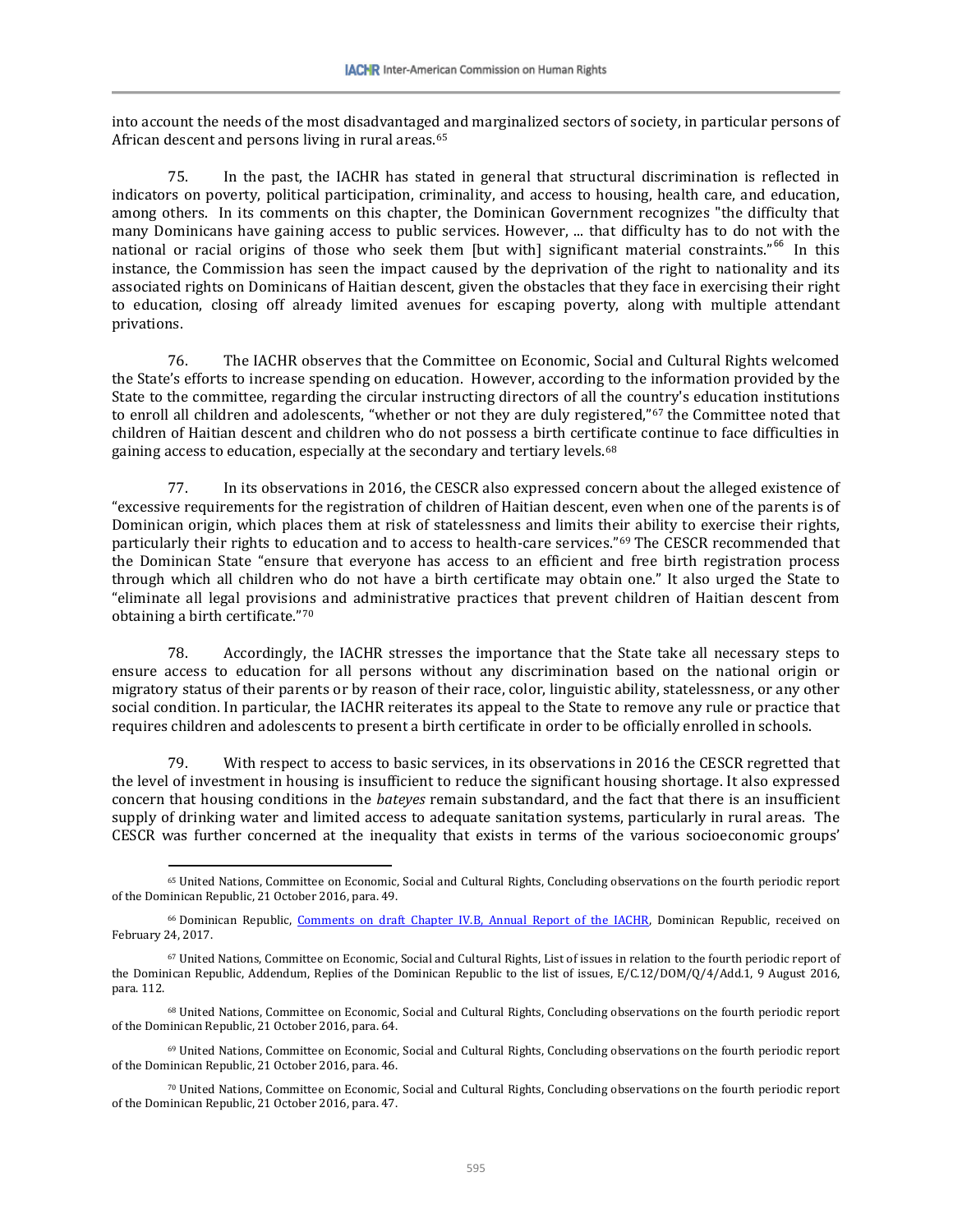access to the right to health and their enjoyment of that right, as is reflected in the fact that the infant mortality rate among lower-income groups is higher than the national average.<sup>[71](#page-19-0)</sup>

80. With respect to the activities of [the](#page-19-1) Ombudsman, based on its examination of the statistics produced by that institution in 2015 and 2016,72 the Commission was unable to determine if it directly address the problem of discrimination by reason of race, ethnicity, nationality, sex, age, disability, migratory status, sexual orientation, gender identity, or any other condition, despite its broad powers and the variety of mechanisms at its disposal. The IACHR believes that the Ombudsman, among other institutions, could play a significant role in promoting and providing training for children and young people on the historical legacy of colonization and slavery in the Dominican Republic; the human rights violations generated by the stigma and negative stereotypes with which black people are constantly confronted, be they Dominicans, Dominicans of Haitian descent, stateless persons of Haitian descent, or Haitians; and the contributions made by the various ethnic groups in shaping the country's national identity. In the case of State officials, training courses should also cover—from the point of view of domestic law and in light of international human rights obligations the implications of racial profiling as a State practice.

81. Based on the foregoing, the IACHR hopes that the State will recognize the discrimination that thousands of persons of African descent face in the Dominican Republic, and the impact that it has on the full enjoyment of their civil and political rights as well as their economic, social, and cultural rights. In addition, it is hoped that a general law on equality and nondiscrimination is finally adopted that explicitly includes all the grounds for discrimination prohibited by the American Convention, and that the legal framework is developed so as adequately and effectively to prevent and punish violations of the right to equality and nondiscrimination. By the same token, the State is invited to implement such measures as may be necessary to educate State officials and the general public about the scope of the international obligations assumed by the State in the area of human rights.

# **D. Access to justice and due process guarantees for Dominicans of Haitian descent**

82. In its report "Situation of Human Rights in Dominican Republic," the Commission analyzed a number of structural challenges in relation to access to justice. In particular, the Commission was made cognizant of practices that leave Dominicans of Haitian descent without judicial protection and fair trial guarantees in proceedings that lead to the arbitrary deprivation of their nationality; of summary proceedings that result in the deportation of Dominicans of Haitian descent; and, in general, of the various challenges facing Dominican justice.[73](#page-19-2)

83. Prior to the Constitutional Court's adoption of judgment TC/0168/13, the IACHR had already received reports about a generalized practice on the part of the Central Electoral Board of withholding, indefinitely suspending, or refusing to issue identification documents—such as birth certificates, identity and voter registration cards, or both—in the case of Dominicans of Haitian descent or persons perceived as such,[74](#page-19-3) a situation that has evidently continued in 2016.[75](#page-19-4)

<span id="page-19-0"></span><sup>71</sup> United Nations, Committee on Economic, Social and Cultural Rights, Concluding observations on the fourth periodic report of the Dominican Republic, 21 October 2016, para. 55.

<span id="page-19-1"></span><sup>72</sup> *Defensor del Pueblo de la República Dominicana: Estadísticas Institucionales Enero-Abril 2016* (Ombudsman of the Dominican Republic: Institutional Statistics January–April 2016) and *Estadísticas Defensor del Pueblo* (Ombudsman Statistics), available at : <http://defensordelpueblo.gob.do/transparencia/index.php/2015-09-03-14-18-52/2015-09-03-16-05-09>

<sup>73</sup> IACHR[, Situation of Human Rights in the Dominican Republic,](http://www.oas.org/es/cidh/informes/pdfs/RepublicaDominicana-2015.pdf) OEA/Ser.L/V/II. Doc. 45/15, December 31, 2015, para. 402.

<span id="page-19-4"></span><span id="page-19-3"></span><span id="page-19-2"></span><sup>74</sup> IACHR, *Hearing on the modification of the Civil Registry in the Dominican Republic*. 141st session, March 28, 2011; *Hearing on the Judicial Response in Cases of Denationalization in the Dominican Republic.* 143rd regular session, October 24, 2011; *Hearing on the right to nationality in the case of Dominicans of Haitian Descent in the Dominican Republic.* 147th regular session, March 12, 2013.

<sup>&</sup>lt;sup>75</sup> IACHR, Hearing o[n Human Rights and Statelessness in the Dominican Republic,](https://www.youtube.com/watch?v=Mdj7bjHuDwo) 159th regular session, December 6, 2016.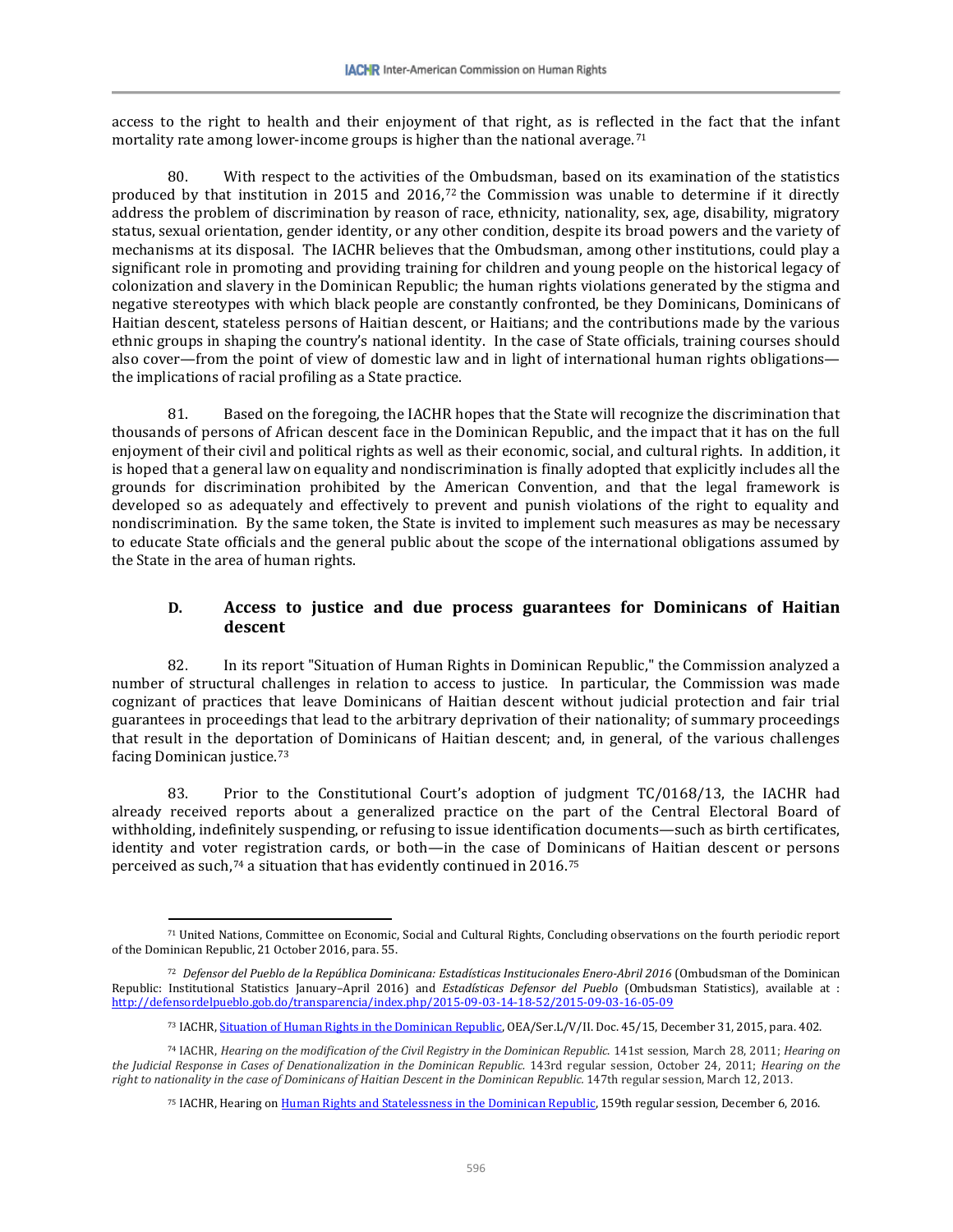84. During its visit, the Commission received multiple testimonies from individuals describing the obstacles they faced in their efforts to gain access to the justice system, as a result of not having an identity card. In that connection, the Commission was told of the case of a mother who, because neither she nor her son had documentation to show that they were born in the country, was apparently unable to file an application for child support against the boy's father.[76](#page-20-0) As the CESCR has observed, the failure to register a child's birth limits their ability to exercise fundamental rights on account of being excluded from the State system and, therefore, the protections accruing to recognition as a human being.<sup>[77](#page-20-1)</sup>

85. Other testimonies denounced the failure to comply with multiple writs of constitutional relief (amparo) issued on behalf of claimants, which ordered the Central Electoral Board to issue identity documents to persons affected by the enforcement of Circular 17 and Resolution 12.[78](#page-20-2) According to civil society organizations, when the amparo actions were filed to obtain the birth certificates, the JCE would use the information contained in the applications to sue for nullification of the birth certificates of most of the plaintiffs in the amparo actions who were seeking to have their right to nationality restored.[79](#page-20-3) According to the organizations who requested the hearing on *Human Rights and Statelessness in the Dominican Republic*, mass nullification proceedings continue, with the aggravating circumstance that the persons concerned are not being summoned to appear before the tribunal, leaving them utterly defenseless.[80](#page-20-4) According to civil society organizations, the Dominican authorities are treating the people affected by Constitutional Court judgment TC/0168/13 like objects, as opposed to persons with rights."[81](#page-20-5)

86. For residents of *bateyes*, who are the persons most affected, the lack of documentation is compounded by the impossibility of gaining access to Dominican justice for geographical reasons as well as the costs associated with seeking justice. In its report, the Commission expressed concern about the too few courts and advocacy services available nationwide, which means that victims have to rely on substantial financial and logistical resources of their own to file a complaint and then participate in the judicial proceedings.[82](#page-20-6)

87. The International Labour Organization (ILO), for its part, said in a technical report that the National Plan for the Regularization of Foreign Nationals with Irregular Migratory Status in the Dominican Republic is a special mechanism to provide identity documents and residency permits to foreign nationals in an irregular situation. The report also said that the irregular and undocumented status of thousands of Haitian immigrants makes it hard for them to present the documents needed to regularize their status. The situation for women is more serious as they tend to have greater difficulty proving that they reside in the country, are more likely to be employed in the informal sector, and do not have contracts in their own name since, even when they do have a contract, it is usually in their partner's name.[83](#page-20-7) According to the report, although the process is free, the costs of legalizations, certifications, and notarial documents entail a financial burden that is hard for most immigrants to bear, especially in the case of families."[84](#page-20-8)

<span id="page-20-3"></span><span id="page-20-2"></span><span id="page-20-1"></span><span id="page-20-0"></span><sup>77</sup> United Nations, Committee on Economic, Social and Cultural Rights, Concluding observations on the fourth periodic report of the Dominican Republic, 21 October 2016, para. 46.

- <sup>78</sup> IACHR[, Situation of Human Rights in the Dominican Republic,](http://www.oas.org/es/cidh/informes/pdfs/RepublicaDominicana-2015.pdf) OEA/Ser.L/V/II. Doc. 45/15, December 31, 2015, para. 412.
- <sup>79</sup> IACHR[, Situation of Human Rights in the Dominican Republic,](http://www.oas.org/es/cidh/informes/pdfs/RepublicaDominicana-2015.pdf) OEA/Ser.L/V/II. Doc. 45/15, December 31, 2015, para. 454.
- 80 IACHR, Hearing o[n Human Rights and Statelessness in the Dominican Republic,](https://www.youtube.com/watch?v=Mdj7bjHuDwo) 159th regular session, December 6, 2016.
- 81 IACHR, Hearing o[n Human Rights and Statelessness in the Dominican Republic,](https://www.youtube.com/watch?v=Mdj7bjHuDwo) 159th regular session, December 6, 2016.
- 82 IACHR[, Situation of Human Rights in the Dominican Republic,](http://www.oas.org/es/cidh/informes/pdfs/RepublicaDominicana-2015.pdf) OEA/Ser.L/V/II. Doc. 45/15, December 31, 2015, para. 455.

<sup>&</sup>lt;sup>76</sup> IACHR, <u>Situation of Human Rights in the Dominican Republic</u>, OEA/Ser.L/V/II. Doc. 45/15, December 31, 2015, para. 411.

<span id="page-20-7"></span><span id="page-20-6"></span><span id="page-20-5"></span><span id="page-20-4"></span><sup>83</sup> ILO technical reports 2016, Labour Migration in Latin America and the Caribbean: Review, Strategy and Lines of Work of the ILO in the Region, pp. 33 and 34. First edition, 2016. Link [http://www.redetis.iipe.unesco.org/wp-content/uploads/2016/08/La](http://www.redetis.iipe.unesco.org/wp-content/uploads/2016/08/La-migracion-laboral-en-ALyC.pdf)[migracion-laboral-en-ALyC.pdf.](http://www.redetis.iipe.unesco.org/wp-content/uploads/2016/08/La-migracion-laboral-en-ALyC.pdf)

<span id="page-20-8"></span><sup>84</sup> ILO technical reports 2016, Labour Migration in Latin America and the Caribbean: Review, Strategy and Lines of Work of the ILO in the Region, pp. 33 and 34. First edition, 2016. Link [http://www.redetis.iipe.unesco.org/wp-content/uploads/2016/08/La](http://www.redetis.iipe.unesco.org/wp-content/uploads/2016/08/La-migracion-laboral-en-ALyC.pdf)[migracion-laboral-en-ALyC.pdf.](http://www.redetis.iipe.unesco.org/wp-content/uploads/2016/08/La-migracion-laboral-en-ALyC.pdf)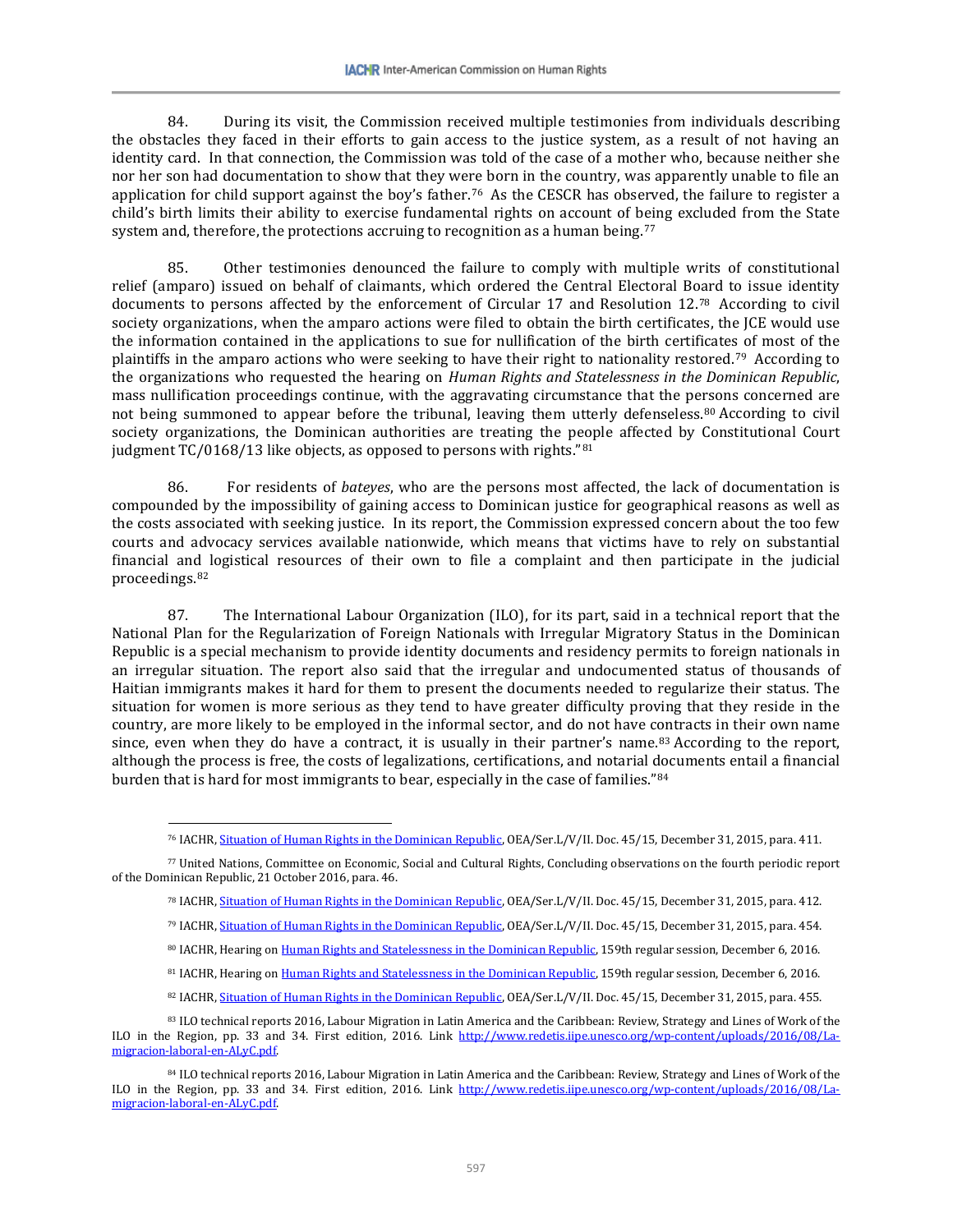88. In 2016, the CESCR also expressed concern about the lack of effective guarantees of judicial independence in the Dominican Republic. It was particularly concerned at the fact that "the composition of the National Council of the Judiciary is not such as to guarantee that the selection and appointment process will effectively ensure the independence, ability and integrity of high court judges (art. 2, par. 1)."[85](#page-21-0)

89. Accordingly, the IACHR urges the State to create the conditions necessary to enable Dominicans of Haitian descent to access and avail themselves of the justice system on an equal basis, so as to redress violations of their right to nationality or other rights that follow from nationality, and to be treated with dignity by public officials. It is also necessary to develop and ensure suitable and effective judicial institutions and remedies in rural, marginalized, and economically disadvantaged areas, so as to ensure that all Dominicans of Haitian descent have full access to effective judicial protection against acts that violate their human rights; as well as to establish effective procedures in administrative, civil, criminal, labor, and other areas of the law to guarantee that Dominicans of Haitian descent have access to justice when their rights to nationality, recognition as a person before the law, equality, work, citizen security, health, and others are violated.

# **E. Intolerance, threats, and incitement to violence against persons who defend the right of Dominicans of Haitian descent to nationality and to nondiscrimination**

90. In the report "Situation of Human Rights in the Dominican Republic" the IACHR expressed profound concern about acts of intolerance, threats, and incitement to violence against journalists, academics, lawyers, politicians, lawmakers, human rights defenders, public figures and even high-level public servants for criticizing Constitutional Court judgment TC/0168/13. Such people were branded "traitors" and threatened, and calls for "death to the traitors" were publicly made. The IACHR noted that those incidents occurred amid an alarming outpouring of racist discourse and the absence of a clear rejection of such expressions on the parts of the country's authorities.<sup>[86](#page-21-1)</sup>

91. In its comments on the draft of this chapter, the Dominican Republic made two clarifications. The first was to specify that "the expressions of intolerance that trouble the Commission did not come from the State or its agents, nor were they encouraged or supported by any public-sector institution."<sup>[87](#page-21-2)</sup> Second, it asserted that in the country there is no "state of siege or intimidation against the press. Violent incidents do occur—such as the killing on February 14, 2017, of two journalists in San Pedro de Macorís—but they do not stem from any atmosphere of generalized violence against the press, let alone any policy sanctioned or tolerated by the State."[88](#page-21-3)

92. At the hearing on the *Situation of Human Rights Defenders in the Dominican Republic*, held in Panama in December 2016, the civil society organizations reported that in recent years harassment, threats, public smear campaigns, incitement to violence and hatred have continued against human rights defenders, including those who are beneficiaries of precautionary and provisional measures, particularly by so-called "nationalist" groups.[89](#page-21-4) They said that social media were used to carry out several acts of harassment and intimidation.

<span id="page-21-0"></span><sup>85</sup> United Nations, Committee on Economic, Social and Cultural Rights, Concluding observations on the fourth periodic report of the Dominican Republic, 21 October 2016, para. 11.

<sup>86</sup> IACHR[, Situation of Human Rights in the Dominican Republic,](http://www.oas.org/es/cidh/informes/pdfs/RepublicaDominicana-2015.pdf) OEA/Ser.L/V/II. Doc. 45/15, December 31, 2015, para. 490.

<span id="page-21-2"></span><span id="page-21-1"></span><sup>87</sup> Dominican Republic, [Comments on draft Chapter IV.B, Annual Report of the IACHR,](http://www.oas.org/es/cidh/docs/anual/2016/docs/RD-Observaciones2016.pdf) Dominican Republic, received on February 24, 2017.

<span id="page-21-3"></span><sup>88</sup> Dominican Republic, Comments on draft Chapter IV.B. Annual Report of the IACHR, Dominican Republic, received on February 24, 2017, p. 11.

<span id="page-21-4"></span><sup>89</sup> IACHR, Hearing on the *[Situation of Human Rights Defenders in the Dominican Republic](https://www.youtube.com/watch?v=9NkNBgDQ1jw)*, 159th regular session, December 6, 2016. The hearing was attended by Movimiento de Mujeres Dominico Haitianas (MUDHA), Centro Pedro Francisco Bonó (Centro Bonó), Movimiento Socio Cultural de Trabajadores Haitianos, Inc. (MOSCTHA), Comisión Nacional de Derechos Humanos (CNDH), Comité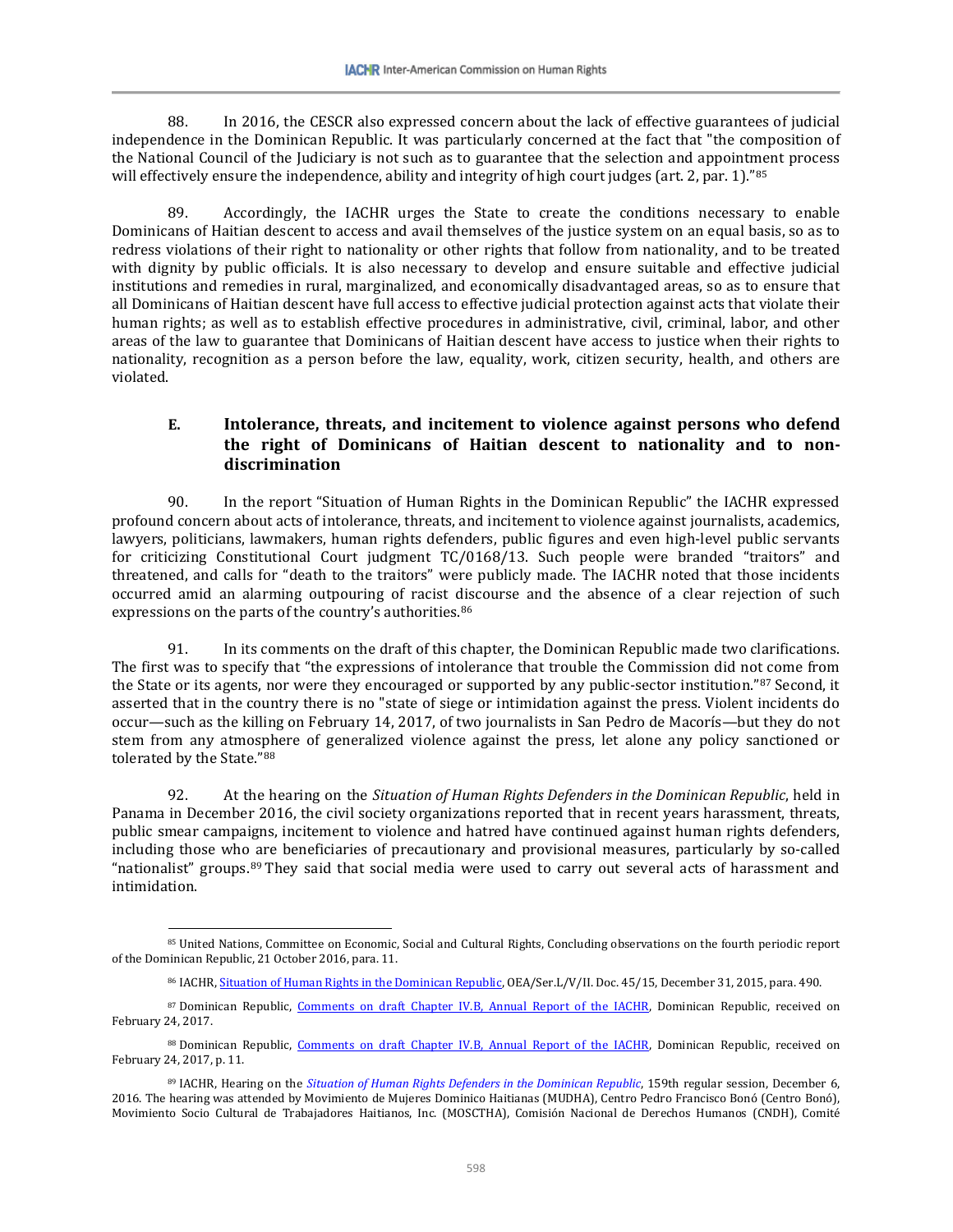93. They also denounced that over the past year there has been an upswing in such attacks, including acts of physical violence that endanger their lives and well-being. They said that the danger was exacerbated by the fact that such attacks go unpunished because, despite complaints being filed, they are reportedly not investigated. They also reported that there have been no expressions of public support and appreciation for their work from high-ranking government officials. They also described various cases involving attacks, killings, and disappearances of defenders since 2009, especially those who work for the rights of Haitian migrants and defend the nationality of their Dominican descendants.<sup>[90](#page-22-0)</sup>

94. At the hearing on the *Situation of Human Rights Defenders in the Dominican Republic*, the requesting organizations also reported the existence of the Human Rights Unit, which answers to the Office of the Attorney General of the Republic, and which they described as dysfunctional. According to the organizations, in spite of the interest professed by its officials in the requests made by civil society organizations, it has neither the mechanisms nor the personnel necessary to take action on them, and it gives priority in its work to responding to requests from international agencies.[91](#page-22-1) They also said that in the Dominican Republic the State has no effective mechanisms in place to address the issue of human rights defenders; therefore, they requested that the State adopt protocols and legislative measures to ensure protection for human rights defenders in the country.[92](#page-22-2) 

95. For its part, the CESCR, in its 2016 concluding observations on the fourth periodic report of the Dominican Republic expressed concern about reports of assaults and reprisals against human rights defenders, including defenders of economic, social and cultural rights. The Committee recommended that the State adopt effective measures on a timely basis to prevent acts of violence against all human rights defenders, protect their lives and ensure their personal safety. It also recommended that the State carry out thorough, transparent investigations into all cases of violence against human rights defenders and that it punish those responsible appropriately.[93](#page-22-3) In that context, the Committee encouraged the Dominican State to conduct campaigns to raise awareness of the importance of the work carried out by human rights defenders with a view to fostering a climate of tolerance in which they can perform their work free of any type of intimidation. In that regard, it referred the State to theits statement on human rights defenders and economic, social and cultural rights (E/C.12/2016/2).[94](#page-22-4)

96. The Commission is concerned by reports about the attack on Jorge Disla, a cameraman with *Canal 27* (part of the *Red Nacional de Noticias* network), on September 23, 2016, during demonstrations to

l

IACHR, Hearing on the *[Situation of Human Rights Defenders in the Dominican Republic](https://www.youtube.com/watch?v=9NkNBgDQ1jw)*, 159th regular session, December 6, 2016.

<span id="page-22-1"></span><sup>91</sup> IACHR, Hearing on the *[Situation of Human Rights Defenders in the Dominican Republic](https://www.youtube.com/watch?v=9NkNBgDQ1jw)*, 159th regular session, December 6, 2016.

<span id="page-22-2"></span><sup>92</sup> IACHR, Hearing on the *[Situation of Human Rights Defenders in the Dominican Republic](https://www.youtube.com/watch?v=9NkNBgDQ1jw)*, 159th regular session, December 6, 2016.

<span id="page-22-3"></span><sup>93</sup> United Nations, Committee on Economic, Social and Cultural Rights, Concluding observations on the fourth periodic report of the Dominican Republic, 21 October 2016.

<span id="page-22-4"></span>94United Nations, Committee on Economic, Social and Cultural Rights, Concluding observations on the fourth periodic report of the Dominican Republic, 21 October 2016.

Dominicano de Derechos Humanos (CDH), Centro para la Educación y el Desarrollo (CEDUCA) , Movimiento Reconocido, Centro de Desarrollo Sostenible (CEDESO), Fundación Derechos Vigente (FDV), Red Nacional de Organizaciones Populares (RENOPO), Asociación para la Promoción de la Vida (COOVIDA).

<span id="page-22-0"></span><sup>90</sup> Some of the cases they mentioned were as follows:**Sonia Pierre**, a defender who constantly denounced violations of the right to Dominican nationality and was a beneficiary of provisional measures ordered by the Inter-American Court from 2000 until the day she died; **Father Pierre Ruquoy** (a priest and Belgian national), whose defense of Haitian workers, fight for the documentation of Dominicans of Haitian descent, and participation in a hearing before the Inter-American Court of Human Rights in the Case of Expelled Dominicans and Haitians, reportedly made him the target of threats, defamation, persecution, and ultimate expulsion from the Dominican Republican 2005 for his work as a defender; **Virgilio Almanzar Estrella**, President of the *Comité Dominicano de los Derechos Humanos*. They also mentioned the application for precautionary measures made on October 2, 2009, on behalf of Juan Almonte Herrera, his lawyers, wife, and family, in the context of a media campaign calling for the disclosure of his whereabouts. The Commission requested that precautionary measures be granted in January 2010. In March 2010, the Inter-American Court ordered provisional measures in favor of Juan Almonte, his lawyers, and his family.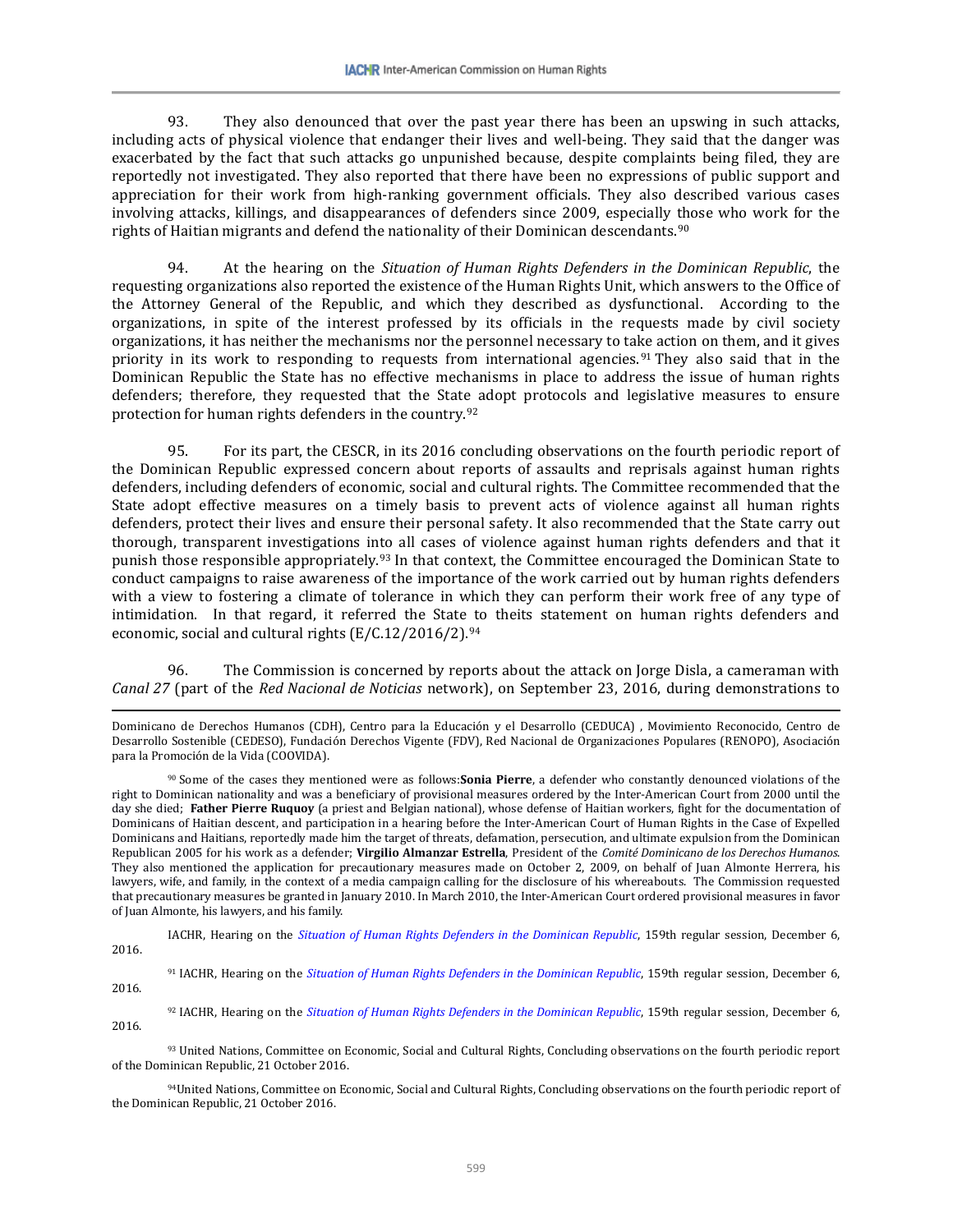mark the third anniversary of judgment TC/0168/13. Supporters and opponents of the judgment converged at the seat of the Constitutional Court of the Dominican Republic and, while covering the events, Mr. Disla was assaulted by an individual who reportedly claimed to be a "retired colonel" and member of a "nationalist" group. The cameraman sustained a light injury to one of his legs and his assailant was reportedly arrested by the police.[95](#page-23-0)

97. The Commission has not received any information about progress in investigations of threats and acts of intimidation against journalists, human rights defenders, and persons in vulnerable circumstances described in the country report. Nor has it received information about measures, practices, and public policies instituted by the State to promote tolerance and nondiscrimination, including by strengthening the role of state-owned media in that task.

98. The organs of the Inter-American system for protection of human rights have repeatedly stated that human rights defenders, from different sectors of civil society, and, in some cases, from State institutions, make fundamental contributions to the existence and strengthening of democratic societies. Accordingly, respect for human rights in a democratic State largely depends on the human rights defenders enjoying effective and adequate guarantees for freely carrying out their activities.<sup>[96](#page-23-1)</sup>

99. In the context of a democratic society, journalism is one of the most important manifestations of freedom of expression and information. Journalism and the activities of the press are essential for democracies to function since it is journalists and the media that inform society about events and their different interpretations of them, a necessary prerequisite for a robust, informed, and vigorous public debate.[97](#page-23-2) A free, independent and critical press is clearly also fundamental to ensuring respect for other freedoms that are part of a democratic system.[98](#page-23-3)

100. The right to freedom of expression is also fundamental for helping vulnerable groups to restore the balance of power among the different components of society.[99](#page-23-4) Moreover, that right is useful for fostering understanding and tolerance among cultures, encouraging the dismantling of stereotypes, facilitating the free interchange of ideas, and offering alternative opinions and different points of view.[100](#page-23-5) Inequality results in the exclusion of certain voices from the democratic process, undermining the values of pluralism and diversity of information. People pertaining to social groups that are traditionally marginalized, discriminated against, or defenseless, are systematically excluded from public debate.

101. The Dominican State should also publicly acknowledge that promotion and protection of human rights are legitimate activities and that in carrying out those activities human rights defenders are not working against the State institutions but, to the contrary, seeking to strengthen the rule of law and expand the rights and guarantees of all. All state authorities and officials should be aware of the principles relating to the activities of defenders and their protection, as well as the guidelines that apply to their observance. At the

<span id="page-23-0"></span><sup>95</sup> *El Caribe. 23 September 2016[. Hieren camarógrafo durante protesta contra sentencia 168-13 frente al Tribunal Constitucional;](http://www.elcaribe.com.do/2016/09/23/hieren-camarografo-durante-protesta-contra-ley-16813) Diario al instante. 23 September 2016[. Disturbios frente al TC en contra de sentencia 168-13; agreden reportero;](http://diarioalinstante.com/disturbios-frente-al-tc-sentencia-168-13-agreden-reportero/2016/09/23/) Informativos Tele Antillas. 23 September 2016[. Agreden a un camarógrafo durante protesta contra sentencia 168-13 frente Tribunal Constitucional \(VIDEO\);](http://infoteleantillas.com.do/agrede-a-un-camarografo-durante-protesta-contra-sentencia-168-13-frente-tribunal-constitucional/) Facebook. El Jarabe de Zapete[. Marino comenta sobre suceso frente al Tribunal Constitucional RD \(VIDEO\);](https://www.facebook.com/ElJarabeDeZapete/videos/vb.1682803811938856/1818365691716000/?type=3&theater) Proceso. 27 September 2016. [Reporteros](http://www.proceso.com.do/noticias/2016/09/27/reporteros-gr%C3%A1ficos-piden-al-mp-a-la-pn-tomar-acciones-contra-coronel-retidao-que-agredi%C3%B3-a-camarografo/)  [Gráficos piden al MP y a la PN tomar acciones contra coronel retirado que agredió a camarógrafo.](http://www.proceso.com.do/noticias/2016/09/27/reporteros-gr%C3%A1ficos-piden-al-mp-a-la-pn-tomar-acciones-contra-coronel-retidao-que-agredi%C3%B3-a-camarografo/)*

<span id="page-23-1"></span><sup>96</sup> IACHR, Report on the Situation of Human Rights Defenders in the Americas, pars. 20-41. Available at: http://www.cidh.org/countryrep/defensores/defensorescap1-4.htm.

<sup>97</sup> I/A Court H.R., Case of Herrera Ulloa v. Costa Rica. Judgment of July 2, 2004. Series C No. 107, pars. 117 and 118.

<span id="page-23-3"></span><span id="page-23-2"></span><sup>98</sup> IACHR, Report No. 50/99, Case 11.739, Héctor Félix Miranda (Mexico), April 13, 1999, par. 42; IACHR, Report No. 130/99, Case 11.740, Víctor Manuel Oropeza (Mexico), November 19, 1999, par. 46.

<span id="page-23-4"></span><sup>99</sup> United Nations, Committee on the Elimination of Racial Discrimination, *General Comment No. 35, Combating racist hate speech,* CERD/C/GC/35. 26 September 2013, paras. 39 to 42.

<span id="page-23-5"></span><sup>100</sup> United Nations, Committee on the Elimination of Racial Discrimination, *General Comment No. 35, Combating racist hate speech,* CERD/C/GC/35. 26 September 2013, paras. 39 to 42.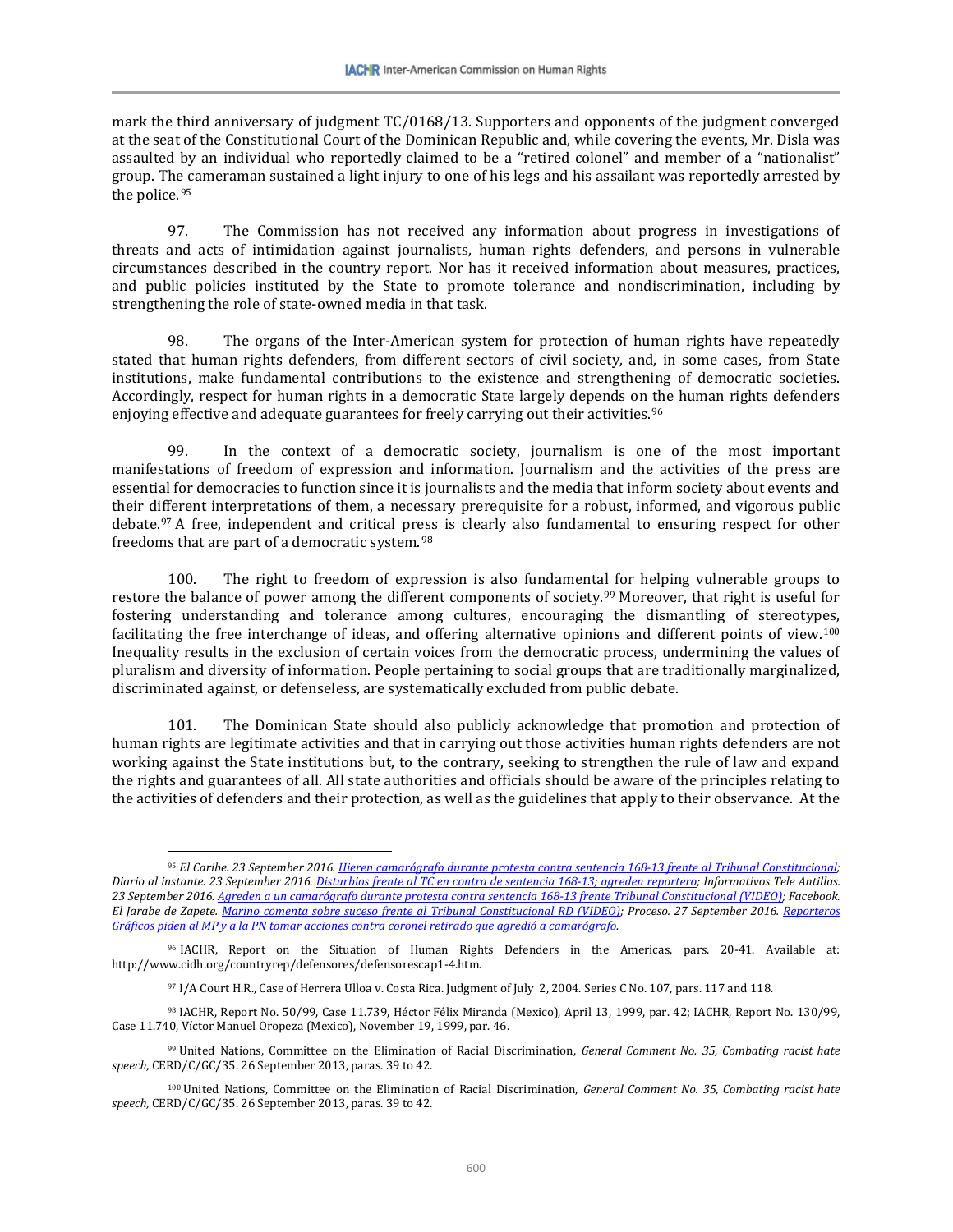same time, it is essential that the State strengthen mechanisms that could serve to safeguard the lives and personal well-being of human rights defenders who are at risk because of their work.

#### **F. Haitian migrants, immigration operations, and due process**

102. The organs of the Inter-American system have analyzed in detail several individual cases that reflect shortcomings in the law, practices, and policies in relation to migration. In its country report, the Commission mentioned that over the years it has identified a series of impediments preventing Haitian migrants from regularizing their migratory status in the country, which, in turn, have led to other obstacles to registering their Dominican-born children in the Civil Registry, so that they might be given identity documents certifying their Dominican nationality.[101](#page-24-0)

103. It also stated that judgment TC/0168/13 disproportionately affected persons of Haitian descent born in the Dominican Republic to parents with irregular migratory status, and that the ruling was incompatible with the American Convention, as it violates the rights to nationality, to recognition of juridical personality, and to a name, as well as the rights to identity and equal protection of the law.[102](#page-24-1) In that regard, as was noted in the previous section, the CESCR, in its concluding observations on the fourth periodic report of the Dominican Republic, again regretted that, pursuant to Constitutional Court judgment TC/0168/13 had a disproportionate effect on persons of Haitian descent who, despite having been born in the state and lived there for decades, have retroactively been deprived of their nationality.<sup>103</sup> As regards the regime for the regularization and naturalization of the persons affected by the judgment, the Committee expressed concern that the "significant number of persons of Haitian descent [who] are stateless, which limits their effective exercise of their economic, social and cultural rights (art. 2)."[104](#page-24-3)

104. The Commission also noted the heightened vulnerability of Haitian migrants who seek to exercise their human rights. Thus, for example, the IACHR received consistent reports about discrimination that they faced at work and in relation to social security, as well as the obstacles they encounter to education and health care.

105. One aspect that the IACHR has monitored over the years are housing conditions in the *bateyes*, farms and other places where migrant workers and their families live. In that connection, the Commission echoes the concern expressed by the Committee on Economic Social and Cultural Rights regarding housing conditions in the *bateyes* which remain substandard, coupled with the "insufficient supply of drinking water and limited access to adequate sanitation systems, particularly in rural areas."[105](#page-24-4)

106. In its country report, the Commission expressed concern over the reported impossibility of access to social security for older migrants, particularly Haitian sugarcane workers. In that regard, in 2016 "the negligent way in which the Dominican Social Security Institute (IDSS) managed the pension files of cane cutters who work in the sugarcane fields that supply Dominican mills" was publicly denounced.[106](#page-24-5) It was charged that the IDSS required the sugar mills to pay the pension fund contributions of cane workers in advance but then did not have the funds to cover the social security benefits of those who had contributed to the fund. As a result an appeal was made to the authorities to come up with a solution to the problems caused

<sup>&</sup>lt;sup>101</sup> IACHR[, Situation of Human Rights in the Dominican Republic,](http://www.oas.org/es/cidh/informes/pdfs/RepublicaDominicana-2015.pdf) OEA/Ser.L/V/II. Doc. 45/15, December 31, 2015, para. 226.

<sup>&</sup>lt;sup>102</sup> IACHR[, Situation of Human Rights in the Dominican](http://www.oas.org/es/cidh/informes/pdfs/RepublicaDominicana-2015.pdf) Republic, OEA/Ser.L/V/II. Doc. 45/15, December 31, 2015, para. 227.

<span id="page-24-2"></span><span id="page-24-1"></span><span id="page-24-0"></span><sup>103</sup> Committee on Economic, Social and Cultural Rights, Concluding observations on the fourth periodic report of the Dominican Republic, 21 October 2016, para. 21.

<span id="page-24-3"></span><sup>104</sup> Committee on Economic, Social and Cultural Rights, Concluding observations on the fourth periodic report of the Dominican Republic, 21 October 2016, para. 21.

<span id="page-24-5"></span><span id="page-24-4"></span><sup>105</sup> Committee on Economic, Social and Cultural Rights, Concluding observations on the fourth periodic report of the Dominican Republic, 21 October 2016, para. 51.

<sup>106</sup> Acento[, Experto en seguridad social denuncia expedientes de cañeros eran tirados en IDSS,](http://acento.com.do/2016/actualidad/8387436-experto-seguridad-social-denuncia-expedientes-caneros-tirados-idss/) September 29, 2016.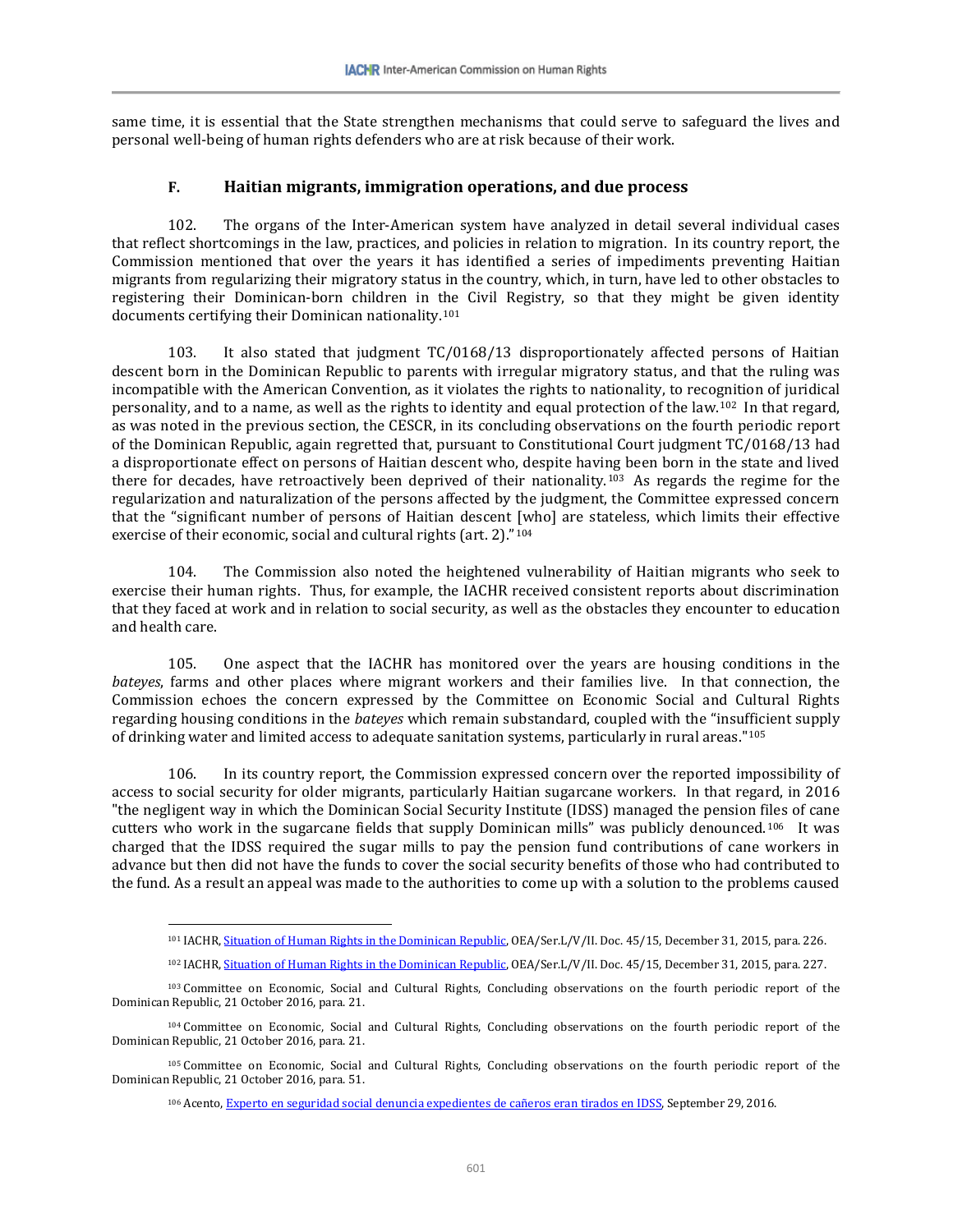by the mismanagement. In response, the authorities assigned a basic pension to anyone holding a carnet issued by the Institute.[107](#page-25-0)

107. In its assessment of the Dominican Social Security system, the CESCR acknowledged the efforts made by the State to strengthen its social protection system, but reiterated its concern that the system still provides quite limited coverage and "does not ensure an appropriate level of protection" for the entire population. Accordingly, the Committee urged the authorities:

to pursue its efforts to develop a social security system that guarantees universal social protection coverage and provides appropriate benefits for all workers and for all persons and families, especially those belonging to the most disadvantaged and marginalized groups, including migrants of Haitian origin, with a view to ensuring that they have a decent standard of living. The Committee also urged the State party to redouble its efforts to set a social protection floor that includes basic social security guarantees.<sup>[108](#page-25-1)</sup>

108. As the CESCR observed, children of Haitian descent and children who do not possess a birth certificate continue to face difficulties in gaining access to education.[109](#page-25-2)

109. In addition, in its country report, the Commission noted with concern that the legislative and constitutional measures governing the right to nationality in the Dominican Republic have been changing into a process geared toward denationalizing the children of Haitian immigrants whose migratory situation is irregular and even those with a regular migratory situation.<sup>[110](#page-25-3)</sup> It also mentioned that Haitian migrants and those perceived as such, are victims of continuous acts of violence and discrimination in various areas of their lives, especially as a result of immigration operations, widespread immigration detention and collective expulsions to Haiti carried out by members of the Office of the Director General of Immigration, the Specialized Border Security Corps, and other agents of the State.[111](#page-25-4)

110. With respect to expulsion or deportation proceedings, in its country report, the Commission recommended that the State strictly observe due process guarantees in any proceedings related to the expulsion or deportation of foreigners. It also recommended that expulsions of Dominican nationals not be carried out under any circumstances.

111. As part of its monitoring of migratory flows on the Dominican-Haitian border, the IOM deployed teams at nine border crossing points, where they interviewed 1,133 individuals corresponding to 349 households between June 16 and July 3, 2015.[112](#page-25-5) Of those interviewed, 665 persons (58.7 percent) said they had spontaneously returned to Haiti, while 408 persons (36 percent) said that they had been forcibly returned by different entities, including the military, police, immigration officials, and civilians. Approximately half of the people interviewed (579 persons or 51.1 percent) said they were born in Haiti, while 380 persons (or 33.9 percent) said that they had been born in the Dominican Republic. Only 93 individuals (8.2 percent) said that they had been registered in the National Regularization Plan for Foreigners. Of the 1,133 people interviewed by the IOM monitoring team during that period, 847 (nearly 75

<sup>107</sup> Acento[, Experto en seguridad social denuncia expedientes de cañeros eran tirados en IDSS,](http://acento.com.do/2016/actualidad/8387436-experto-seguridad-social-denuncia-expedientes-caneros-tirados-idss/) 29 September 2016.

<span id="page-25-1"></span><span id="page-25-0"></span><sup>108</sup> Committee on Economic, Social and Cultural Rights, Concluding observations on the fourth periodic report of the Dominican Republic, 21 October 2016, para. 41.

<span id="page-25-5"></span><span id="page-25-4"></span><span id="page-25-3"></span><span id="page-25-2"></span><sup>109</sup> Committee on Economic, Social and Cultural Rights, Concluding observations on the fourth periodic report of the Dominican Republic, 21 October 2016, para. 64.

<sup>110</sup> IACHR[, Situation of Human Rights in the Dominican Republic,](http://www.oas.org/es/cidh/informes/pdfs/RepublicaDominicana-2015.pdf) OEA/Ser.L/V/II. Doc. 45/15, December 31, 2015, para. 324.

<sup>&</sup>lt;sup>111</sup> IACHR, **Situation of Human Rights in the Dominican Republic**, OEA/Ser.L/V/II. Doc. 45/15, December 31, 2015, para. 542.

<sup>112</sup> IOM, **IOM Monitors Dominican Republic - Haiti Border**, July 14, 2015.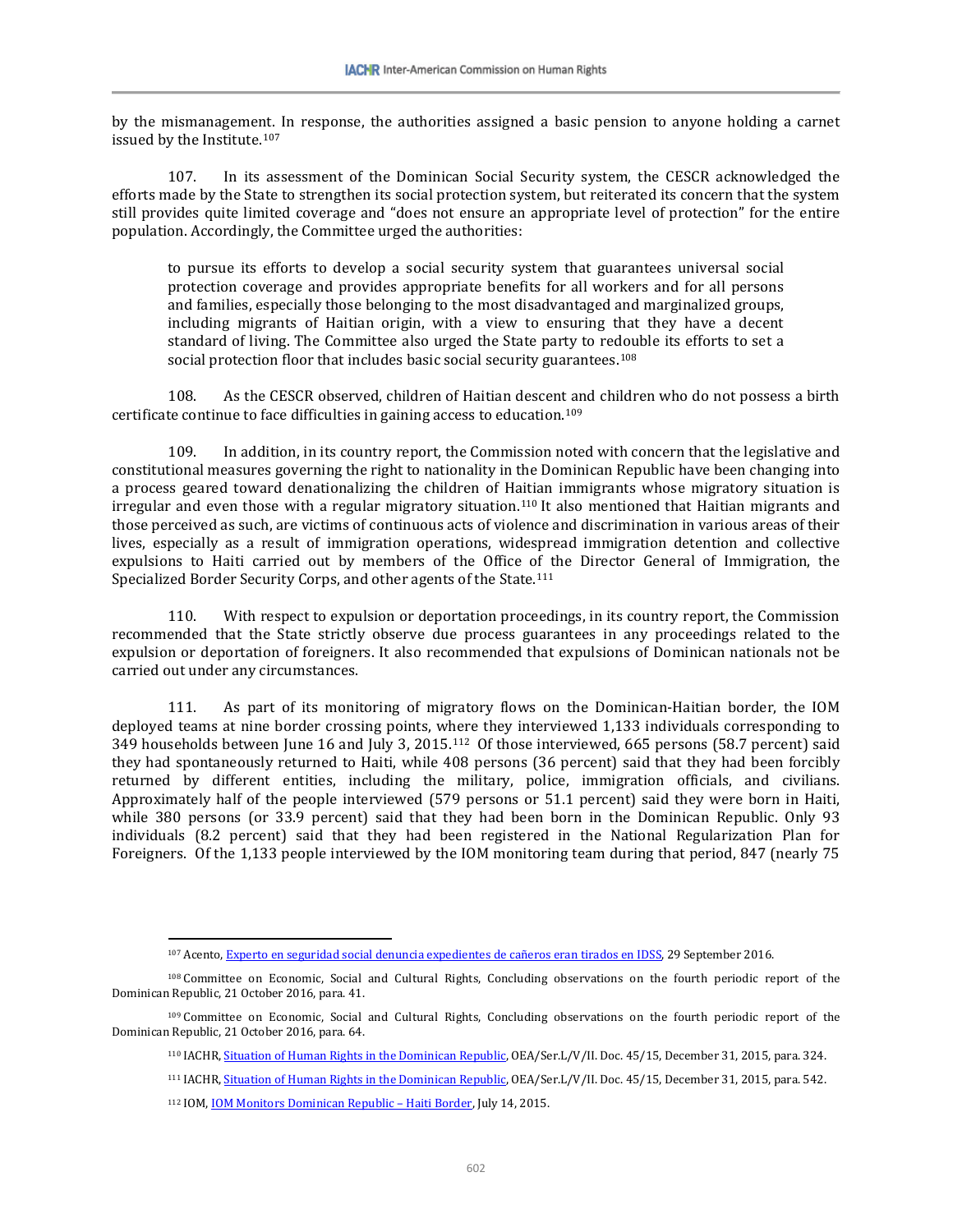percent) were below the age of 30. Of those, 20.7 percent (234 individuals) were children below the age of five; six cases of unaccompanied minors were encountered.[113](#page-26-0)

112. The IOM continued its interview exercise until August 6, 2015, covering 4,628 persons (1,659 families) in all.[114](#page-26-1) Out of that total, 3,758 individuals (81.2 percent) said that they had returned to Haiti spontaneously, while 870 (18.8 percent) said that they had been forcibly returned by the authorities. Some 82.0 percent (3,794 individuals) did not have any type of documentation. In addition, the IOM teams identified 25 presumed unaccompanied children.<sup>115</sup>

113. Some of the persons interviewed who had been living in *bateyes* near Barahona said that the military came in the morning and put them on a truck without letting them take any of their belongings; fortunately, their children were with them at the time of the operation.<sup>[116](#page-26-3)</sup> They said that they were left at the Malpasse border in the afternoon. The persons interviewed who said that they had been registered in the Regularization Plan for Foreigners spoke of not being able to afford all the requested documents. They also said that life without papers was hard because they could not send their children to school in the Dominican Republic.[117](#page-26-4) 

114. The commission considers it important to underscore the particular vulnerability of unaccompanied and separated children of Haitian origin who are repatriated or deported from the Dominican Republic. That vulnerability is exacerbated by the sudden separation from their families and the disruption in schooling,<sup>[118](#page-26-5)</sup> exposing them to exploitation, discrimination, and other violations of their human rights.

115. In the hearing on *Human Rights and Statelessness in the Dominican Republic*, held on December 6, 2016, during the 159th regular session of the IACHR, civil society organizations told the Commission that deportations were continuing of Haitian migrants and Dominicans of Haitian descent, albeit with lesser intensity. According to them, deportations continue to be arbitrary and consist of taking the persons concerned to the border without any record kept or the individuals being turned over to the Haitian immigration authorities.<sup>119</sup>

116. Amnesty International reported that deportations of Haitian migrants and Dominicans of Haitian descent continued to occur. Citing figures provided by organizations on the ground, Amnesty said that as of May 26, 2016, 40,000 people had been deported from the country while at least another 66,000 returned "spontaneously," following judgment TC/0168/13 and after having received threats or having been pressured to leave.[120](#page-26-7) At least 2,000 people reportedly settled in make-shift camps at the southern Haitian border town of Anse-à-Pitres, where humanitarian assistance was only provided after they had been there for some time. [121](#page-26-8)

<span id="page-26-6"></span><span id="page-26-5"></span><span id="page-26-4"></span><span id="page-26-3"></span><span id="page-26-2"></span><span id="page-26-1"></span><sup>119</sup> At that hearing, the IACHR regretted the absence of the Dominican State and expressed its commitment to the civil society organizations to act as a conduit for dialogue and rapprochement with the state authorities. IACHR, Hearing on Human Rights and Statelessness in the Dominican Republic, 159th regular session, December 6, 2016. Available at[: http://www.oas.org.](http://www.oas.org./)

<span id="page-26-8"></span><span id="page-26-7"></span><sup>120</sup> Amnesty International, "Where Are We Going to Live? Migration and Statelessness in Haiti and the Dominican Republic, June 15, 2016. See also: Dialogo UPR[, Haití y República Dominicana: las deportaciones dejan a miles en el limbo,](http://dialogoupr.com/haiti-y-republica-dominicana-las-deportaciones-dejan-miles-en-el-limbo/) 16 June 2016.

<span id="page-26-0"></span> $\overline{\phantom{a}}$ <sup>113</sup> IOM[, IOM Monitors Dominican Republic –](http://www.iom.int/news/iom-monitors-dominican-republic-haiti-border) Haiti Border, July 14, 2015.

<sup>114</sup> IOM[, IOM Monitors Migrant Flows on Haiti -](https://www.iom.int/es/news/la-oim-monitorea-los-flujos-de-migrantes-en-la-frontera-entre-haiti-y-la-republica-dominicana) Dominican Republic Border, August 11, 2015.

<sup>115</sup> IOM, **IOM Monitors Migrant Flows on Haiti - Dominican Republic Border**, August 11, 2015.

<sup>116</sup> IOM[, IOM Monitors Dominican Republic –](http://www.iom.int/news/iom-monitors-dominican-republic-haiti-border) Haiti Border, July 14, 2015.

<sup>117</sup> IOM, **IOM Monitors Dominican Republic - Haiti Border**, July 14, 2015.

<sup>118</sup> UNICEF, Haiti, available as at December 23, 2016, at[: https://www.unicef.org/appeals/haiti.html.](https://www.unicef.org/appeals/haiti.html)

<sup>&</sup>lt;sup>121</sup> Amnistía Internacional[, "¿Dónde vamos a vivir?" Migración y apatridia en la República Dominicana y Haití,](https://www.amnesty.org/es/documents/amr36/4105/2016/es/) 15 June 2016.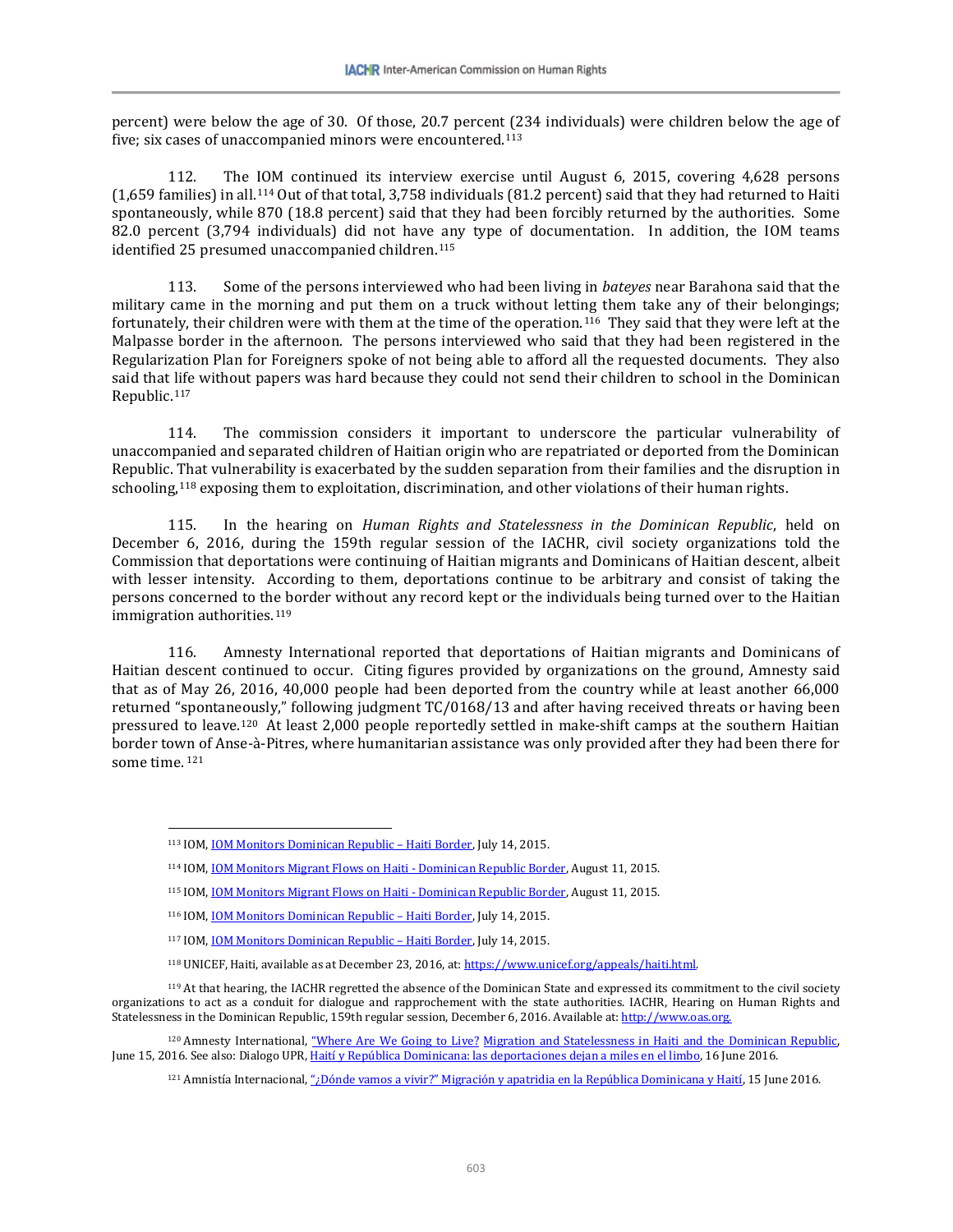117. Based on figures provided by the IOM, Human Rights Watch said that as of November 3, 2016, almost 150,000 Haitian migrants and Dominicans of Haitian descent had entered Haiti since mid-2015.[122](#page-27-0) It also mentioned that although some deportees were migrants without valid claims to stay in the Dominican Republic, others were Dominicans of Haitian descent, including some who were summarily deported and others who left in the belief that their deportation was inevitable, regardless of the strength of their claims to Dominican citizenship. It said that no government or agency has tracked where most of the deportees have settled in Haiti. However, it indicated that at least 3,000 of the poorest have lived in camps near the southern Haitian town of Anse-à-Pitres where many still live, struggling to find enough to eat.[123](#page-27-1)

118. In spite of improvements in the way deportations are being carried out since the end of the regularization plan, Amnesty International, and other organizations on the ground say that they have documented infringements of human rights and fundamental freedoms in deportations. For example, they charge that none of the people were served with a deportation order issued by a competent authority, or had the chance to challenge the legality, necessity and proportionality of detention, or were offered legal aid.[124](#page-27-2) According to Amnesty, as a consequence of the failure to systematically implement procedural safeguards, in some cases people who might have had a case against deportations, including those who had applied to the regularization plan, unaccompanied children and parents of children entitled to Dominican nationality, have been deported.[125](#page-27-3) 

#### **III. SERIOUS OMISSIONS IN THE ADOPTION OF THE NECESSARY MEASURES TO MAKE FUNDAMENTAL RIGHTS EFFECTIVE, OR IN COMPLYING WITH THE DECISIONS OF THE IACHR**

119. In 2016, the Commission expressed its concern at the lack of response from the Dominican Republic to several requests made through different human rights monitoring mechanisms envisaged in the American Convention on Human Rights and other instruments. The Inter-American Commission would like to underscore the importance of States' good-faith collaboration in supplying adequate and timely information in the joint pursuit of solutions to the region's human rights problems.

120. At the invitation of the Dominican Republic, the IACHR made an on-site visit to the country from December 2 to 6, 2013, in order to monitor the situation with respect to the rights to nationality, identity, equality, and nondiscrimination, in addition to other related rights and issues. On December 31, 2015, the IACHR adopted its report *Situation of Human Rights in the Dominican Republic*,[126](#page-27-4) which contained a series of recommendations for the Dominican State based on its findings and on information obtained from monitoring the situation before, during, and after the on-site visit, from investigations conducted *sua sponte*, from the State itself, from input produced by the various mechanisms through which the IACHR has observed the situation in the country, journalists' reports, and decisions and recommendations of specialized international agencies, among other sources, in accordance with the provisions set down in Article 59(5) of its Rules of Procedure.

121. In a letter of March 1, 2016, and a reminder dated August 4, 2016, the IACHR requested the Dominican State to provide information on steps taken to implement the recommendations contained in the country report. That deadline having passed, the Commission publicly regretted the lack of response and appealed to the State to comply with the request.<sup>127</sup>

l

<sup>&</sup>lt;sup>122</sup> Human Rights Watch, Haiti: [Stateless People Trapped in Poverty,](https://www.hrw.org/es/news/2016/11/29/haiti-atrapadas-en-la-pobreza-miles-de-personas-apatridas) November 29, 2016.

<sup>&</sup>lt;sup>123</sup> Human Rights Watch, Haiti: [Stateless People Trapped in Poverty,](https://www.hrw.org/es/news/2016/11/29/haiti-atrapadas-en-la-pobreza-miles-de-personas-apatridas) November 29, 2016.

<span id="page-27-2"></span><span id="page-27-1"></span><span id="page-27-0"></span><sup>&</sup>lt;sup>124</sup> Amnesty International, "Where Are We Going to Live? Migration and Statelessness in Haiti and the Dominican Republic, June 15, 2016.

<span id="page-27-5"></span><span id="page-27-4"></span><span id="page-27-3"></span><sup>125</sup> Amnesty International, "Where Are We Going to Live? Migration and Statelessness in Haiti and the Dominican Republic, June 15, 2016, p. 5.

<sup>&</sup>lt;sup>126</sup> IACHR[, Situation of Human Rights in the Dominican Republic,](http://www.oas.org/es/cidh/informes/pdfs/RepublicaDominicana-2015.pdf) OEA/Ser.L/V/II. Doc. 45/15, December 31, 2015.

<sup>&</sup>lt;sup>127</sup> IACHR[, Annex to the Press Release Issued at the Close of the 159th Session,](http://www.oas.org/es/cidh/prensa/Comunicados/2016/183A.asp) December 7, 2016.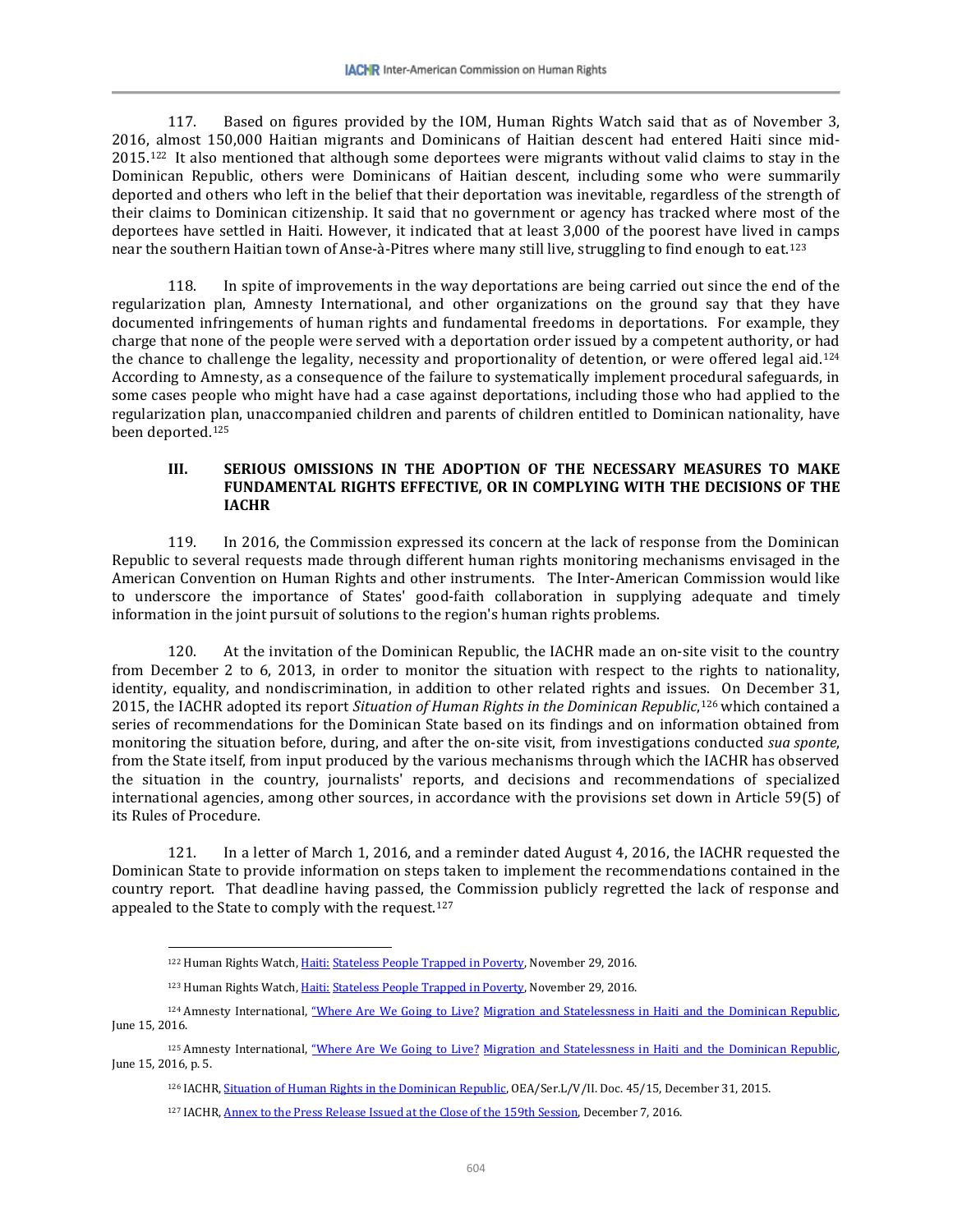122. At its 157th regular session, the Commission held a hearing on the *Political Rights of Dominican Persons of Haitian Descent in the Dominican Republic*,[128](#page-28-0) at which civil society organizations provided evidence of the impact that the denationalization of Dominicans of Haitian descent was having on the exercise of their political rights. On that occasion, the representative of the Dominican State professed surprise that the hearing had been granted, notwithstanding that the issue had been addressed in previous sessions, the recent publication of the country report, and the imminence of the upcoming elections. The representative also regretted the denial of the request for postponement that was presented. The IACHR concluded by expressing high appreciation for the great efforts made by the State in that regard, while clarifying that the hearing had been granted precisely to open a constructive dialogue among the parties, as well as to identify immediate solutions bearing in mind the proximity of the elections. It also pointed out that the Commission's persistent attention to the issue was evidence of its profound concern and desire for the parties to engage in dialogue.

123. Subsequently, at the 159th regular session held in Panama City, Panama, on December 6, 2016, the Commission invited the Dominica[n St](#page-28-1)ate to participate in the hearings on the *Situation of Human Rights Defenders in the Dominican Republic*<sup>129</sup> and on *Human Rights and Statelessness in the Dominican Republic*,[130](#page-28-2) which were requested by civil society organizations. To the Commission's regret, the State did not attend, with the result that the opportunity for continued constructive progress in finding solutions to the above-described problems in the area of human rights was squandered. The Commission expressed concern for the State's absence at those hearings. On December 20, 2016, the Commission received two communications from the Permanent Mission of the Dominican Republic to the OAS, which said, with regard to the hearings on the *Human Rights and Statelessness in the Dominican Republic* and the *Situation of Human Rights Defenders in the Dominican Republic,* that "the Dominican State was not represented at that hearing because it did not receive the proper notification in a timely manner."[131](#page-28-3) In its reply, the Commission pointed out to the State that the invitation to the hearings had been transmitted electronically to the e-mail addresses of that Permanent Mission and the Ministry of Foreign Affairs of the Dominican Republic registered at the IACHR, and in advance of the one-moth deadline provided for in Article 66 (5) of the Rules of Procedure.

124. The Dominican Republic also did not respond to the request for information dated September 8, 2016, made by the IACHR pursuant to its powers under Article 41 of the American Convention, relating to the criminal code bill under discussion in that country's national congress. At the time of drafting of this chapter, a response to the request made to the Dominican State for information on the adoption of the new criminal code remained pending, although it was still within the deadline provided.

125. The IACHR wishes to remind the Dominican Republic of the nature of the international obligations that it assumed as a sovereign state when it joined the OAS and its inter-American human rights system. It also wishes to reiterate reiterate that cooperation, frank, respectful, and open dialogue, and observance in good faith of obligations in the area of human rights not only help to strengthen the inter-American human rights system, but also benefit States and their peoples by bringing progress toward the objective of consolidating "a system of personal liberty and social justice based on respect for the essential rights of man" within the framework of democratic institutions.[132](#page-28-4)

<span id="page-28-0"></span><sup>128</sup> IACHR, Hearing on [Political Rights of Dominican Persons of Haitian Descent in the Dominican Republic,](https://www.youtube.com/watch?v=gudI8JwplvI) 157th regular session, April 8, 2016.

<span id="page-28-1"></span><sup>&</sup>lt;sup>129</sup> IACHR, Hearing on the *[Situation of Human Rights Defenders in the Dominican Republic](https://www.youtube.com/watch?v=9NkNBgDQ1jw)*,159th regular session, December 6, 2016.

<sup>130</sup> IACHR, Hearing o[n Human Rights and Statelessness in the Dominican Republic,](https://www.youtube.com/watch?v=Mdj7bjHuDwo) 159th regular session, December 6, 2016.

<span id="page-28-3"></span><span id="page-28-2"></span><sup>131</sup> Permanent Mission of the Dominican Republic to the OAS, Note MP-RD-OEA 1310-16 of December 16, 2016, and Note MP-RD-OEA 1311-16 of December 7, 2016, both received by the Executive Secretariat on December 20, 2016.

<span id="page-28-4"></span><sup>132</sup>American Convention on Human Rights, signed in San José, Costa Rica, on November 22, 1969, at the Inter-American Specialized Conference on Human Rights, Preamble.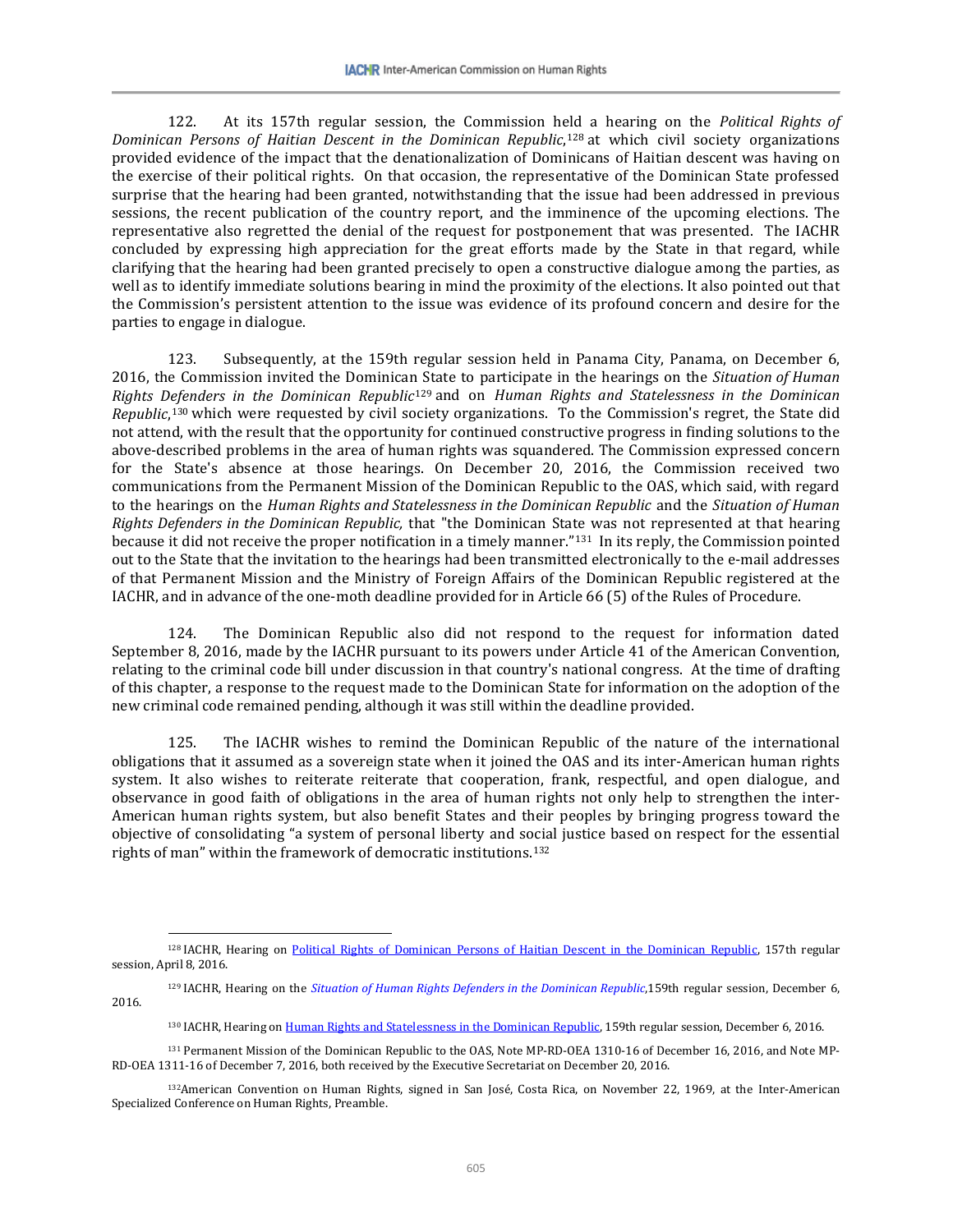#### **IV. OTHER HUMAN RIGHTS SITUATIONS OBSERVED DURING THE YEAR**

126. For some years, the Commission has been closely monitoring developments in discussions on the regulation of abortion in the Dominican Republic. In that connection, the IACHR learned of the enactment on December 19, 2014, of Law No. 550-14 (Criminal Code of the Dominican Republic), published in Official Gazette No. 10788 of December 26, 2014, whose provisions envisaged exonerating circumstances in the event of "[t]he interruption of the pregnancy by specialized medical personnel at health facilities, whether public or private," as well as "[t]he interruption of the pregnancy caused by rape or incest, or as a result of fetal malformations clinically proven to be incompatible with life." The Commission was later informed how the validity of the above law was compromised by Constitutional Court judgment TC/0599/15 of December 17, 2015, which declared it to be unconstitutional owing to "a material defect in the legislative procedure," with the result that the 1884 Criminal Code continued in force.

127. According to information available in the public domain, a new criminal Code cwas introduced to the House of Deputies, which, having passed, was reportedly submitted on July 25, 2016, to the Senate Committee on Justice and Human Rights for examination. That bill, reportedly again makes abortion a criminal offense and envisages prison sentences for any woman who commits said crime.

128. At the time, the contents of the bill prompted various expressions of concern at the international level regarding the potential legislative retrogression that this would entail, running counter to international standards on sexual and reproductive rights and on regulations governing abortion.[133](#page-29-0) The Commission, for its part, in a letter dated September 8, 2016, requested the Dominican State for information in accordance with its attributions under Article 41 of the American Convention. At the time of drafting of this chapter, the Commission had not received a response.

129. On December 14, 2016, the Senate of the Republic adopted the new criminal code at two consecutive sessions, with 19 of the 20 senators present at the session voting in favor.[134](#page-29-1) The bill retained the provisions criminalizing abortion, distancing itself from international standards on such matters by adopting rules that amount to obstacles to adequate access for women to maternal health care services that only they need by virtue of their sex and reproductive capacity. According to information received by the IACHR, the bill provides prison terms of up to three years for women who have an abortion and only exonerates them when all technical and scientific measures to save the lives of the mother and the fetus have been exhausted. The bill also establishes prison sentences of 4 to 10 years for any doctor, nurse, pharmacist, or other professional who performs or assists in an abortion.

130. In that regard, the director of the National HIV/AIDS Council, Víctor Terrero, called on President Danilo Medina to object the recently adopted criminal code and return it to the legislature on the grounds that it "violates fundamental rights, affects Dominicans in the lower social classes, and hampers the work of thousands of doctors."<sup>135</sup> Various sectors of civil society reportedly echoed those sentiments.<sup>[136](#page-29-3)</sup>

131. The circumstances in which the new criminal code was adopted justified the request for information sent by the Commission to the Dominican State on December 19, 2016, in exercise of its powers

<span id="page-29-0"></span><sup>133</sup> UN[, Expertos de la ONU instan a República Dominicana a no dar marcha atrás en el derecho al aborto,,](http://www.unmultimedia.org/radio/spanish/2016/07/expertos-de-la-onu-instan-a-la-republica-dominicana-a-no-dar-marcha-atras-en-el-derecho-al-aborto/) July 27, 2016. See also: Diario Libre[, PNUD cree que República Dominicana involucionó por tema del aborto en el Código Penal,](http://www.diariolibre.com/noticias/pnud-cree-que-rd-involuciono-por-tema-del-aborto-en-el-codigo-penal-IJ4496082) July 29, 2016; Miles Chile, [PNUD dice penalización total del aborto vulnera derechos de mujeres y niñas,](http://mileschile.cl/?p=2845) July 29, 2016.

<span id="page-29-1"></span><sup>&</sup>lt;sup>134</sup> Senate of the Dominican Republic, Senado aprueba Código Penal, donde se establece la acumulación de la pena hasta 60 [años,](http://www.senado.gob.do/senado/Default.aspx?tabid=40&mid=439&ctl=ArticleView&articleId=1804) December 14, 2016. See also: Listín Diario, PNUD cree que República Dominicana involucionó por tema del aborto en el Código [Penal,](http://www.diariolibre.com/noticias/pnud-cree-que-rd-involuciono-por-tema-del-aborto-en-el-codigo-penal-IJ4496082) December 15, 2016, Acento, [Senado aprueba de "urgencia" Código Penal que castiga el aborto en cualquier circunstancia,](http://acento.com.do/2016/actualidad/8410749-senado-aprueba-urgencia-codigo-penal-castiga-aborto-cualquier-circunstancia/)  December 15, 2016; Hoy[, Lucía Medina, Profamilia y ANDECLIP " se riegan" por aprobación Código penaliza aborto,](http://hoy.com.do/lucia-medina-profamilia-y-andeclip-se-riegan-por-aprobacion-codigo-penaliza-aborto/) December 15, 2016.

<sup>135</sup> El Acento[, Director de CONAVIHSIDA pide al Presidente Medina que observe el Código Penal,](http://acento.com.do/2016/actualidad/8410916-director-conavihsida-pide-al-presidente-medina-observe-codigo-penal/) December 15, 2016.

<span id="page-29-3"></span><span id="page-29-2"></span><sup>136</sup> Acento[: Senado aprueba de "urgencia" Código Penal que castiga el aborto en cualquier circunstancia,](http://acento.com.do/2016/actualidad/8410749-senado-aprueba-urgencia-codigo-penal-castiga-aborto-cualquier-circunstancia/) December 15, 2016, and [Organizaciones critican ratificación de penalización del aborto sin ninguna excepción,](http://acento.com.do/2016/actualidad/8410906-organizaciones-critican-ratificacion-penalizacion-del-aborto-sin-ninguna-excepcion/) December 15, 2016; Hoy, Lucía Medina, [Profamilia y ANDECLIP " se riegan" por aprobación Código penaliza aborto,](http://hoy.com.do/lucia-medina-profamilia-y-andeclip-se-riegan-por-aprobacion-codigo-penaliza-aborto/) December 15, 2016.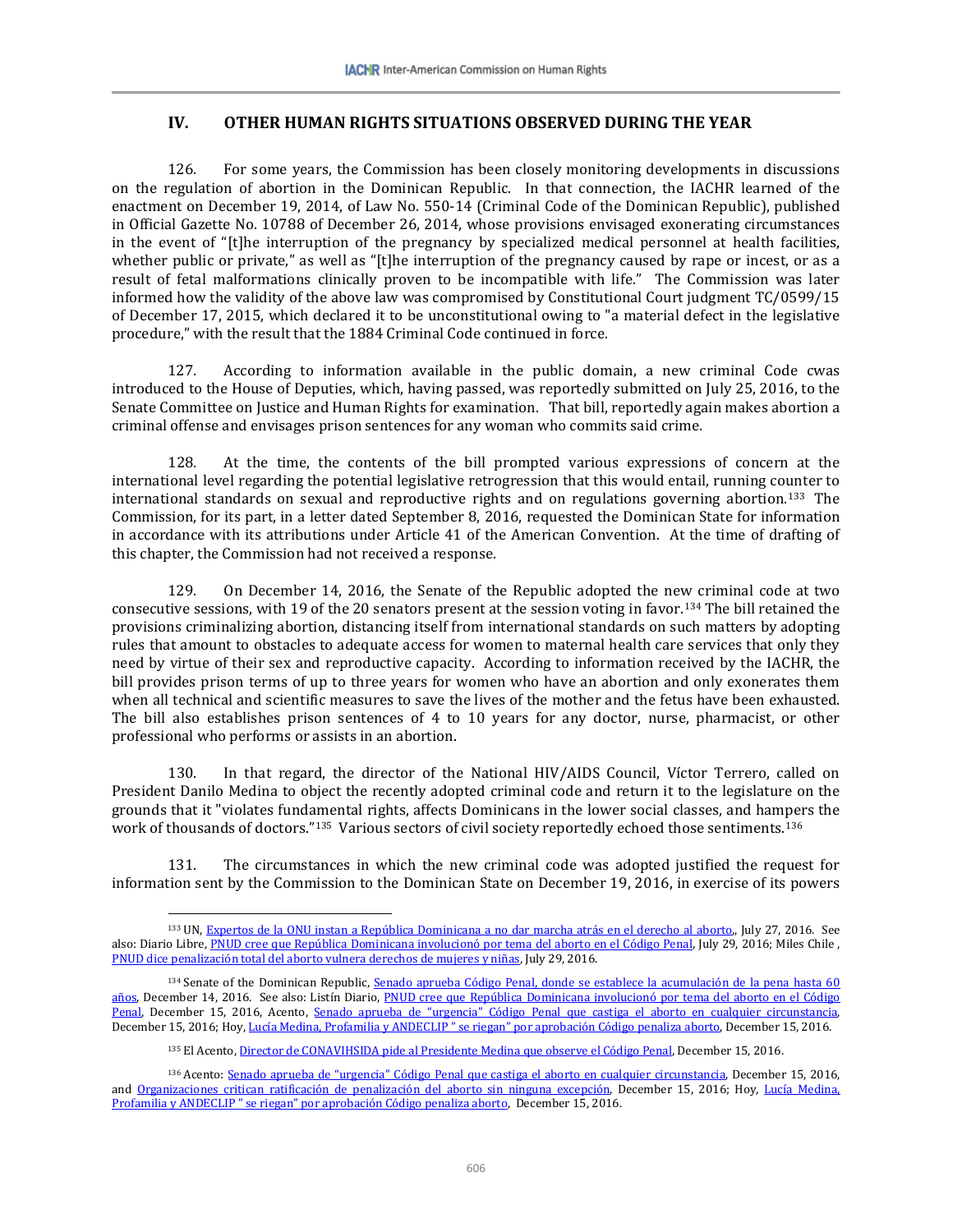under Article 41 of the American Convention. The above letter concurred with the note of objection to the law transmitted by President Danilo Medina in which it expressed its differences with regard to the code's approach in criminalizing the voluntary termination of pregnancy in all circumstances, without exceptions, and submitted a new proposal, which will be examined by both chambers of the National Congress. The Commission received the response of the State to the above request, informing that:

the above bill was again the subject of observations by the Office of the President of the Republic, to the effect that it should include exceptions to the prohibition of abortion for cases in which the life of the mother is in danger, when she is the victim of rape or incest, or in the event of malformations that render the fetus unviable. In that regard, under Article 102 of the Dominican Constitution, the bill would have to be reintroduced to the Congress.[137](#page-30-0)

132. In this context, the Commission considers it important to recall the negative impact that restrictive laws that criminalize abortion in all circumstances can have on the full enjoyment of women's sexual and reproductive rights.[138](#page-30-1) In that connection, the Commission would like to reiterate to the State the need to observe the recommendations put forward in the reports on *Access to Maternal Health Services from a Human Rights Perspective* and *Access to Information on Reproductive Health from a Human Rights Perspective* when analyzing and enforcing laws, standards, and policies related to reproductive health services, in order to prevent direct and indirect discrimination against the women concerned.[139](#page-30-2) The Commission also notes that the matter was the subject of a pronouncement by UN experts on January 25, 2017, who urged lawmakers to support the position of President Medina on exceptions to the abortion ban, saying that they "sincerely hope that the Dominican Congress will finally seize this historical moment to mark its commitment towards eliminating gender discrimination in its legislation and to advance women's and adolescents' sexual and reproductive rights, in accordance with their international human rights obligations."[140](#page-30-3) The UN experts also said that this was the last chance for lawmakers to improve the situation of sexual and reproductive rights of women in the country and that if they failed to do so, "it would be a tragedy for women in the Dominican Republic and a deplorable example for the region."[141](#page-30-4) 

133. In this regard, the Commission will continue to monitor closely developments in the discussions on the new criminal code.

<span id="page-30-0"></span><sup>137</sup> Permanent Mission of the Dominican Republic to the OAS, Note MP-RD-OEA 0009-17, dated January 7, 2017, received January 13, 2017.

<span id="page-30-1"></span><sup>138</sup> IACHR, Press Release No. 106/15, Joint statement by United Nations and regional experts, *More Needs to Be Done to Protect Women's Sexual and Reproductive Health and Rights*, September 24, 2015; IACHR, Legal Standards related to Gender Equality and Women's Rights in the Inter-American Human Rights System: Development and Application (update 2011-2014), paragraphs 53 and 54; IACHR, Annex to the Press Release Issued at the Close of the 149th Session, "Reproductive Rights and Emergency Contraception in the Americas," hearing held on October 29, 2013; IACHR, Annex to the Press Release Issued at the Close of the 147th Session, "Human Rights and Criminalization of Abortion in South America," hearing held on March 15, 2013; IACHR, Annex to Press Release 134/12 on the 146th Regular Session of the IACHR, "Access to Public Information and the Right to Sexual and Reproductive Health in the Americas," hearing held on November 2, 2012.

<span id="page-30-2"></span><sup>139</sup> IACHR, Annex to the Press Release Issued at the Close of the 149th Session, "Reproductive Rights and Emergency Contraception in the Americas," hearing held on October 29, 2013; IACHR, Annex to the Press Release Issued at the Close of the 147th Session, "Human Rights and Criminalization of Abortion in South America," hearing held on March 15, 2013; IACHR, Annex to Press Release 134/12 on the 146th Regular Session of the IACHR, "Access to Public Information and the Right to Sexual and Reproductive Health in the Americas," hearing held on November 2, 2012.

<span id="page-30-3"></span><sup>140</sup>UNHCHR, Dominican Republic: [Dominican Republic: UN rights experts urge legislators to back President Medina's stand on](http://www.ohchr.org/SP/NewsEvents/Pages/DisplayNews.aspx?NewsID=21119&LangID=S#sthash.63ublPj7.dpuf)  [abortion,](http://www.ohchr.org/SP/NewsEvents/Pages/DisplayNews.aspx?NewsID=21119&LangID=S#sthash.63ublPj7.dpuf) January 25, 2017.

<span id="page-30-4"></span><sup>141</sup>UNHCHR, Dominican Republic: [Dominican Republic: UN rights experts urge legislators to back President Medina's stand on](http://www.ohchr.org/SP/NewsEvents/Pages/DisplayNews.aspx?NewsID=21119&LangID=S#sthash.63ublPj7.dpuf)  [abortion,](http://www.ohchr.org/SP/NewsEvents/Pages/DisplayNews.aspx?NewsID=21119&LangID=S#sthash.63ublPj7.dpuf) January 25, 2017.